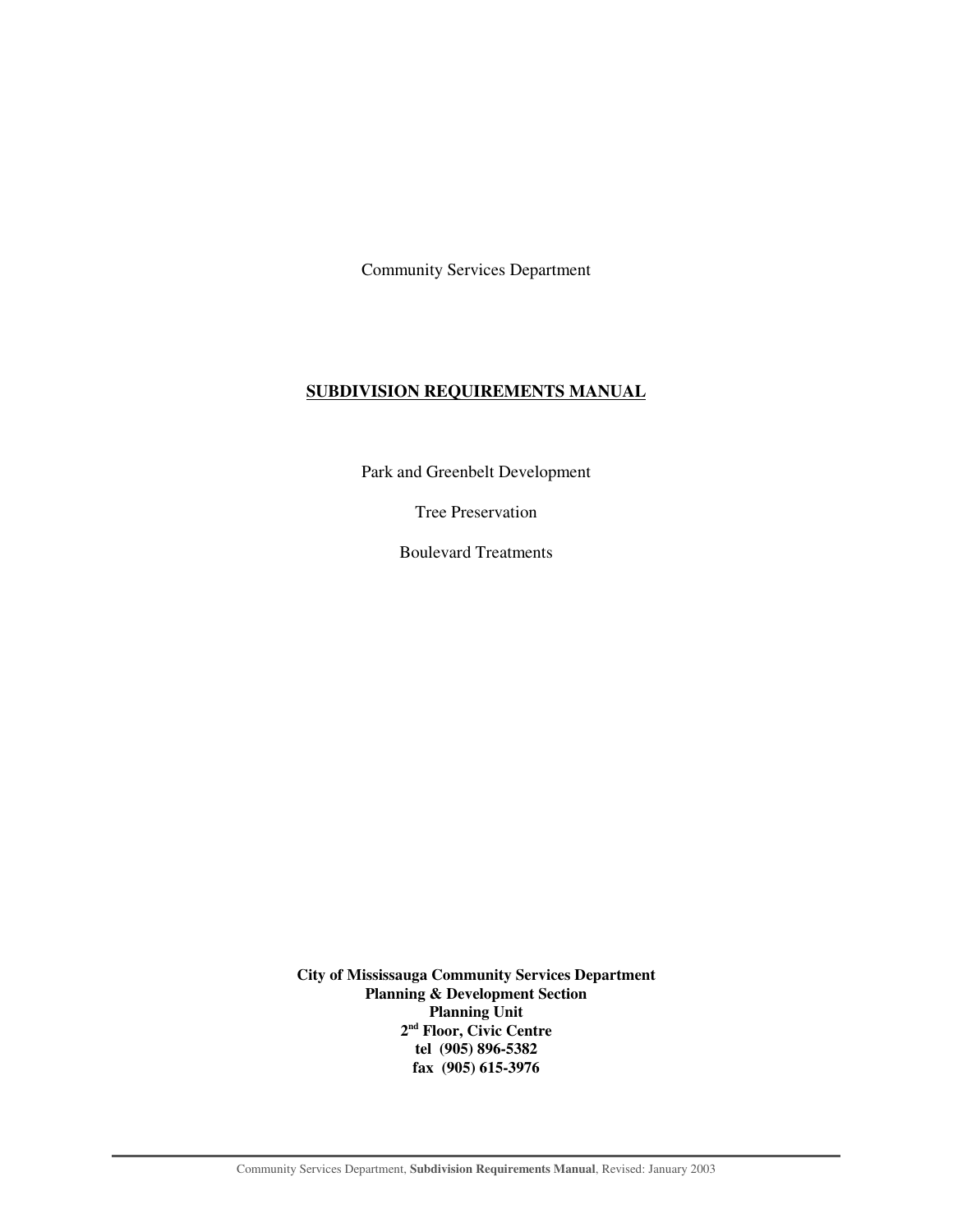## **Subdivision Requirements Manual**

## **DISCLAIMER**

## **The Community Services Department, Subdivision Requirements Manual is designed to be used as a guideline only and is not intended to be used in tender documents or as construction specifications.**

Please be advised that City standards, policies, procedures and/or the contents of this manual may be subject to change without notice. It is the sole responsibility of the developer's consultants to ensure the latest revised copy of this manual and/or associated addendums are being adhered to at all times. Please contact the Community Services Landscape Architect to verify that you are using the most current version of this document.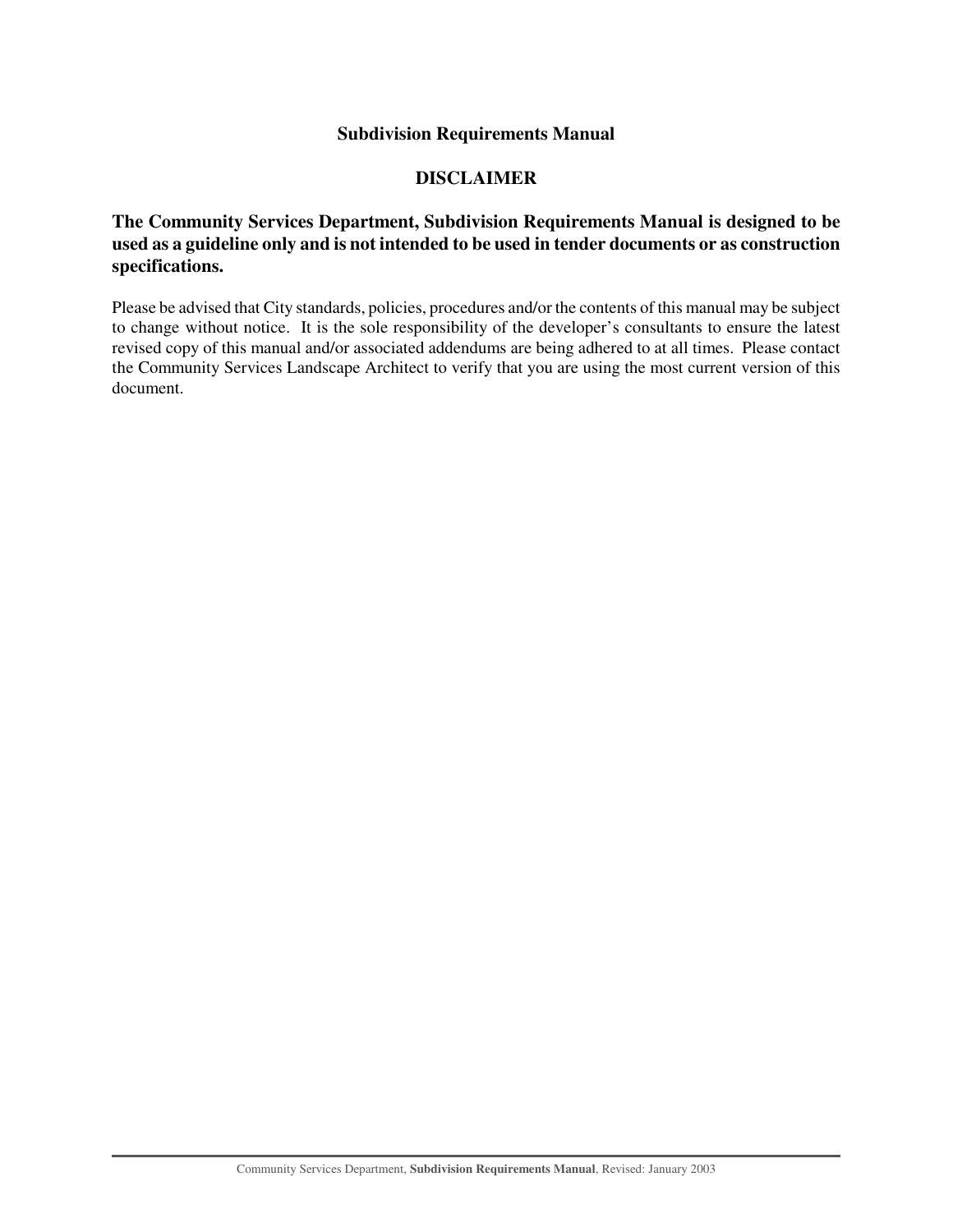| <b>PART I</b> |     | A SUMMARY OF THE SUBDIVISION PROCESS                                                                                                     |
|---------------|-----|------------------------------------------------------------------------------------------------------------------------------------------|
|               | 1.1 |                                                                                                                                          |
|               | 1.2 | THE SERVICING AGREEMENT                                                                                                                  |
|               |     | 1.2.1<br>1.2.2<br>Schedule "A-1"<br>Schedule "A-2"<br>Schedule "B"<br>Schedule "C"<br>Schedule "D-1"<br>Schedule "D-2"<br>Schedule "F-1" |
|               |     | Schedule "F-2"                                                                                                                           |
|               |     | 1.2.3<br>$\cdot$ 1<br>$\cdot$ .2                                                                                                         |
|               | 1.3 | THE DEVELOPMENT AGREEMENT                                                                                                                |
|               |     | 1.3.1<br>1.3.2<br>Schedule "A"<br>Schedule "B"<br>Schedule "C"<br>Schedule "D"<br>Schedule "E"                                           |
|               |     | Development Agreement Requirements  4-5<br>1.3.3                                                                                         |
|               | 1.4 | <b>SUMMARY OF THE PROCESS WITHOUT A PARK</b><br>1.4.1<br>1.4.2<br>1.4.3<br>1.4.4<br>$\cdot$<br>$\cdot$<br>$\cdot$ 3                      |
|               | 1.5 | <b>SUMMARY OF THE PROCESS WITH A PARK</b><br>1.5.1<br>1.5.2<br>1.5.3<br>1.5.4<br>1.5.5<br>1.5.6                                          |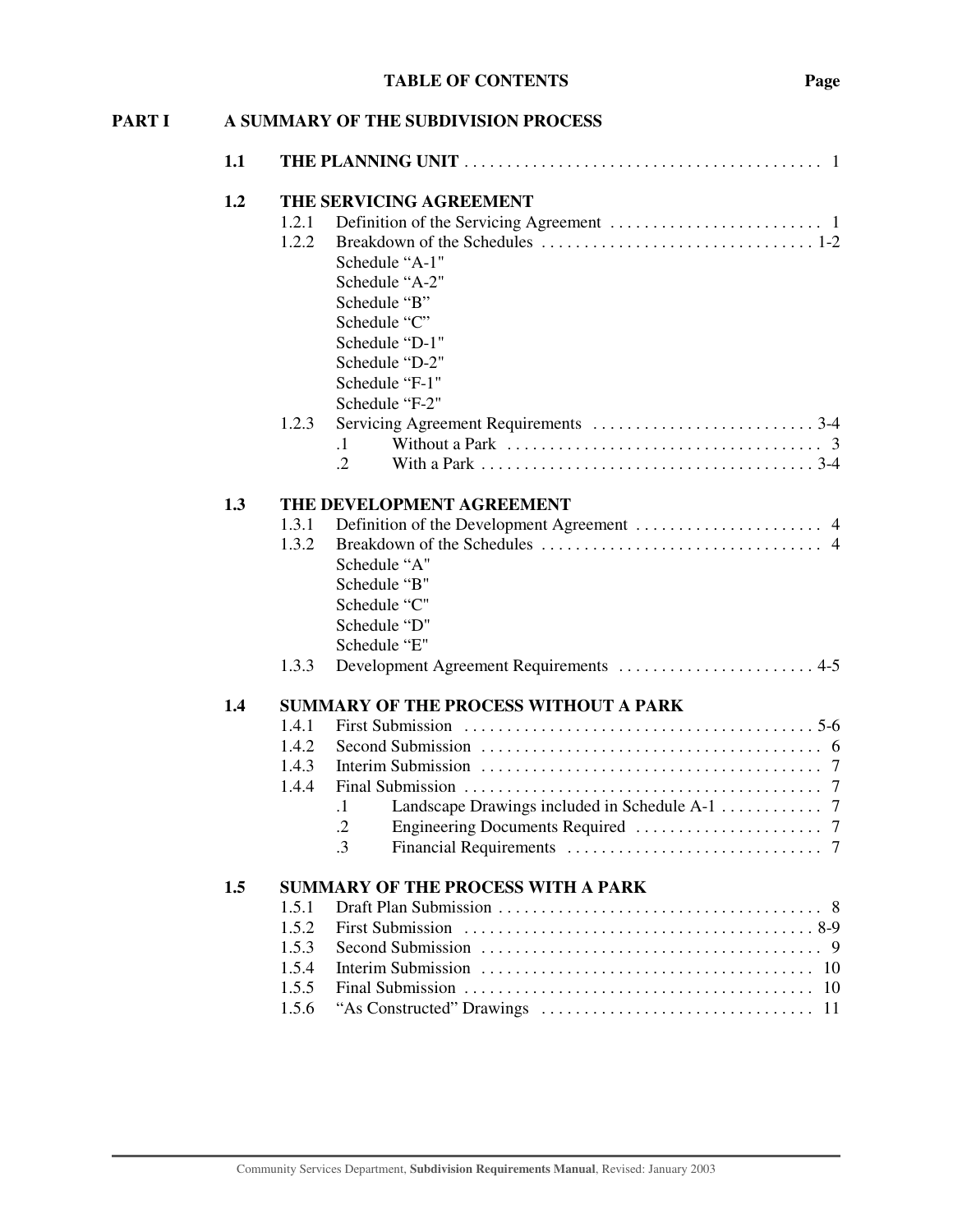|   | 1.6 |       |                   | <b>GENERAL REQUIREMENTS FOR THE SUBDIVISION PROCESS</b>   |
|---|-----|-------|-------------------|-----------------------------------------------------------|
|   |     | 1.6.1 |                   |                                                           |
|   |     | 1.6.2 |                   |                                                           |
|   |     |       | $\cdot$ 1         | Digital Requirements for drawings submitted to            |
|   |     |       |                   |                                                           |
|   |     |       | $\cdot$ .2        | Use of City of Mississauga Base Mapping Information 13-14 |
|   | 1.7 |       |                   | <b>CONSTRUCTION PROCESS</b>                               |
|   |     | 1.7.1 |                   |                                                           |
|   |     | 1.7.2 |                   |                                                           |
|   |     | 1.7.3 |                   | Preliminary Acceptance Requirements  16-17                |
|   |     | 1.7.4 |                   |                                                           |
| П |     |       |                   | PARK AND GREENBELT BLOCKS                                 |
|   | 2.1 |       |                   |                                                           |
|   | 2.2 |       |                   | PLANNING AND DESIGN GUIDELINES                            |
|   |     | 2.2.1 | Facilities        |                                                           |
|   |     |       | $\cdot$ 1         |                                                           |
|   |     |       | $\cdot$ .2        |                                                           |
|   |     |       | $\cdot$ 3         |                                                           |
|   |     |       | .4                |                                                           |
|   |     |       | .5                | 21                                                        |
|   |     |       | .6                |                                                           |
|   |     |       | .7                |                                                           |
|   |     |       | $\boldsymbol{.8}$ |                                                           |
|   |     |       | .9                |                                                           |
|   |     | 2.2.2 |                   | <b>Grading Guidelines</b>                                 |
|   |     |       | $\cdot$ 1         |                                                           |
|   |     |       | $\cdot$ .2        |                                                           |
|   |     |       | $\cdot$ 3         |                                                           |
|   |     |       | $\cdot$           |                                                           |
|   |     |       | 5                 | Retaining and Free Standing Walls<br>24                   |
|   |     |       | .6                |                                                           |
|   |     | 2.2.3 | $\cdot$ 1         | <b>Planting Guidelines</b>                                |
|   |     |       | $\cdot$ .2        | 25                                                        |
|   |     |       | $\cdot$ 3         |                                                           |
|   |     |       | .4                |                                                           |
|   |     |       | .5                |                                                           |
|   |     |       | .6                |                                                           |
|   |     | 2.2.4 |                   | <b>Property Boundaries Treatment</b>                      |
|   |     |       | $\cdot$ 1         |                                                           |
|   |     | 2.2.5 |                   | Specific Greenbelt Requirements                           |
|   |     |       | $\cdot$ 1         | 26                                                        |
|   |     |       | $\cdot$ .2        |                                                           |
|   |     |       | $\cdot$ 3         |                                                           |
|   |     |       | .4                |                                                           |
|   |     | 2.2.6 |                   | <b>Unauthorized Use of Park Blocks</b>                    |
|   |     |       | $\cdot$ 1         |                                                           |
|   |     |       | .2                |                                                           |

**PART** 

Community Services Department, **Subdivision Requirements Manual**, Revised: January 2003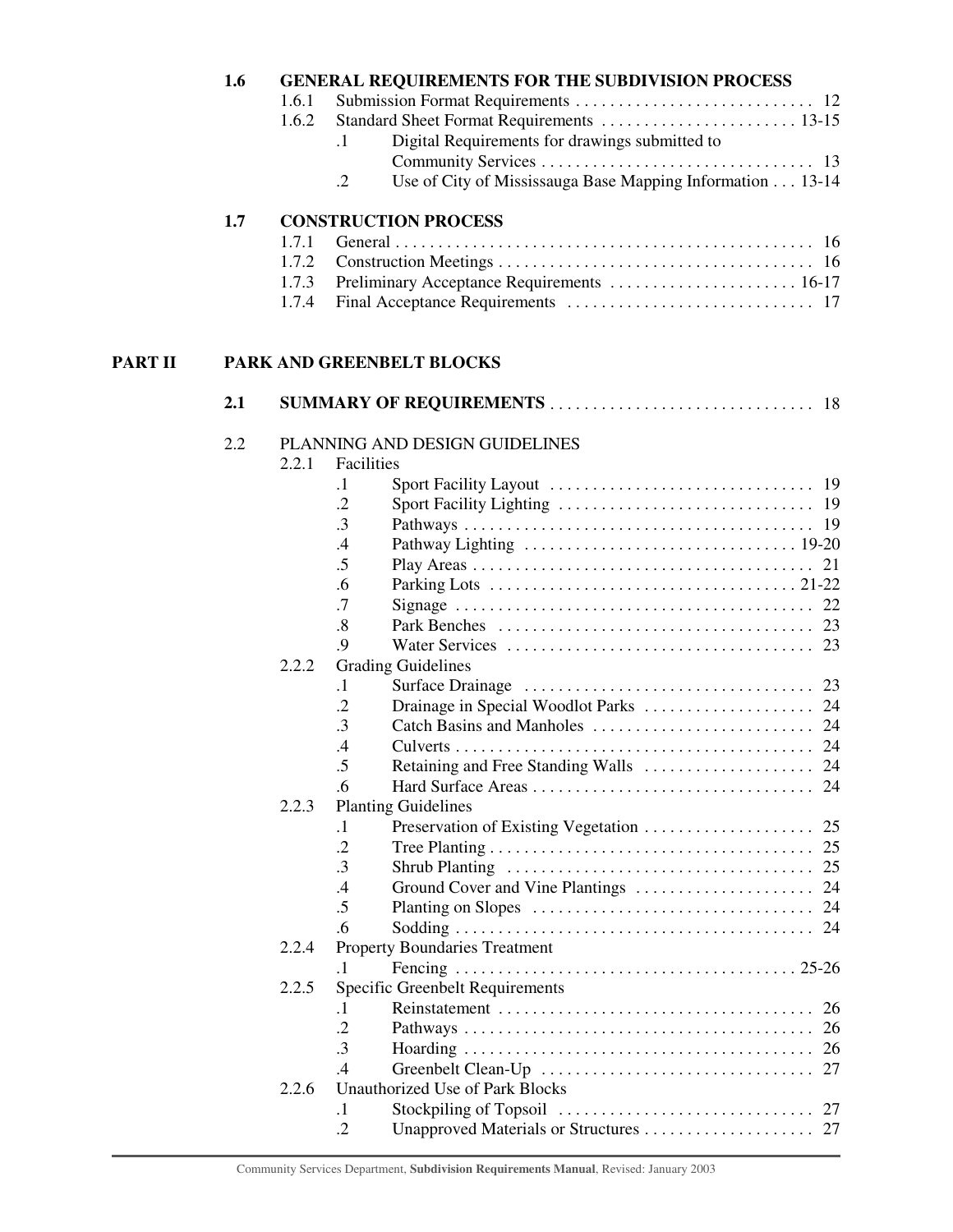| 2.3 |       | STANDARD FORMAT SHEET REQUIREMENTS                          |  |
|-----|-------|-------------------------------------------------------------|--|
|     | 2.3.1 |                                                             |  |
|     | 2.3.2 |                                                             |  |
|     | 2.3.3 | Park/Greenbelt Working Drawings                             |  |
|     |       | Grading and Layout Drawings  28-29<br>$\cdot$ 1             |  |
|     |       | $\cdot$ .2                                                  |  |
|     |       | $\cdot$ 3                                                   |  |
| 2.4 |       | <b>SUBMISSION AND APPROVAL PROCEDURES</b>                   |  |
|     | 2.4.1 | Concept Plan                                                |  |
|     |       | $\cdot$ 1                                                   |  |
|     |       |                                                             |  |
|     | 2.42  | Master Plan                                                 |  |
|     |       | $\cdot$ 1                                                   |  |
|     |       |                                                             |  |
|     | 2.4.3 | <b>Working Drawings</b>                                     |  |
|     |       | $\cdot$ 1                                                   |  |
|     |       | $\mathcal{D}_{\cdot}$                                       |  |
|     | 2.4.4 |                                                             |  |
|     | 2.4.5 | <b>Financial Requirements</b>                               |  |
|     |       | $\cdot$ 1                                                   |  |
|     |       | Open Space Development Charges Credits  33-34<br>$\cdot$ .2 |  |
|     |       | $\cdot$ 3                                                   |  |
|     |       | $\mathcal{A}$                                               |  |
|     |       |                                                             |  |

## **PART III TREE PRESERVATION**

| 3.1  |                                  |                                                                                                                                 |
|------|----------------------------------|---------------------------------------------------------------------------------------------------------------------------------|
| 3.2  |                                  |                                                                                                                                 |
| 3.3  |                                  |                                                                                                                                 |
| 3.4  |                                  | <b>INDIVIDUAL LOT/BLOCK PRESERVATION PLAN</b> 37-38                                                                             |
| 3.5  |                                  | <b>PLAN REQUIREMENTS</b>                                                                                                        |
|      | 3.5.1<br>3.5.2<br>3.5.3<br>3.5.4 | <b>Tree Preservation Plan Requirements</b><br>$\cdot$ 1<br>Specifications for the Protection & Preservation of Existing Veg  39 |
| 3.6  |                                  |                                                                                                                                 |
| 3.7  |                                  |                                                                                                                                 |
| 3.8  |                                  |                                                                                                                                 |
| 3.9  |                                  | <b>SUBMISSION AND APPROVAL PROCEDURES</b> 41                                                                                    |
| 3.10 |                                  |                                                                                                                                 |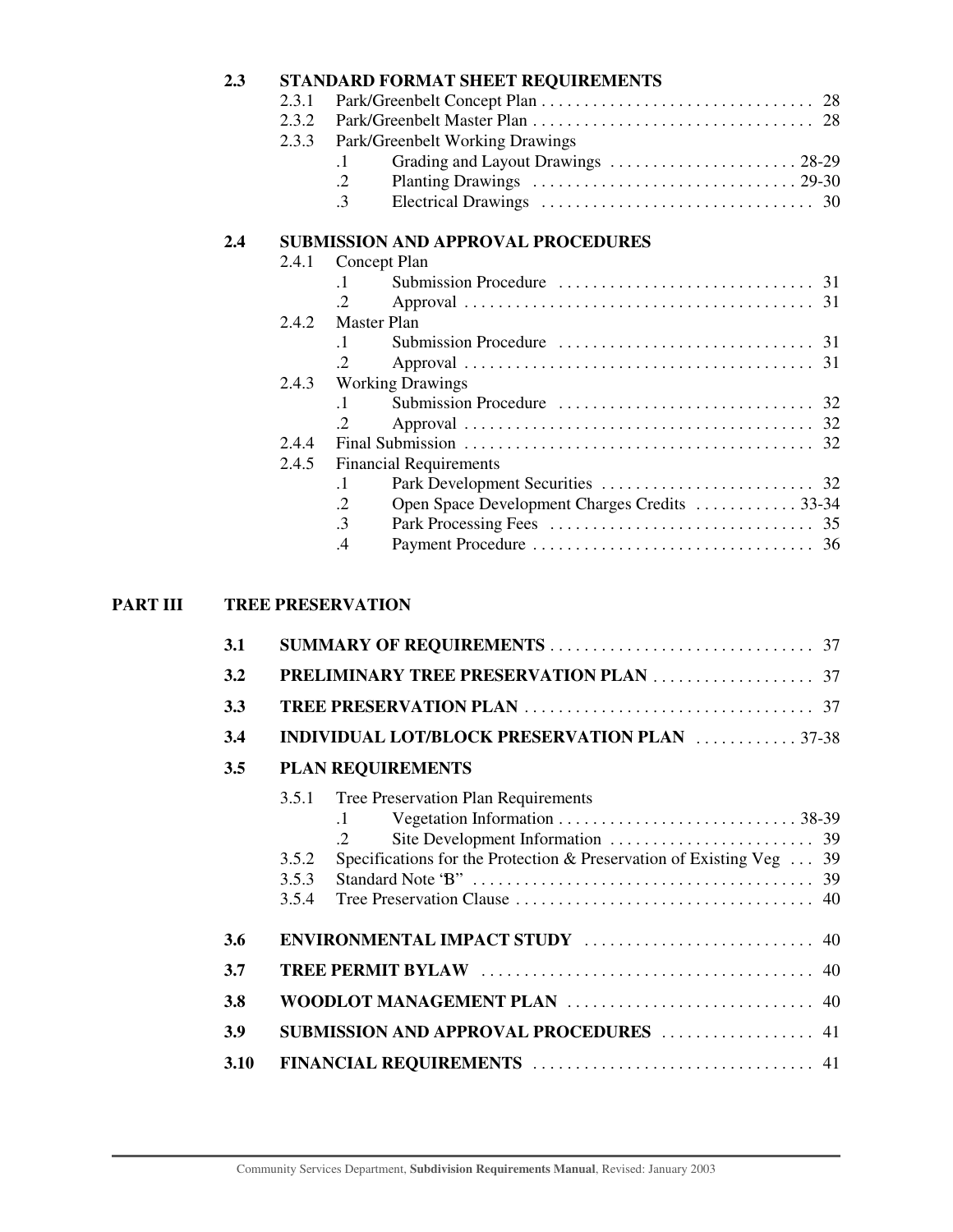## **PART IV BOULEVARD TREATMENTS**

|         | 4.1   |                                                                              |  |
|---------|-------|------------------------------------------------------------------------------|--|
|         |       | 4.1.1<br>42                                                                  |  |
|         |       | 4.1.2                                                                        |  |
|         |       | 4.1.3                                                                        |  |
|         | 4.2   | PLANNING AND DESIGN GUIDELINES                                               |  |
|         |       | 4.2.1                                                                        |  |
|         |       | 4.2.2                                                                        |  |
|         |       | Multi-use Recreational Trail Signage  44<br>4.2.3                            |  |
|         | 4.3   | <b>PLANS AND DOCUMENTS</b>                                                   |  |
|         |       | 4.3.1<br>Street Tree and Buffer Planting Plans (Developer Does Planting)  44 |  |
|         |       | Street Tree and Buffer Planting Plans (City Does Planting)<br>4.3.2<br>45    |  |
|         | 4.4   | SUBMISSION/APPROVALS AND FINANCIAL REQUIREMENTS                              |  |
|         |       | 4.4.1<br>45                                                                  |  |
|         |       | $\cdot$                                                                      |  |
|         |       | $\cdot$ .2                                                                   |  |
|         |       | $\cdot$ 3                                                                    |  |
|         |       | .4<br>45<br>.5<br>45                                                         |  |
|         |       | Servicing Agreement Entry<br>4.4.2<br>46                                     |  |
|         |       | Servicing Agreement - First and Second Submissions  46<br>$\cdot$ 1          |  |
|         |       | $\cdot$ .2                                                                   |  |
|         |       | $\cdot$ 3                                                                    |  |
|         |       | Servicing Agreement Entry<br>46<br>.4                                        |  |
|         |       | .5<br>46                                                                     |  |
|         |       | 4.4.3                                                                        |  |
|         |       | $\cdot$                                                                      |  |
|         |       | $\cdot$ .2                                                                   |  |
|         |       |                                                                              |  |
| PART V  |       | <b>STANDARD FORMS AND DOCUMENTS</b>                                          |  |
|         | 5.1   | SERVICING AGREEMENT EXAMPLE<br>48-54                                         |  |
|         |       | Schedule A-2, C, D-2, F-2                                                    |  |
|         | 5.2   |                                                                              |  |
|         | 5.3   | LETTER OF INTENT FOR THE USE OF CITY-OWNED<br>56                             |  |
|         |       | <b>OPEN SPACE DIGITAL INFORMATION</b>                                        |  |
|         | 5.4   |                                                                              |  |
|         |       |                                                                              |  |
| PART VI |       |                                                                              |  |
|         | NOTE: | Copies of Part V Standard Forms and Documents and Part VI Specifications     |  |
|         |       | and Details can be obtained from:                                            |  |

**www.city.mississauga.on.ca/COMMSVCS/planning/submanual/subdivisionmanual.htm**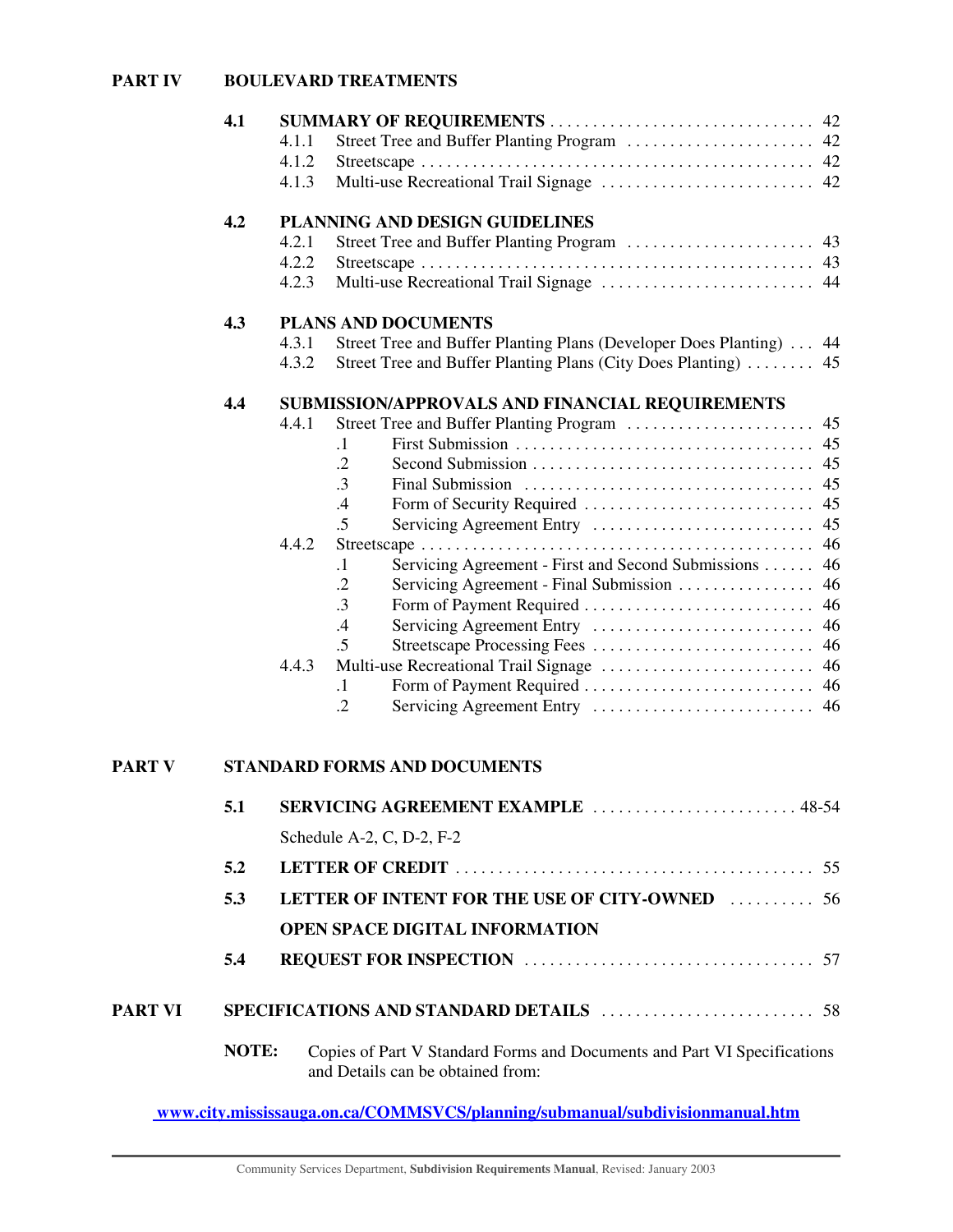## 1

## **PART I A SUMMARY OF THE SUBDIVISION PROCESS**

## **1.1 THE PLANNING UNIT**

The Planning Unit is comprised of both Planners and Landscape Architects that work to regulate and assist in the processing of subdivision applications. There are two major stages to a subdivision application: Draft Plan Stage and Plan Processing Stage. This manual applies to the **Plan Processing Stage.**

At the Plan Processing Stage, a Landscape Architect will be assigned to assist you with your subdivision application. The Landscape Architect will act as the co-ordinator between other City Departments for items relating to landscape works in co-operation with the Development Engineering Section, Transportation and Works Department. The Development Engineering Section is the overall co-ordinating body for subdivision applications.

It is recommended that the following procedures are followed in order to fulfill the Community Services Department requirements in an efficient manner.

## **1.2 THE SERVICING AGREEMENT**

- **1.2.1** The Servicing Agreement is a legally binding document that outlines all of the subdivision requirements. It lists all documents, conditions, and the cash contributions and securities required to be taken by the City of Mississauga, either for the implementation of the works by the City, or to ensure that the works are implemented by the Developer. The Servicing Agreement is prepared by the Consulting Engineer with appropriate input by the Consulting Landscape Architect.
- **1.2.2** The Servicing Agreement is broken down into the following schedules:

## Schedule A-1

Schedule A-1 lists all Engineering Drawings and Documents by drawing title and corresponding drawing number. If there are no park works, then landscape drawings will also be listed in Schedule A-1 (if applicable):

- $\bullet$ Streetscape Drawings
- $\bullet$ Street Tree Planting Plans (where required)
- Greenbelt Landscape Drawings
- Tree Preservation Plans

The following clause is to be added to the Schedule in lieu of listing the standard drawings:

"As of the date of this agreement all current City of Mississauga, Region of Peel, and Ontario Provincial Standard Drawings and specifications including any amendments shall constitute part of this Agreement."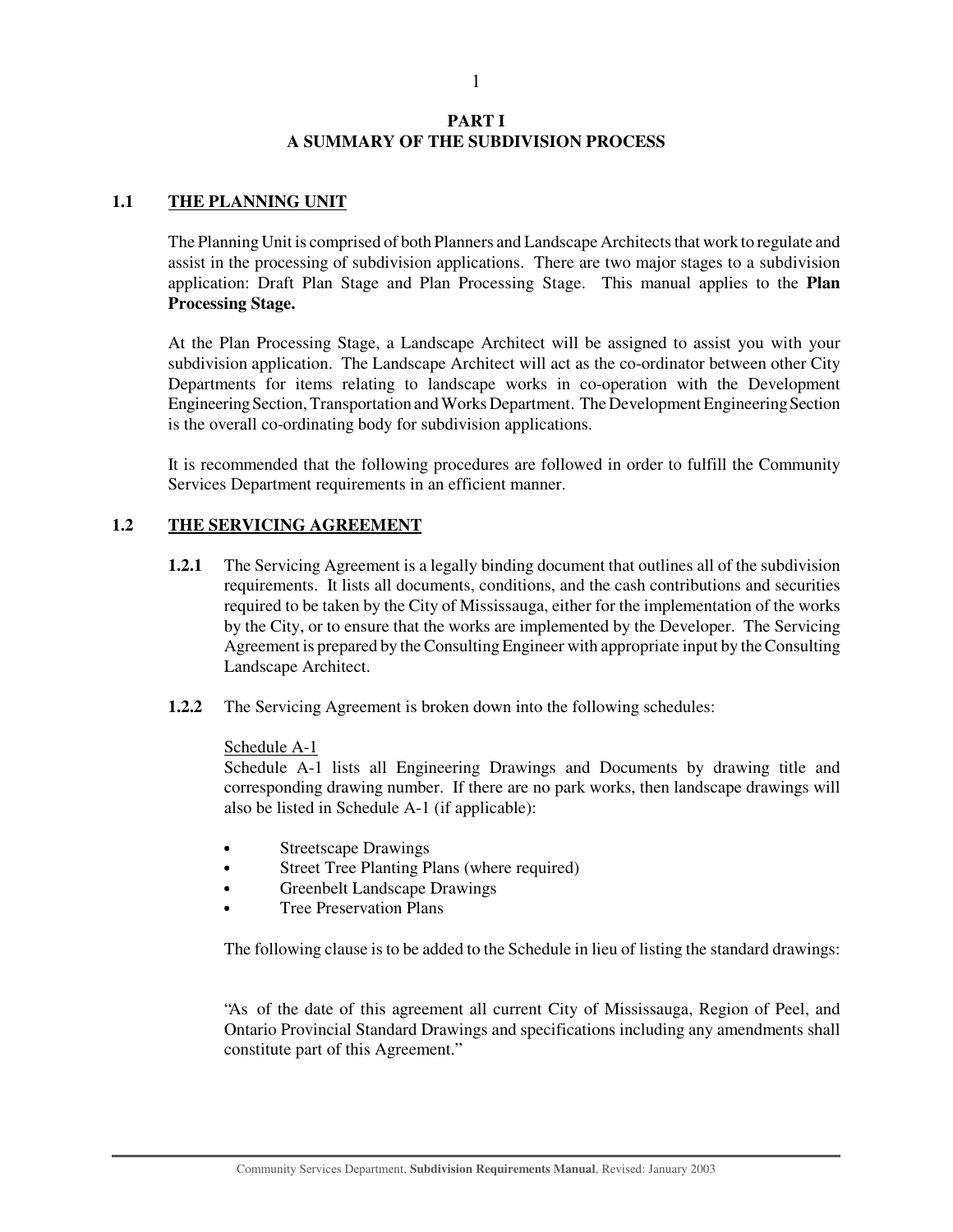#### Schedule A-2

A list of all Landscape Drawings and Documents by drawing title and corresponding drawing number. Schedule A-2 is only for parks related work.

#### Schedule B

The Developer agrees to obtain all conveyances and easements, free from all encumbrances, and to execute and deliver all transfers of conveyance and transfers of easement required by the City and/or Region, as listed in Schedule "B" of the Servicing Agreement. Schedule B also outlines parkland dedication requirements.

#### Schedule C

Lands with special conditions, to be met by the Developer prior to issuance of building permits, are listed in Schedule "C" of the Servicing Agreement.

#### Schedule D-1

The listing of engineering works and landscape works (other than park works) and the corresponding monetary amounts required for security and contribution purposes are indicated in Schedule D-1 of the Servicing Agreement.

#### Schedule D-2

The listing of the park landscape works and the corresponding monetary amounts required for security and contribution purposes are documented in Schedule D-2 of the Servicing Agreement.

#### Schedule F-1

The Developer agrees to complete the engineering works, as listed in Schedule D-1, in accordance with the completion dates outlined in Schedule F-1.

#### Schedule F-2

The Developer agrees to complete the park landscape works, as listed in Schedule D-2, in accordance with the completion dates outlined in Schedule F-2 of this agreement. This date will be set one year and one growing season from registration. Any extension of these completion dates is to be requested in writing by the Developer and approved by the Community Services Department. Should such an approval not be given by the Community Services Department and should the park not be completed within 6 months of the F-2 date, the Community Services Department reserves the right to notify the developer and subsequently draw on the D-2 Letter of Credit.

Examples of Schedules A-2, C, D-2, F-2 can be found in Part V, Section 5.1.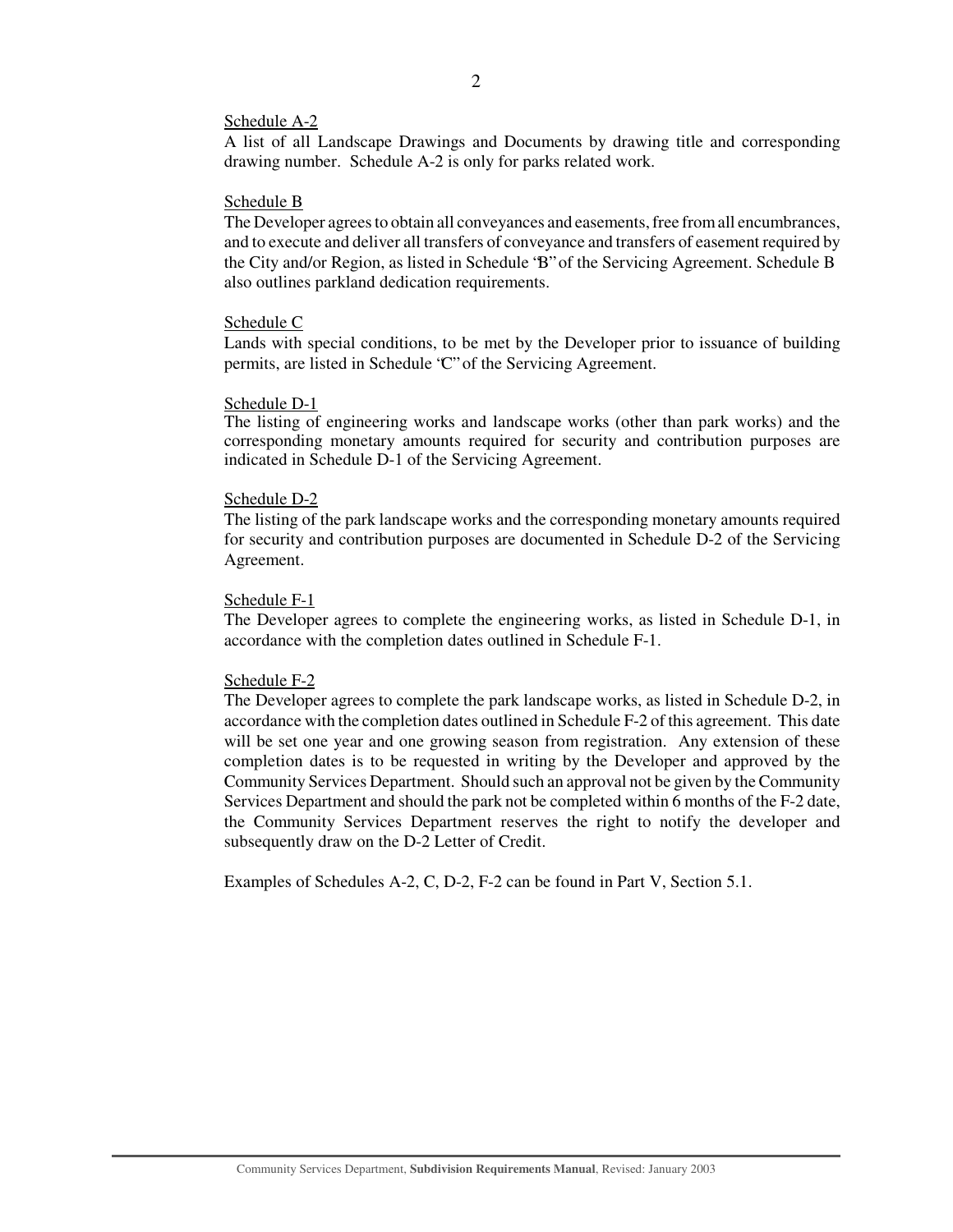- **1.2.3 Servicing Agreement Requirements:**The consulting Landscape Architect is to contact the Community Services Landscape Architect and consult the City of Mississauga MAX comments to review the requirements for the subdivision. After summarizing the landscape related requirements to be satisfied through the Servicing Agreement, the process to be followed will fall under one of two categories:
	- .1 **Without a Park** *(also refer to section 1.4)*: When there is no park involved in the subdivision, the Community Services concerns (where applicable) are listed in the following Schedules:

Schedule A-1 streetscape plans street tree planting plans (when required) greenbelt plans tree preservation plans and documents details

Schedule B cash-in-lieu of parkland clause

Schedule C tree preservation clause cash-in-lieu of parkland conditions warning clauses

Schedule D streetscape securities street tree planting cash contribution or securities multi-use recreational trail signage cash contribution greenbelt securities tree preservation securities buffer and window planting cash contribution or securities

.2 **With a Park** *(also refer to section 1.5)*: When there is a park involved in the subdivision, the Community Services' concerns where applicable are listed in the following Schedules:

Schedule A-2 all landscape drawings and details

Schedule B parkland dedication clause

Schedule C tree preservation clause park notification signage clause warning clauses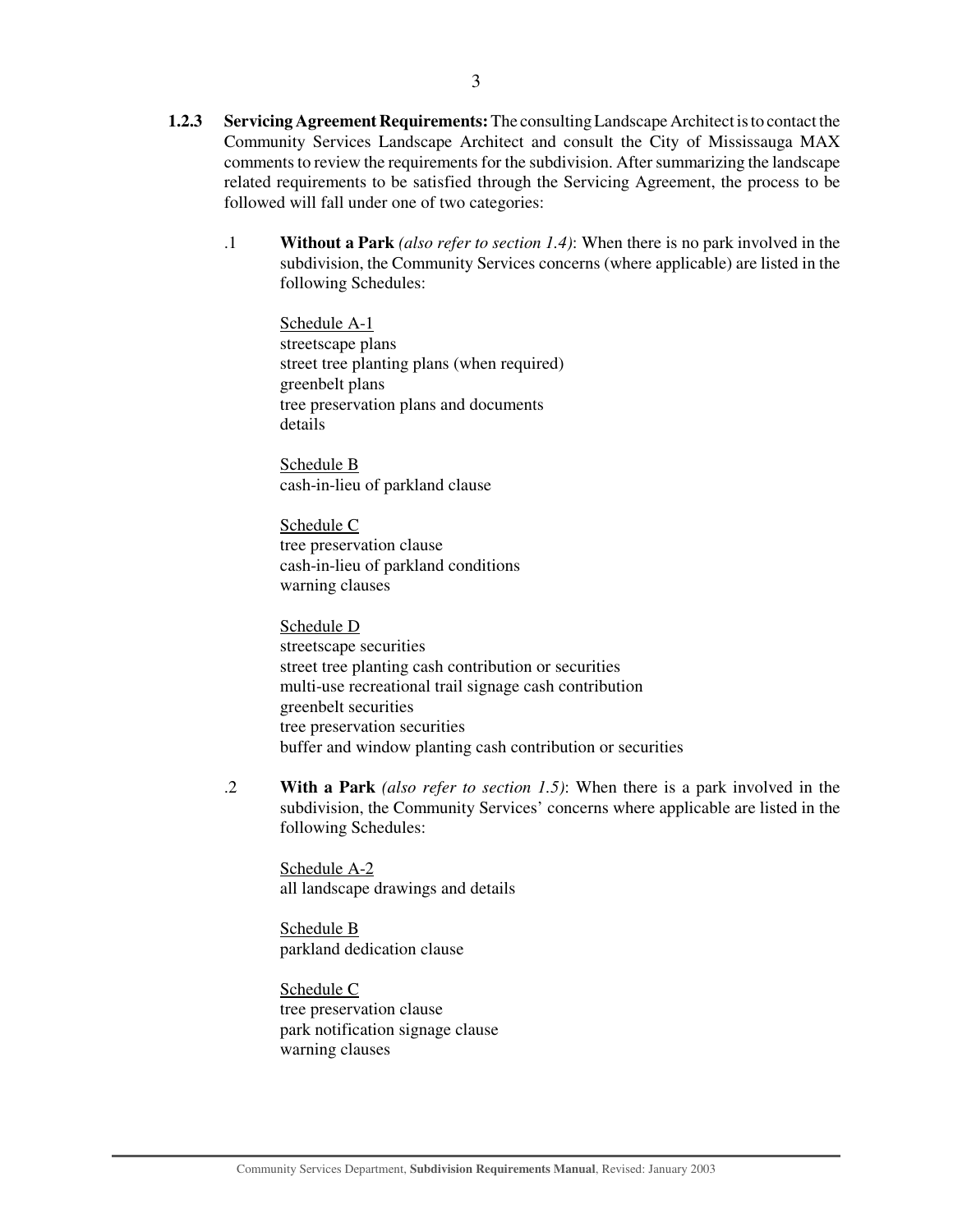Schedule D-1 street tree planting cash contribution streetscape securities multi-use recreational trail signage cash contribution buffer and window planting cash contributions tree preservation securities not related to parks works

Schedule D-2 park/greenbelt development securities tree preservation securities as related to parks works park/greenbelt development charges credits

Schedule F-2 completion dates for parks/greenbelts

## **1.3 THE DEVELOPMENT AGREEMENT**

- **1.3.1** The Development Agreement is an agreement registered on title to advise prospective property owners of warning clauses or conditions of building permit issuance. The Development Agreement is prepared by the Consulting Engineer with appropriate input by the Consulting Landscape Architect.
- **1.3.2** The Development Agreement is broken down into the following schedules:

Schedule A Schedule "A" contains the legal description of the property.

Schedule B Warning clauses and Notice Provisions are outlined in Schedule "B".

Schedule C

Schedule "C" lists all restrictions and conditions to be met by the Developer prior to issuance of building permits.

Schedule D Schedule "D" lists services provided in lieu of the payment of development charges.

Schedule E Schedule "E" outlines the non-residential subdivision development charges instalment plan.

**1.3.3 Development Agreement Requirements:**The consulting Landscape Architect is to contact the Community Services Landscape Architect and consult the City of Mississauga MAX comments to review the requirements for the development agreement. Community Services requirements for the development agreement are listed in the following schedules: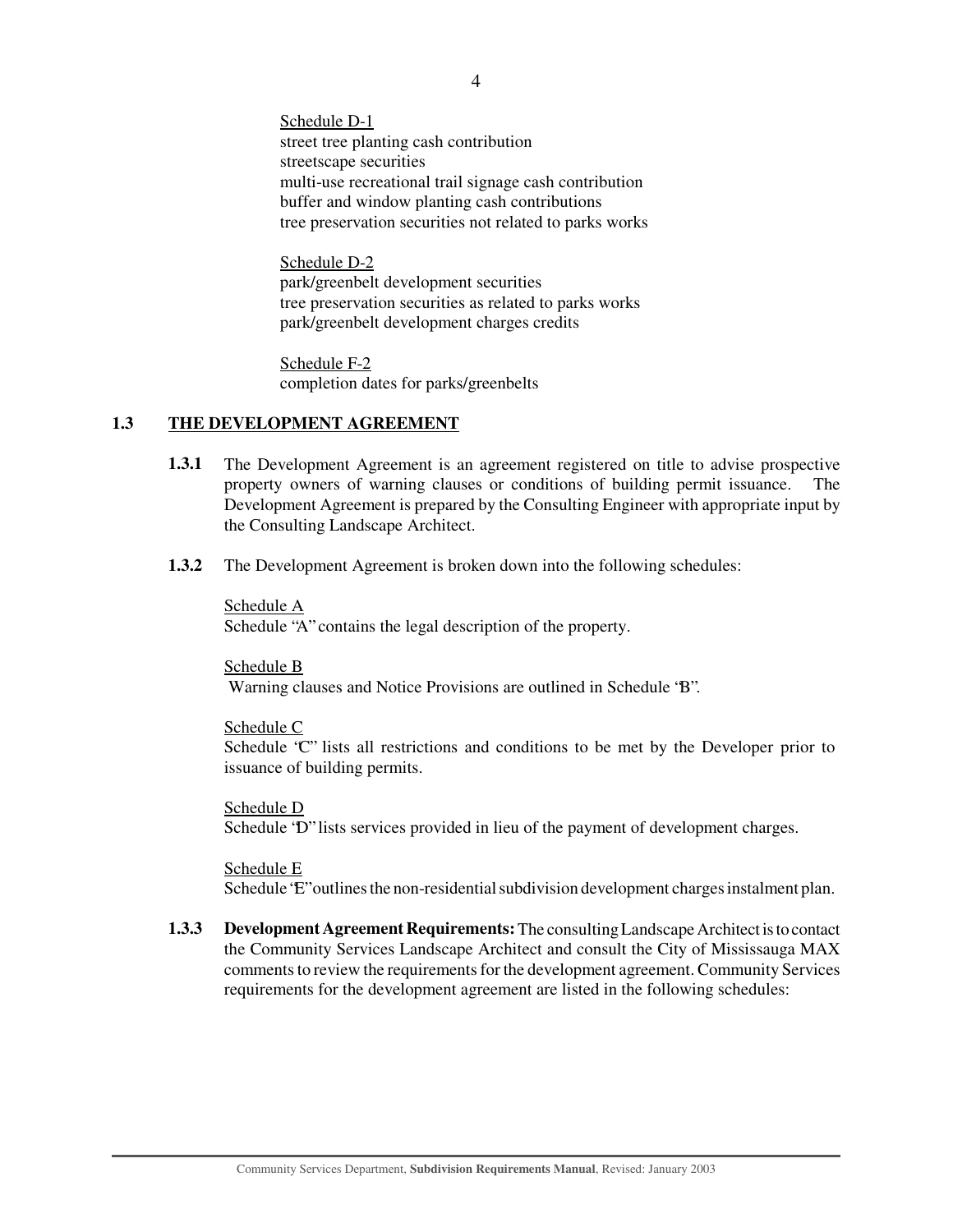Schedule B parkland dedication conditions warning clauses for the following: street trees

tree preservation hoarding fencing recreational facilities pathways and trails park/ greenbelt/ woodland lighting soil stockpiling sales or construction trailers naturalized areas

Schedule C cash-in-lieu of parkland requirements

## **1.4 SUMMARY OF THE SUBDIVISION PROCESS WITHOUT A PARK**

- **1.4.1 First Submission**: Submit the following drawings and documents to the Transportation and Works Department who will forward them to the Community Services Department:
	- .1 OneLetter of Retention from the Consulting Landscape Architect stating that he has been engaged by the Developer for the design and complete general construction supervision of all landscape works.
	- .2 One covering letter from the Landscape Architect outlining the submission contents. This letter is required to be copied to the Transportation and Works Department, Development Engineering Section.
	- .3 One covering letter from the Consulting Engineer stating that he/she advises that the landscape works are in conformity with the proposed grading and municipal services for this development, plus an outline of items contained within that submission.
	- .4 Three (3) sets of the following drawings (where applicable):
		- ٠ tree preservation (refer to Part III)
		- $\bullet$ arborist report (refer to Part III)
		- streetscape (refer to Part IV)
		- street tree planting (refer to Part IV) (where required)
		- greenbelt landscape drawings (refer to Part II)
		- buffer planting
	- .5 Three (3) copies of the M-plan for registration for street tree planting and multi-use recreational trail signage calculations (where applicable).
	- .6 One set of the Engineering Drawings.
	- .7 Two (2) copies of the complete Servicing Agreement, including Schedules A-1, B, C, D Summary, F-1.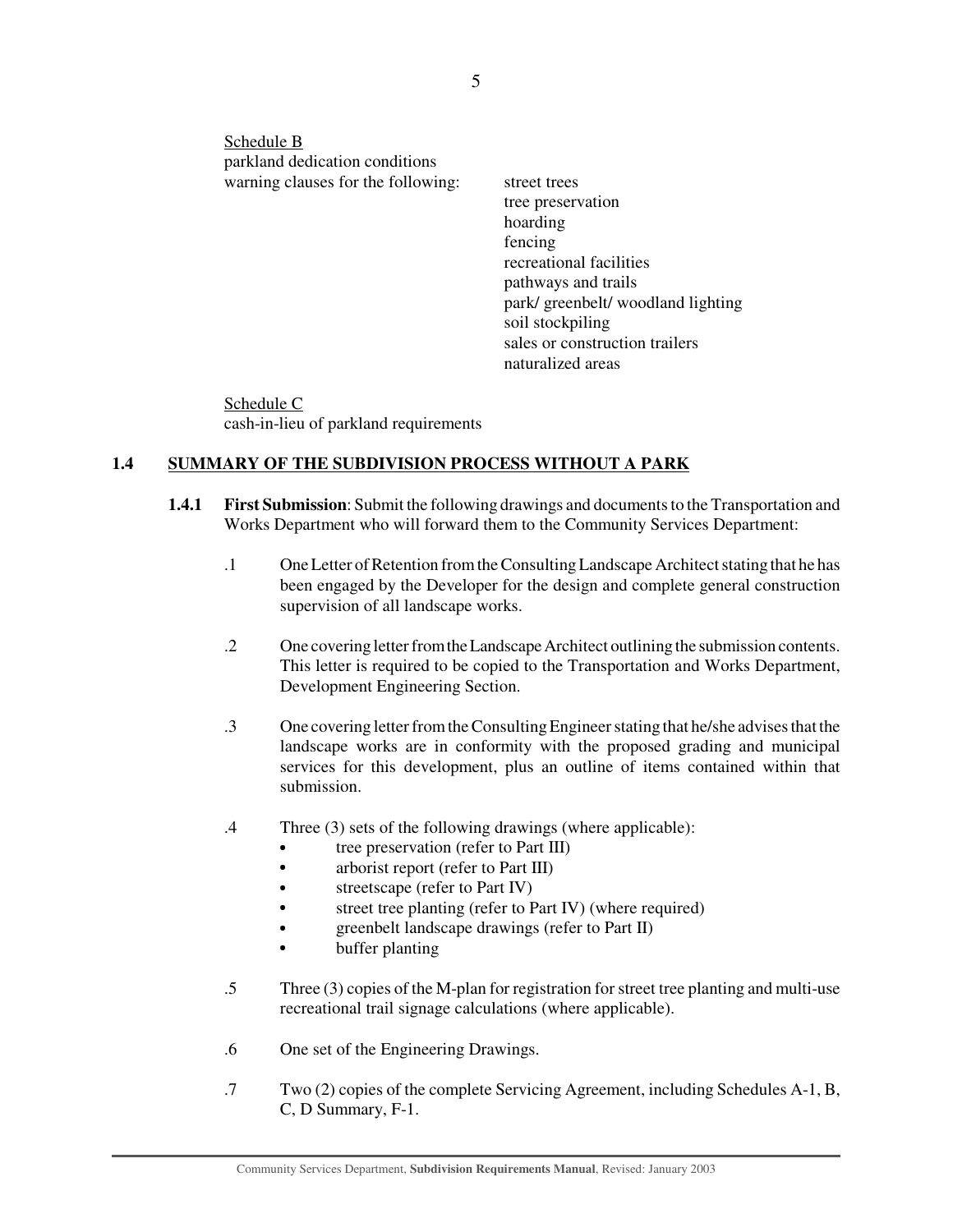- .8 One (1) copy of the Schedule D-1 Breakdown.
- .9 One copy each of Schedules B and C of the Development Agreement.

Refer to The Servicing Agreement - Section 1.2 for a complete list of potential program items and where they are to be entered into the Servicing Agreement when there is no park involved. These drawings are required to be submitted directly to the Transportation and Works Department who will forward them to the Community Services Department.

The Community Services Department will review and comment on the first submission. In the case where streetscape is involved, the drawings will be circulated by the Transportation and Works Department to the Planning and Building and Community Services Departments for comments. All comments will then be sent to the Transportation and Works Department, who will in turn distribute the comments to the Consulting Engineer. It is the responsibility of the Consulting Engineer to distribute the comments to the appropriate consultant (i.e., Landscape Architectural Consultant) after receiving them from the Transportation and Works Department.

Review & Revise your Submission as Per Comments from the City

- **1.4.2 Second Submission**: Submit the following drawings and documents to the Transportation and Works Department who will forward them to the Community Services Department:
	- .1 One covering letter from the Consulting Engineer stating that he has reviewed the revised plans as prepared by the Landscape Architect and advises that the landscape works are in conformity with the proposed grading and municipal services for this development.
	- .2 One covering letter from the Landscape Architect outlining the submission contents. This letter is required to be copied to the Development Engineering Section, Transportation and Works Department.
	- .3 Three (3) sets of the revised landscape drawings as per City comments.
	- .4 One (1) set of the revised engineering drawings as per City comments.
	- .5 One (1) copy of the revised Servicing Agreement, including Schedule D-1 Breakdown.
	- .6 One (1) copy of each of Schedules B and C of the Development Agreement.

The Community Services Department will review the revised drawings and documents. Comments will be issued to the Transportation and Works Department either approving the revised drawings and documents or requiring further revisions. Again these comments will be passed on to the Consulting Engineer who in turn will distribute the comments to the appropriate consultants.

Review & Revise Your Submission As Per Comments From The City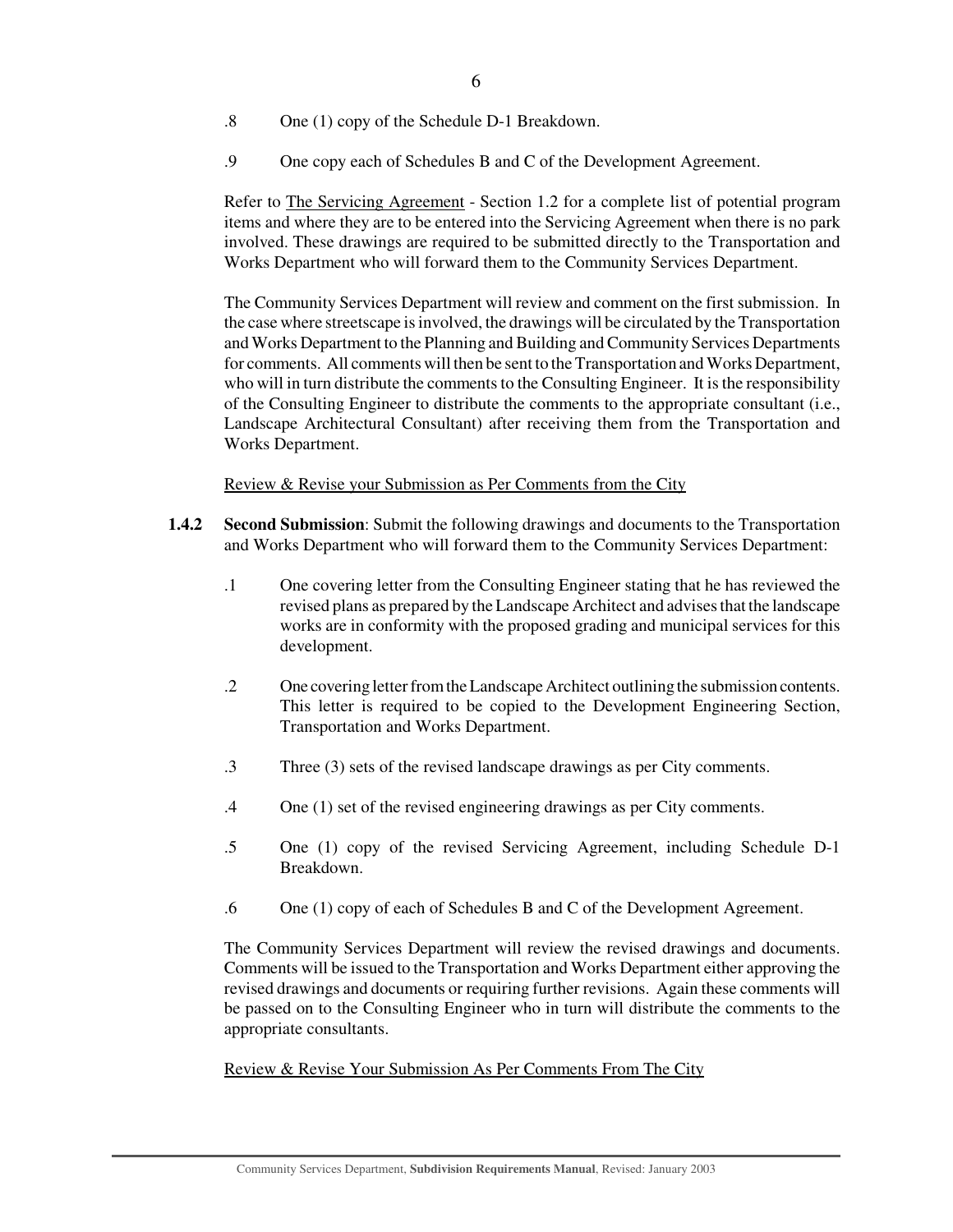- **1.4.3 Interim/Pre-Servicing Submissions**: Submit the following drawings and documents to the Community Services Department:
	- .1 Submit two (2) sets of only the material requiring revisions.
- **1.4.4 Final Submission**: At the final submission stage all Community Services Department requirements should be totally resolved.

The signature of the Commissioner of the Community Services Department is not required on the signing pages of the Servicing Agreement when there are no parks works involved. Therefore, the following applies:

Submit the following drawings and documents to the Transportation and Works Department who will forward them to the Community Services Department:

.1 Landscape Drawings included in Schedule A-1

Potential list to include:

- streetscape plans
- $\bullet$ street tree planting plans
- greenbelt plans
- tree preservation plans

Landscape drawings required:

- three (3) sets of prints of all landscape drawings
- digital requirements for drawings (refer to section 1.5.2)
- one (1) set of prints of all landscape drawings reduced to 11" x 17"
- .2 Engineering Documents Required

Engineering documents required:

- one (1) complete set of prints
- one (1) copy of the Servicing Agreement including Schedules A-1, B, C, D Summary and Breakdown, and F-1
- One (1) copy each of Schedules B and C of the Development Agreement

## .3 Financial Requirements

*Submit All Forms Of Payment To The Transportation and Works Department*

- cash contribution for 100% of the street tree planting, multi-use recreational trail signage works and greenbelt/streetscape processing fees in the form of a certified cheque. See 2.4.5 Financial Requirements for information regarding processing fees.
- Security for 100% of the works to be carried out by the Developer including:
	- streetscape
	- greenbelt
	- tree preservation

in the form of a Bank Letter of Credit (refer to section 1.5.1)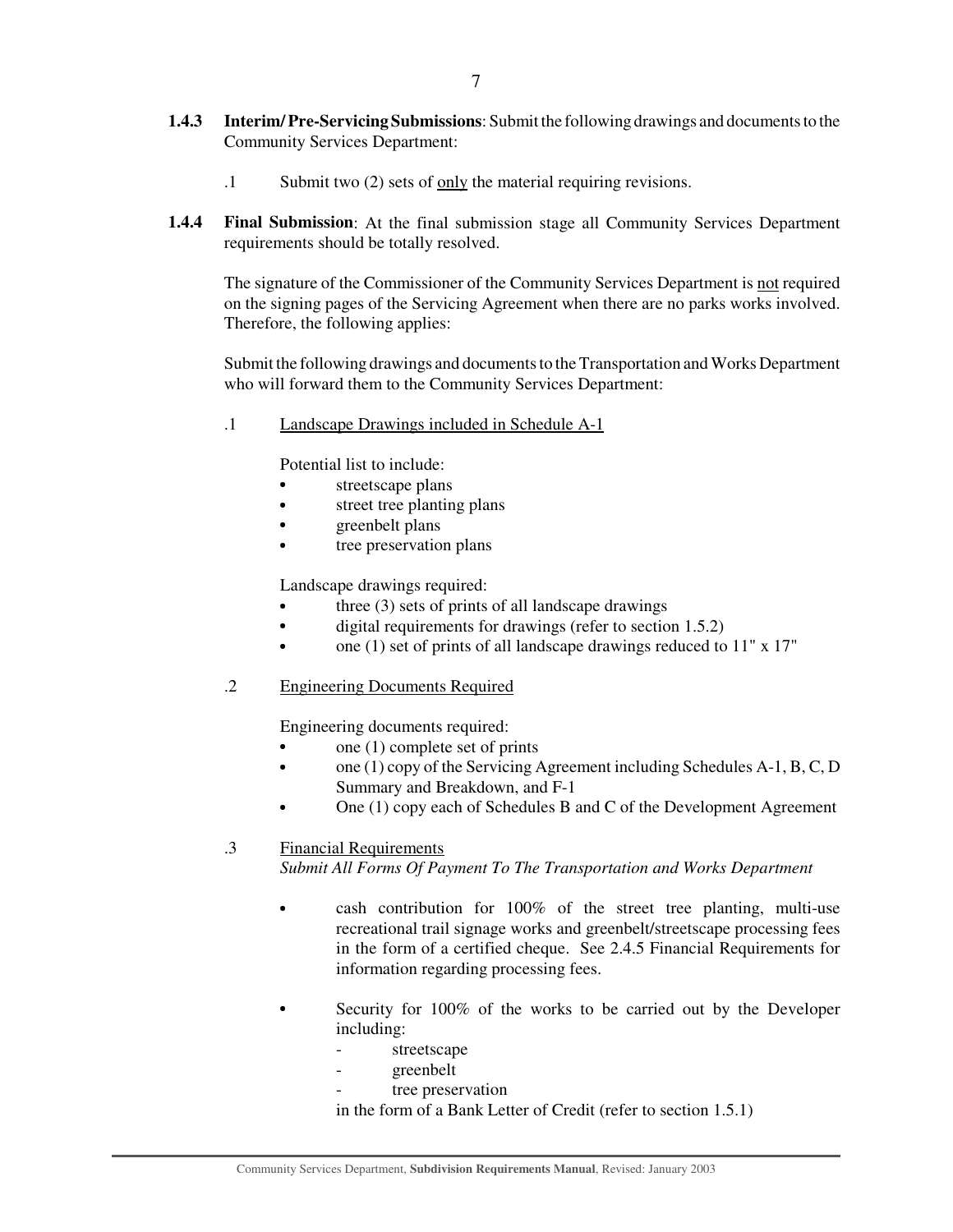#### **1.5 SUMMARY OF THE SUBDIVISION PROCESS WITH A PARK**

## **1.5.1 Draft Plan Submission**: Submit the following:

- .1 Three (3) copies of the Concept Plan directly to the Community Services Department in conjunction with the Draft Plan Submission.
- **1.5.2 First Submission**: Submit the following drawings and documents to the Transportation and Works Department who will forward them to the Community Services Department:
	- .1 One (1) **Letter of Retention** from the Consulting Landscape Architect stating that he has been engaged by the Developer for the design and complete general construction supervision of all landscape works.

The Consulting Landscape Architect will be responsible for all park and greenbelt works(referred to in this document as "landscape works") including, but not limited to layout, grading, planting, servicing, lighting, the co-ordination of all stages of construction and liasing with the Community Services Department Landscape Architect. The Consulting Landscape Architect will co-ordinate the developer's design and construction forces for all items relating to the landscape works.

- .2 One (1) covering letter from the Consulting Landscape Architect outlining the submission contents. This letter is required to be copied to the Transportation and Works Department, Development Engineering Section.
- .3 One (1) covering letter from the Consultant Engineer stating that he advises that the landscape works are in conformity with the proposed grading and municipal services for this development, plus an outline of the items contained within that submission.
- .4 Three (3) sets of the following drawings (where applicable):
	- Park Master Plan based on the approved Concept Plan (refer to Section 2.3)
	- Streetscape (refer to Part IV)
	- Street Tree Planting (refer to Part IV)
	- Greenbelt Landscape Drawings (refer to Part II)
	- Tree Preservation (refer to Part III)
	- Arborist Report (refer to Part III)
- .5 Three (3) copies of the M-plan for registration.
- .6 One (1) set of the Engineering Drawings.
- .7 Two (2) copies of the Complete Servicing Agreement, including Schedules A-1, A-2, B, C, D-1 Summary and Breakdown, D-2, F-1, F-2.

Refer to the **Servicing Agreement**, Section 1.2 for a complete list of potential items and where they are to be entered into the Servicing Agreement when there is a Park involved.

The Community Services Department will review and comment on the first submission. In the case where streetscape is involved, the drawings will be circulated by the Transportation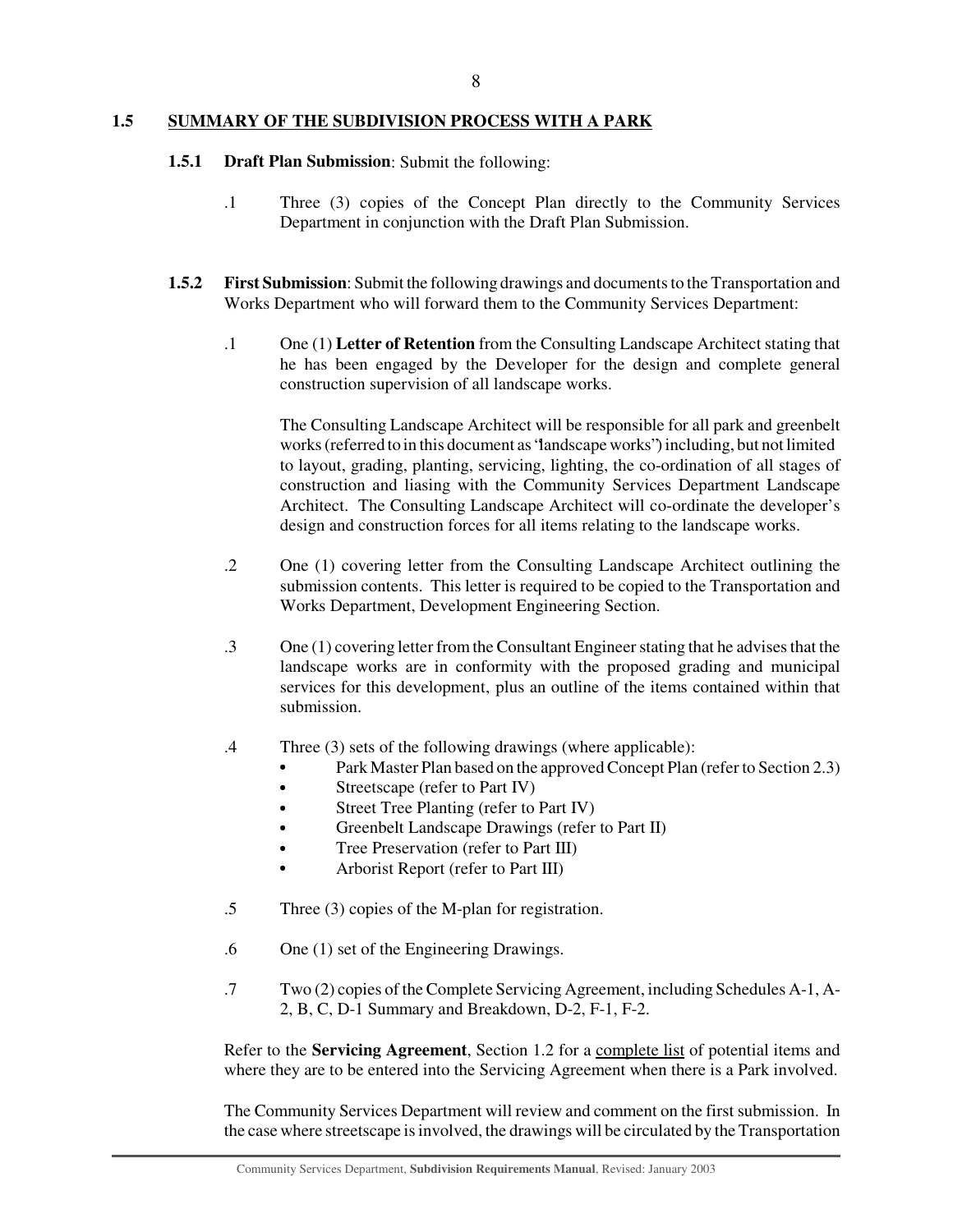and Works Department to the Planning and Building and Community Services Departments for comments. All comments will then be sent to the Transportation and Works Department, who will in turn distribute the comments to the Consulting Engineer. It is the responsibility of the Consulting Engineer to distribute the comments to the appropriate consultant (i.e., Landscape Architectural Consultant) after receiving them from the Transportation and Works Department.

Review & Revise Your Submission As Per Comments From The City

As part of the park/greenbelt approval process, the Master Plan will be presented by the assisting Community Services Landscape Architect to the Parks Review Committee for comments and/or approval. Refer to Part II Park/Greenbelt Block Submission and Approval Procedures for further information.

- **1.5.3 Second Submission**: Submit the following drawings and documents to the Transportation and Works Department who will forward them to the Community Services Department:
	- .1 One (1) covering letter from the Consulting Engineer stating that he has reviewed the revised plans as prepared by the Landscape Architect and advises that the landscape works are in conformity with the proposed grading and municipal services for this development.
	- .2 One (1) covering letter from the consulting Landscape Architect outlining the submission contents. This letter is required to be copied to the Transportation and Works Department, Development Engineering Section.
	- .3 Three (3) complete sets of the Park Working Drawings based on approved Master Plan Drawings and schedules as per City comments.
	- .4 One (1) copy of the revised Schedule D-2 of the Servicing Agreement.

The Community Services Department will review the revised drawings and documents. Comments will be issued to the Transportation and Works Department either approving the revised drawings and documents or requiring further revisions. Again, these comments will be passed on to the Consulting Engineer who in turn will distribute the comments to the appropriate consultant.

## Review & Revise Your Submission As Per Comments From The City

Refer to Part II Park/Greenbelt Blocks, Submission and Approval Procedures for further information.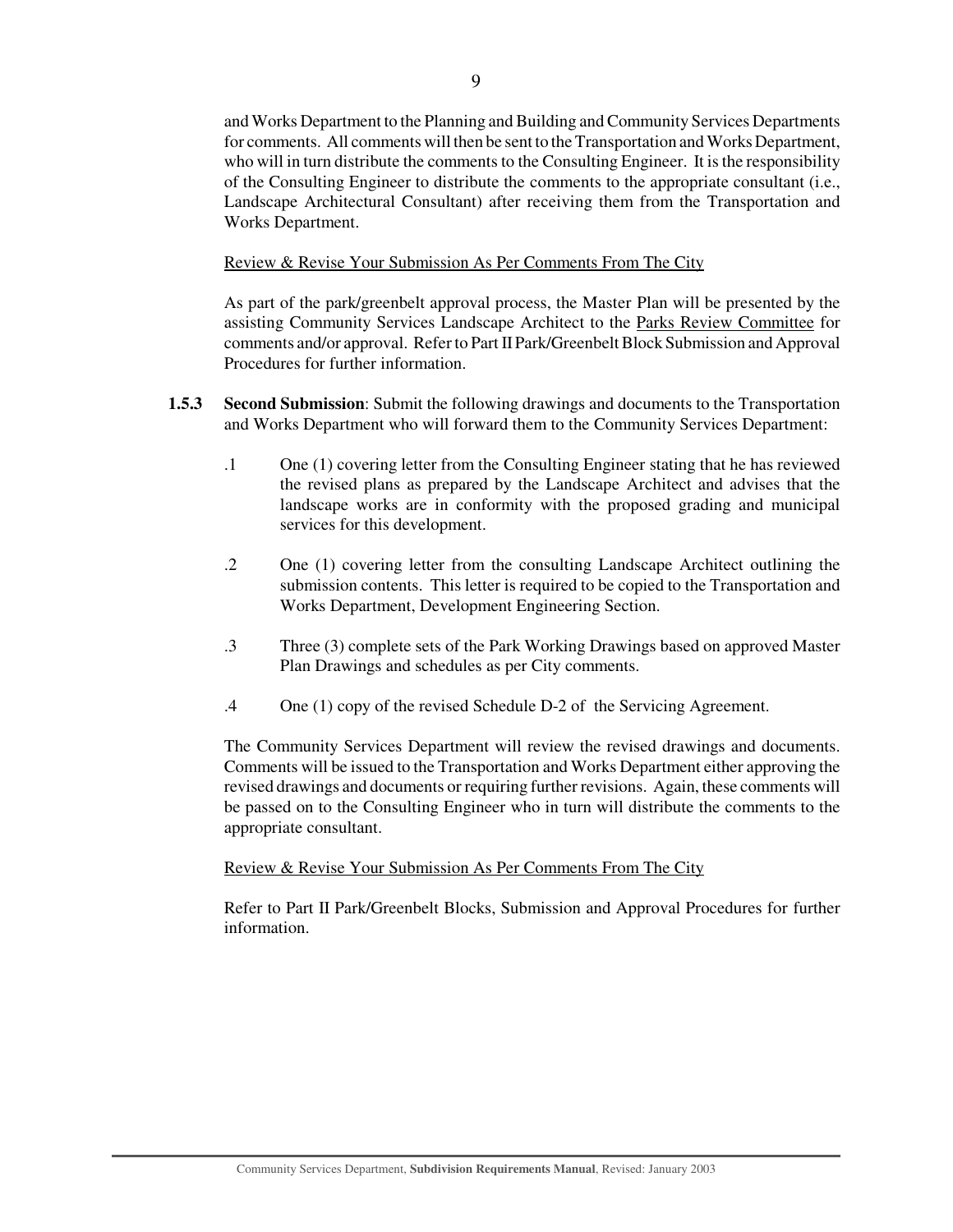- **1.5.4 Interim/Pre-Servicing Submissions**: Submit the following drawings and documents to the Community Services Department:
	- .1 Submit two (2) sets of only the material requiring revisions.
- **1.5.5 Final Submission**: At the final submission stage all Community Services Department requirements are required to be totally resolved.
	- .1 As the signature of the Commissioner of the Community Services Department is required, twelve (12) executed Servicing Agreements are to be forwarded to the Community Services Department. In addition, one copy of the Servicing Agreement is to be forwarded to the Transportation and Works Department, simultaneously with the submission to the Community Services Department.
	- .2 Digital files of all drawings are to be submitted with the final submission. Digital files must conform to "Digital Requirements for Drawings" (refer to section 1.5.2.)

Submit the following drawings and documents to the Transportation and Works Department who will forward them to the Community Services Department:

- .3 Nine (9) complete sets of landscape drawings listed in Schedule A-1 and A-2 of the Servicing Agreement, to form part of the Agreement. These 9 sets will be stamped "Approved" and sent to the Transportation and Works Department.
- .4 Nine (9) complete sets of landscape drawings listed in Schedule A-1 and A-2 of the Servicing Agreement which will be stamped "Approved" and are for internal distribution.

(Note: Eighteen (18) copies in total of the landscape drawings are required.)

- .5 One (1) set of the complete Engineering Drawings (including electrical) included in Schedule A-1.
- .6 One (1) 3.5" disc of the original drawings listed in A-2 and the appropriate drawings listed in A-1 (ie., boulevard planting) (refer to section 1.6.2).
- .7 One (1) certified cheque as cash contribution for landscape related items, as per Schedule D-1.
- .8 One (1) certified cheque as Parks Administration Fee as a percentage of works secured in Schedule D-2.
- .9 One (1) Letter of Credit in the amount required, as per Schedule D-2.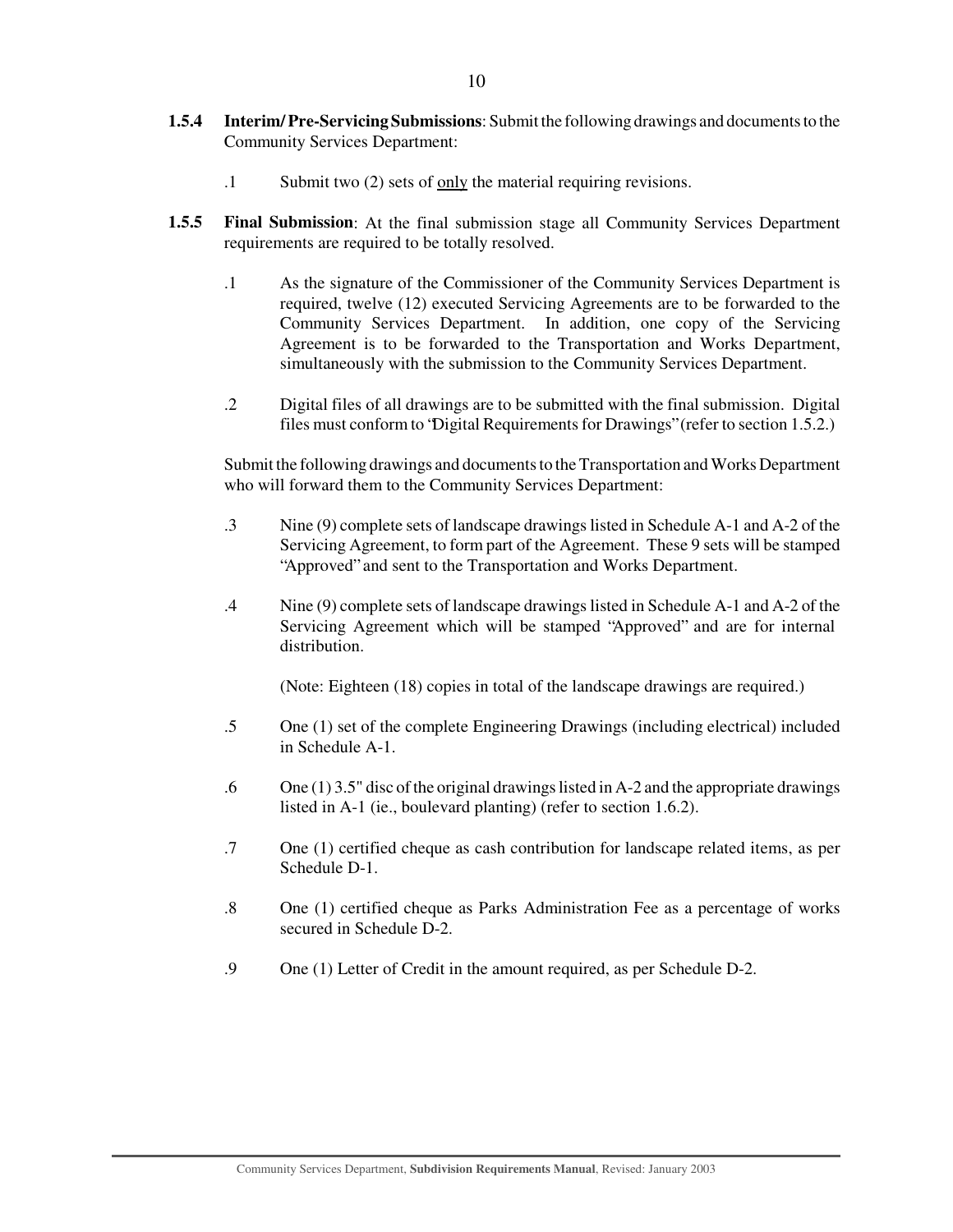## **1.5.6 "As Constructed" Drawings:**

- .1 The Electrical Consultant must submit "As Constructed" digital files conforming to the "Digital Requirements for Drawings" (refer to section 1.6.2) and certify that the installed path lights conform to the established photometric criteria. "As Constructed" data will clearly show pole locations, conduit alignment, conductor size and on-site spot checks of photometrics. Photometric checks will include Maximum to Minimum and Average to Minimum Ratio calculations.
- .2 The Landscape Architectural Consultant must submit "As Constructed" digital files conforming to the "Digital Requirements for Drawings" (refer to section 1.6.2) as a requirement of final acceptance of the landscape works.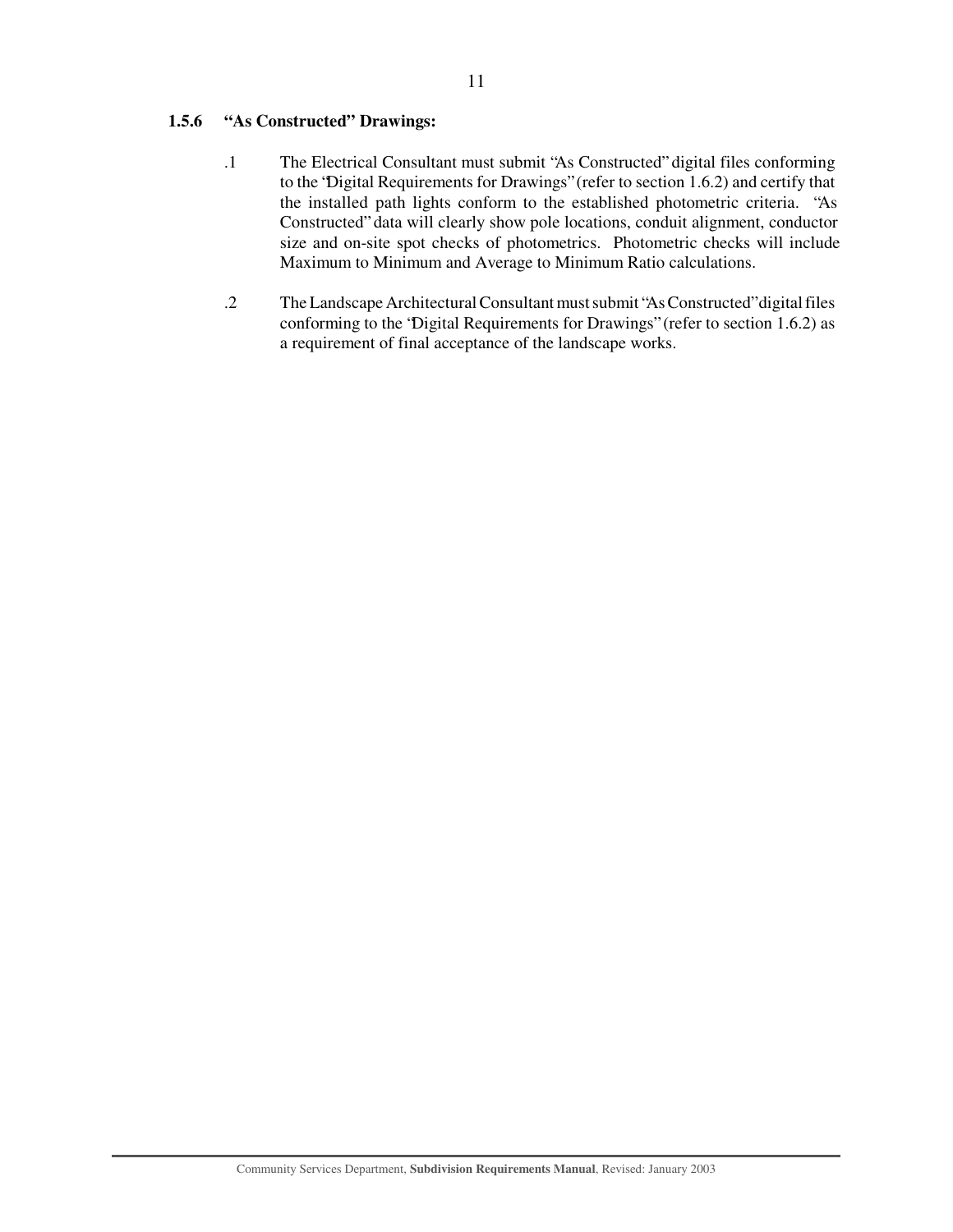#### **1.6 GENERAL REQUIREMENTS FOR THE SUBDIVISION PROCESS**

#### **1.6.1 Submission Format Requirements:**

- .1 All drawings must be folded in accordion fashion, size 210 mm x 297 mm (8  $\frac{1}{2}$  x 11") and in numerical order with the title block exposed.
- .2 All submissions are to be stamped with the appropriate submission number (1st, 2nd, etc.) and are to include a covering letter advising of changes to plans.
- .3 All formal submissions are to be forwarded to the Transportation and Works Department who then forward them to the Community Services Department on the applicants behalf. The Community Services Department will forward comments back to the applicant via the Transportation and Works Department.

Submit to:

City of Mississauga Transportation and Works Department Development Engineering Section 3484 Semenyk Court, 2nd Fl. Mississauga, ON L5C 4R1

.4 All park/landscape concept drawings submitted to the Community Services Department require a covering letter outlining the submission contents. This letter isrequired to be copied to the Transportation and Works Department, Development Engineering Section, for their review.

Submit to:

City of Mississauga Community Services Department Planning & Development Section 300 City Centre Drive, 2nd Floor Mississauga, ON L5B 3C1

.5 Acceptable Letters of Credit must be drawn on one of the following chartered banks:

Bank of Montreal Bank of Nova Scotia Canadian Imperial Bank of Commerce Royal Bank of Canada Toronto Dominion Bank National Bank

Questions in this regard should be referred to the Securities Analyst, Finance Department at 896-5275.

Refer to Letter of Credit, Part V - 5.2 for a standard example.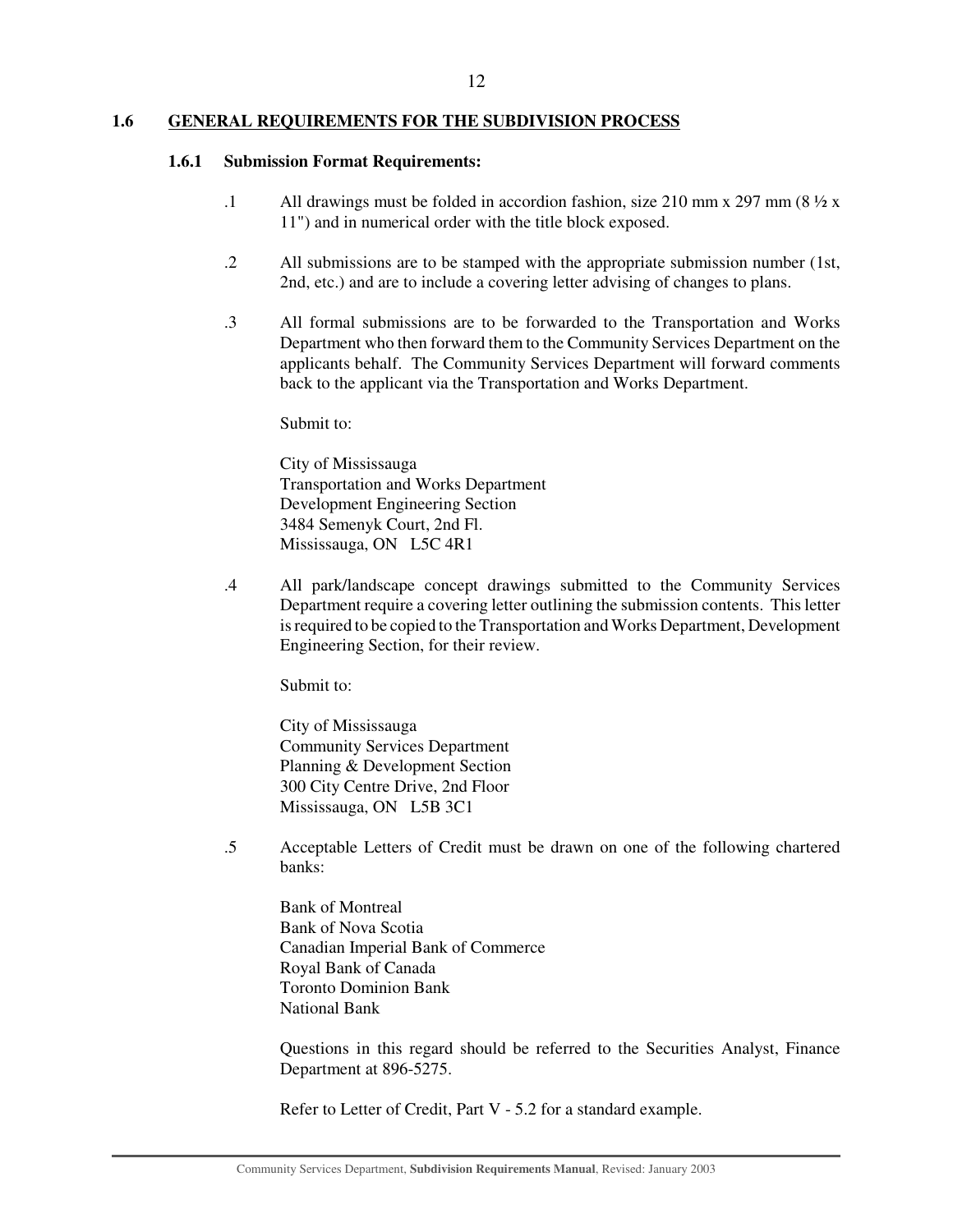## **1.6.2 Standard Sheet Format Requirements**

The following requirements apply to all Park, Greenbelt, Streetscape and Tree Preservation Drawings. Streetscape Drawings shall be prepared on Engineering drawings using the above and below ground services as the base information. Utility information will be included on all Streetscape Drawings. All electronically produced drawings must be submitted in the following format:

- .1 Digital Requirements for drawings submitted to Community Services:
	- a) All work must be submitted in a Bentley Microstation 2D \*.dgn file format (Version 4.\* or higher). AutoCAD \*.dwg and \*.dxf file formats are unacceptable. A Microstation seed file with the following specifications will be provided for consultants:

Working unit definition: 2500 Units Of Resolution (UOR) per metre Master Units  $(MU) = 1717986$ Sub Units  $(SU) = 100$ Positional Units  $(PU) = 25$ Global Origin: 0 east, 4 600 000 north

- b) Digital drawings must be provided in vector format. Raster or image formats (i.e. \*.tif, \*.bmp, etc.) imported into digital drawings are unacceptable.
- c) Digital non-graphical data is to be submitted in a Microsoft Excel 97 or ASCII text format (comma or tab delimited), with detailed column definitions (title, column name, data position (start, end), data type (character, numeric), and accompanying metadata where appropriate.
- d) All digital data is to be submitted to the City of Mississauga in a CD-ROM format.
- e) Digital drawings to maintain consistency as a digital file and not have superimposed information manually added to approved final plot.
- .2 Use of City of Mississauga Base Mapping Information
	- a) City of Mississauga base mapping information is intended for City of Mississauga purposes and may not be suitable for your purposes.
	- b) Topographic and Cadastral base mapping data for project areas is available in Microstation digital file format (\*.dgn). The City is not responsible for converting files into alternative formats (\*.dwg & \*.dxf).
	- c) Use of all digital information is solely for the production of work within the specified project area and is not to be used in any form for the production or procurement of other works.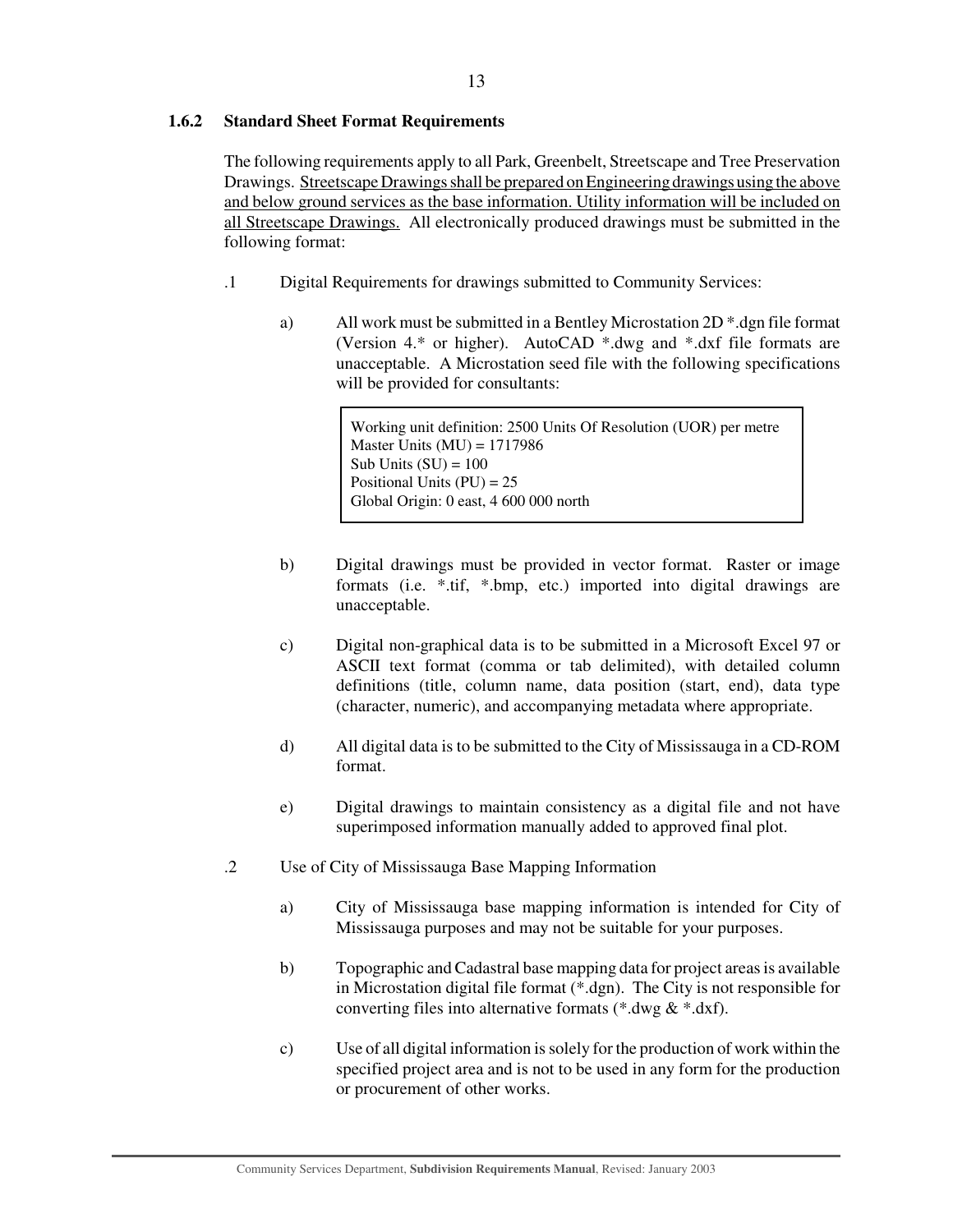- d) Digital information supplied is not to be altered, distributed, manipulated or misrepresented in any form.
- e) The digital information supplied are not plans of survey. All measurements shown on or derived from the drawings must be verified with actual field measurements before works commence.
- f) All digitized information produced by consultants as part of a specified project will remain the exclusive property of the City of Mississauga, and as such is subject to copyright laws and infringement rights.
- g) The City of Mississauga does not guarantee the validity of the data content and will not be liable for any claims or loss arising from its application or interpretation.

#### **For more information contact:**

Andrew Boan, GIS Analyst *City of Mississauga Community Services Department, Planning and Administration Division phone: (905) 896-5381, fax: (905)615-3976, email: andrew.boan@city.mississauga.on.ca*

- .3 Size of Drawings: 91 cm x 122 cm (36 in x 48 in) or 61 cm x 91 cm (24 in x 36 in)
- .4 Title Block: to be the same as the City of Mississauga Community Services Department standard title block unless otherwise approved.

The title block is required to include the following:

- Developer's name, address, telephone number
- Engineering Consultant's name, address, telephone number
- Landscape Architect's name, address, telephone number
- Subdivision identification: Subdivision name, T-file number, lot and block numbers
- Scale - all drawings are to be at a scale of 1:500 unless specified otherwise
- .5 Professional Stamp: all drawings are to include the seal of the Professional Landscape Architect who is a member in good standing of the Ontario Association of Landscape Architects.
- .6 North Arrow: orient all drawings to ensure north is always facing the top edge of the drawing.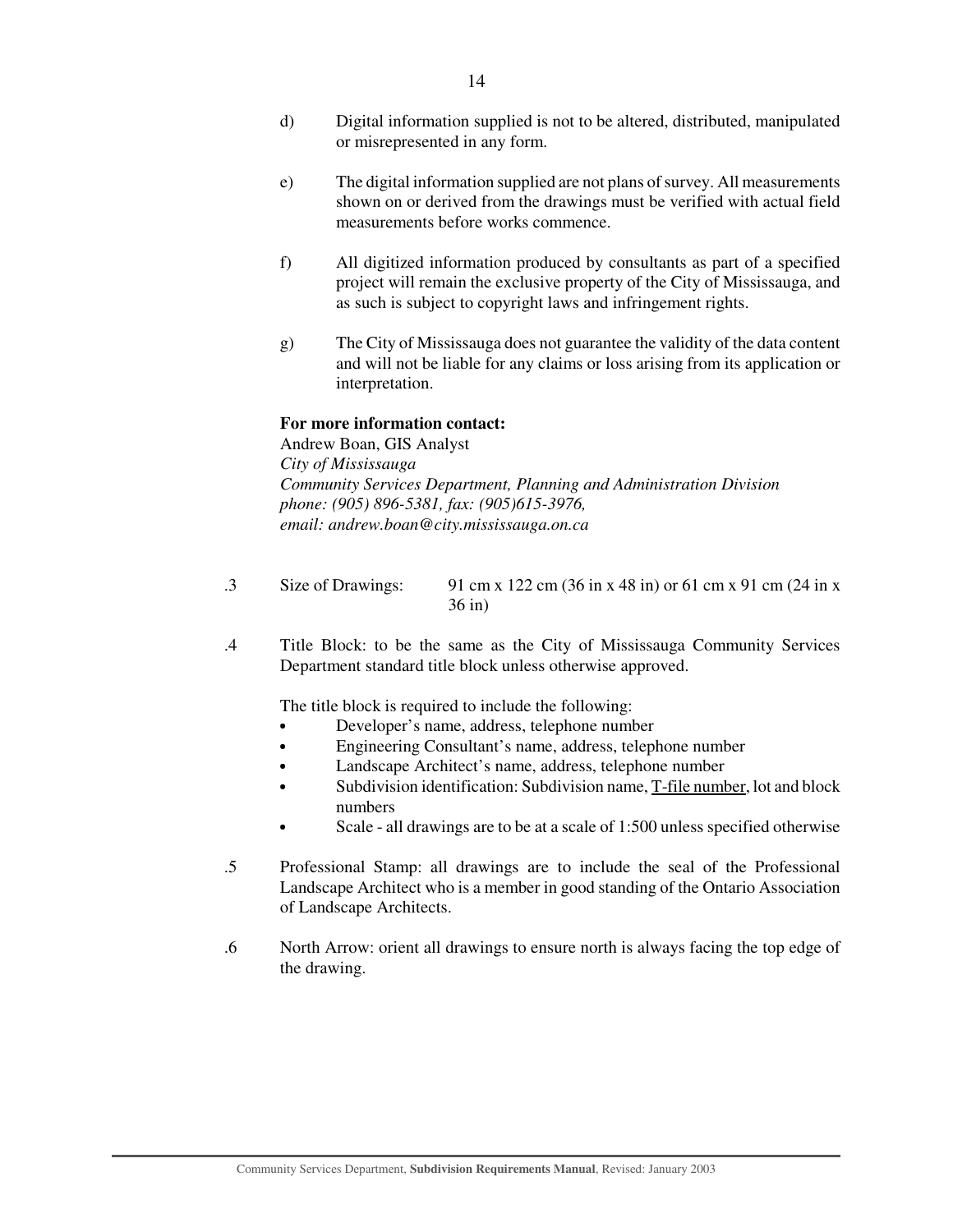- .7 Key Plan:
	- a) Scale 1:10,000
	- b) Location of surrounding roads and land uses
	- c) North arrow to be same orientation as working drawings
	- d) Subject land to be clearly toned
- .8 General Labelling
	- property line dimensions
	- $\bullet$ lot and block numbers and street designation or names
- .9 Standard Drawing Notes

#### Standard Note "A"

Standard Note "A" shall be placed on all Layout Grading and Planting drawings: "Any revisions to the landscape plans will be subject to the review and approval by the Community Services Department, City of Mississauga, before commencement of the landscape works".

#### Standard Note 'B"

Standard Note "B" shall be placed on all Grading Drawings and Tree Preservation Drawings:

"I hereby certify that this Landscape Grading and Tree Preservation Plan is compatible with the proposed grading and municipal works for this development as submitted by the Consulting Engineers".

#### Standard Note "C"

Standard Note "C" shall be placed on all master plans, concept plans, grading plans, layout plans and:

"Path light pole locations are conceptual only. Final location will be established on the electrical plans approved for construction."

Signature of Consulting Engineer

Name

Address

Date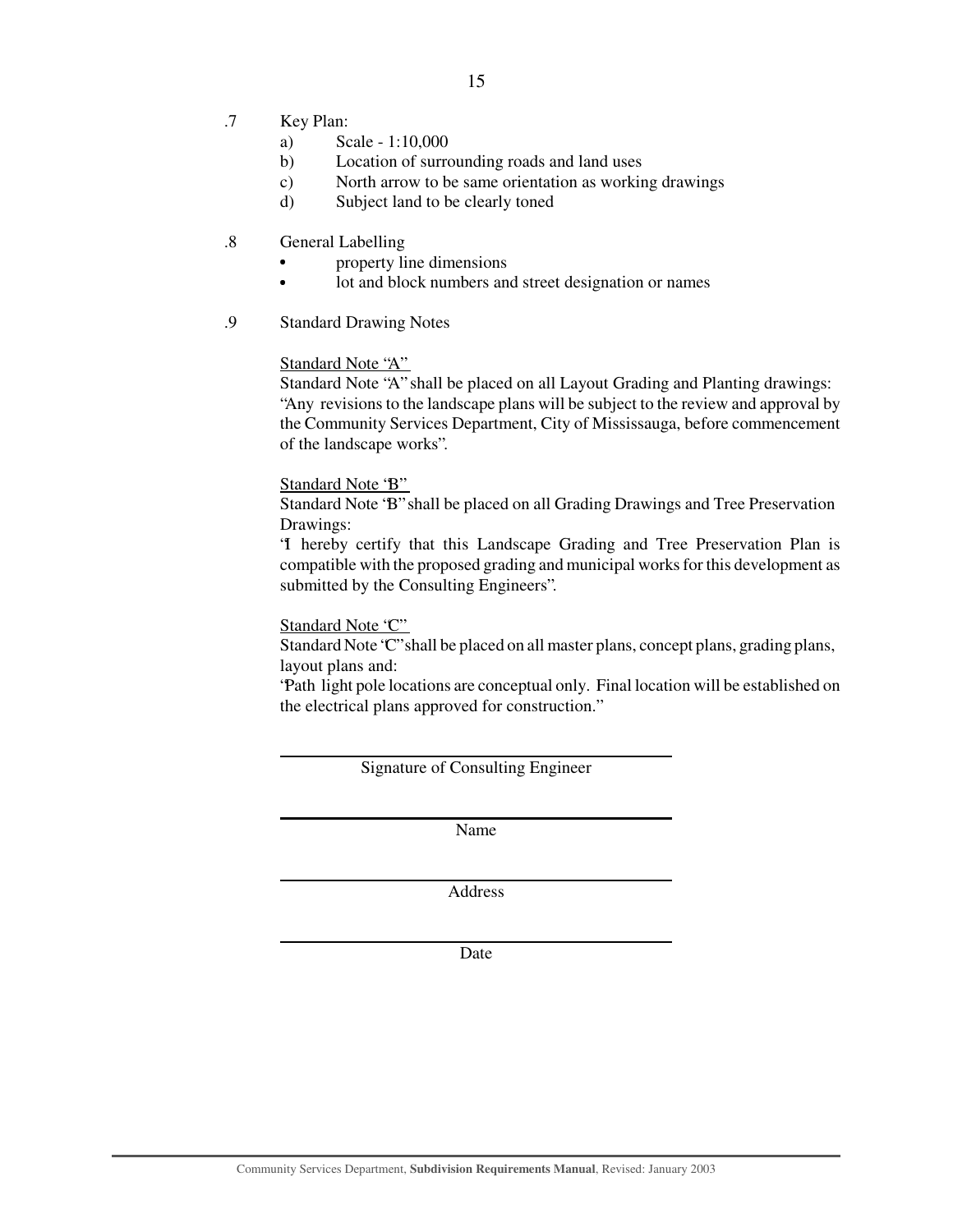## **1.7 CONSTRUCTION PROCESS**

- **1.7.1 General**: The Community Services Department reserves the right to take on the responsibility of developing park property should the developer fail to demonstrate the following:
	- .1 that the park will be developed within the required time lines, as determined by the Servicing Agreement F-2 Schedule and the Community Services Department.
	- .2 that the contractor to be retained is to the satisfaction of the Community Services Department.
	- .3 the park site is divided between multiple developers.
- **1.7.2 Construction Meetings**: The consulting landscape architect is required to notify the Community Services landscape architect when construction of any Community Services works is commencing. Arrangements will be made for start up and regular on site meetings.
- **1.7.3 Preliminary Acceptance Requirements**: Preliminary Acceptance for completed landscape works may be requested, in writing, by the consulting landscape architect. Preliminary Acceptance for completed landscape works will be granted if the following criteria are met:
	- .1 all landscape works are installed in accordance with the approved working drawings, the most recent Subdivision Requirements Manual Details and Specifications and to the satisfaction of the Community Services landscape architect.
	- .2 copies of all required tests, as outlined in Part VI Specifications and Standard Details, Section 01005, General Requirements Item1.6.1, have been submitted and approved by the Community Services Department.
	- .3 upon completion of the tested lighting system, the electrical engineer is required to submit a letter to the Community Services Department certifying that the installed path light system conforms to the design criteria and the design drawings. Written confirmation of the energizing of the lighting system will be submitted to the Community Services Department.
	- .4 a grading certificate, stamped by a certified engineer, will be submitted to the Community Services Department prior to Preliminary Acceptance. The grading certificate will verify that all finished grades are as per the approved working drawings.
	- .5 all soccer pitches and ball diamonds have been located and marked as per Part VI Specifications and Standard Details.
	- .6 all landscape items will meet the acceptance requirements of the Subdivision Requirements Manual Specifications.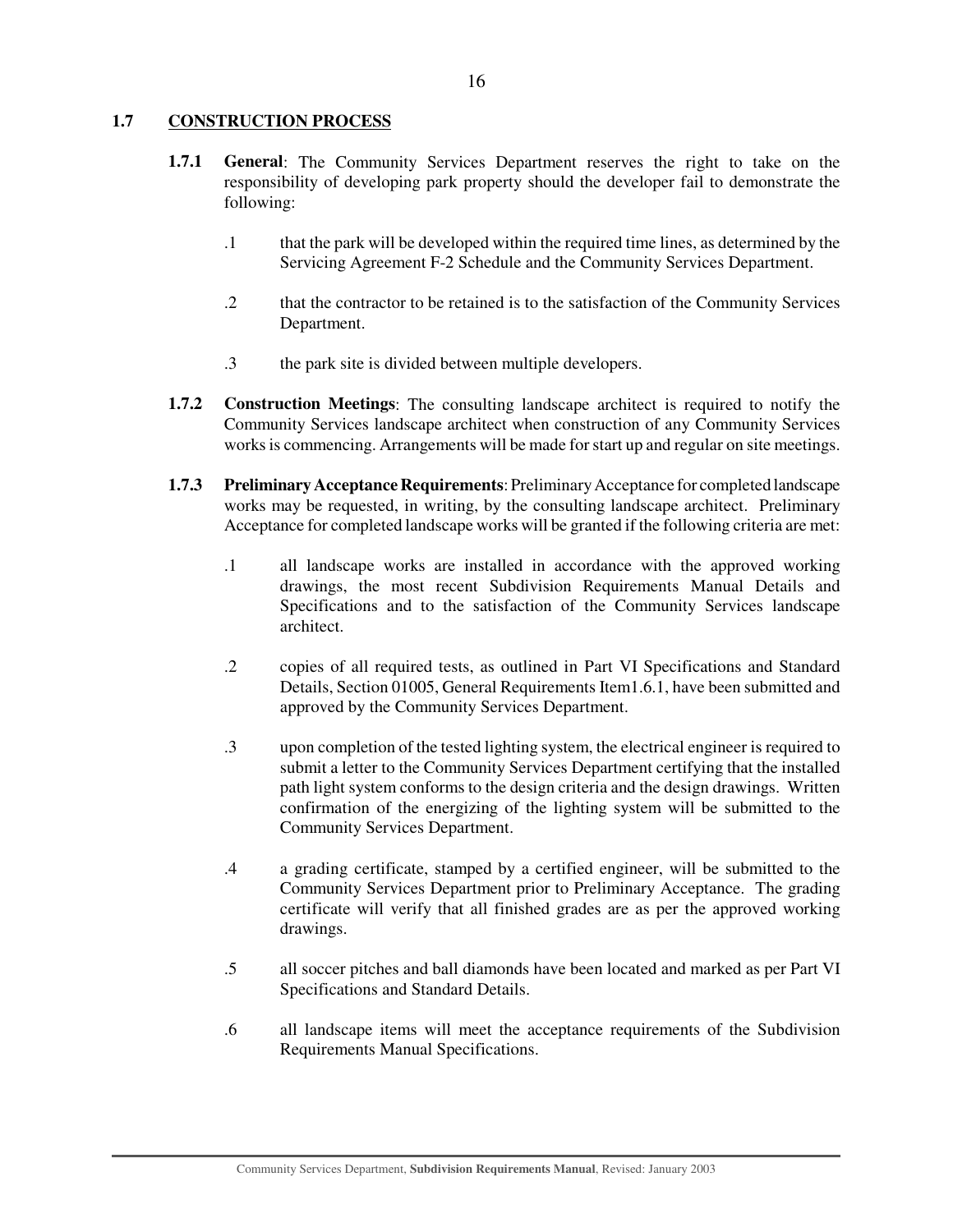.7 the Preliminary Acceptance inspection, by the Community Services landscape architect, has been conducted during the active growing season of April 15 to October 15 only (two weeks notice will be given, in writing, when the site is ready for a Preliminary Acceptance inspection).

Landscape works will be warrantied for a two year period from the date of Preliminary Acceptance. Specific warranty requirements are outlined in Part VI Specifications and Standard Details.

- **1.7.4 Final Acceptance Requirements**: Final Acceptance for completed landscape works can be requested, in writing, by the consulting landscape architect. Final Acceptance for completed landscape works will be granted if the following criteria are met:
	- .1 all landscape works have been granted Preliminary Acceptance and the associated warranty periods have expired.
	- .2 a completion certificate has been submitted and stamped by the consulting landscape architect.
	- .3 AsConstructed Drawings for the park work have been submitted in accordance with PART I, Section 1.5.6.2
	- .4 AsConstructed Drawings for the electrical work have been submitted in accordance with PART I, Section 1.5.6.1.
	- .5 the Final Acceptance inspection, by the Community Services landscape architect, has been conducted during the active growing season of April 15 to October only (two weeks notice will be given, in writing, when the site is ready for a Final Acceptance inspection).
	- .6 the Project Close Out Specifications, Section 01800, of the Subdivision Requirements Manual have been met.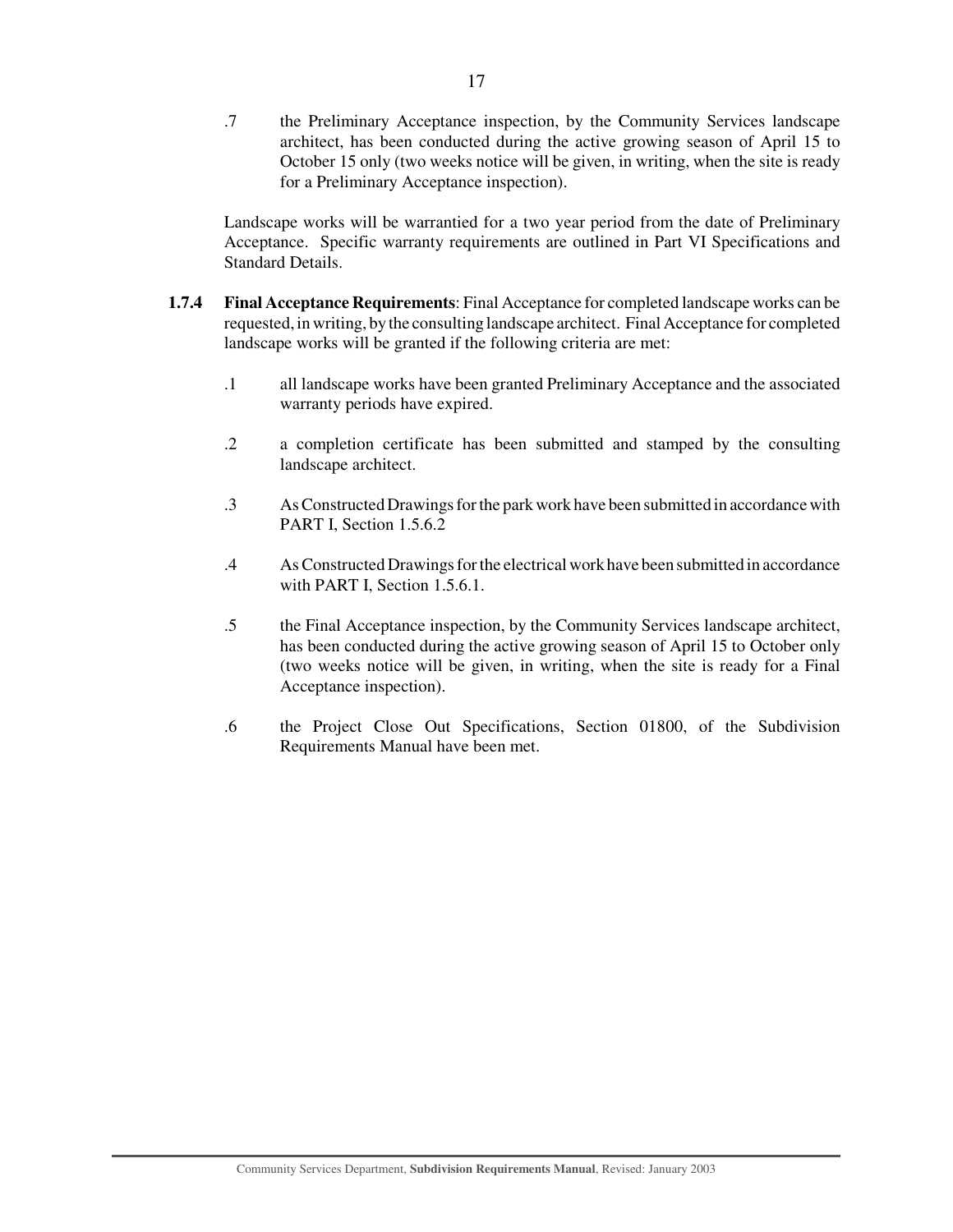## **PART II PARK AND GREENBELT BLOCKS**

## **2.1 SUMMARY OF REQUIREMENTS**

The basic objective of this program is to ensure that parkland and associated facilities are developed to best service the projected population in accordance with approved standards.

The Department philosophy is to work with the Developer's agents, other Departments and agencies to achieve this objective. In this regard, the Department is responsible for providing data on the quantity, type and sizes of required recreation facilities, as well as assisting the Developer and his agents in plan preparation and for monitoring site construction.

In the case of Greenbelt lands, the Community Services Department is committed to working with other City Departments, Conservation Authorities and the Developer to ensure that required landscape improvements within these lands comply with storm water management and environmental protection requirements and restrictions.

The Developer's responsibilities within this program include the following works:

- c) Preparation of concept, master plans, and working drawings, including electrical drawings.
- d) Supply and installation of grading and servicing including storm sewers and water services.
- e) Supply and installation of planting including, trees, shrubs, sodding and seeding.
- f) Supply and installation of pathways and parking lots (where applicable).
- g) Supply and installation of lighting where applicable for major pathways.
- h) Supply and installation of electrical service kiosks.
- i) Supply and installation of support structures where required such as retaining walls and bridges.

In accordance with the 1997 Development Charges Act and 1998 By-law, most park development works are eligible for Open Space or Recreational Facilities and Equipment development charges. Some greenbelt development works are also eligible for development charges. These charges must be documented in Schedule D-2 of the Servicing Agreement, and approved by Council prior to Council approval of the Subdivision Agreement. It is the role of the assisting Landscape Architect to guide the consulting Landscape Architect in developing a mutually acceptable Schedule D-2. (See also 2.4.5 - "Financial Requirements").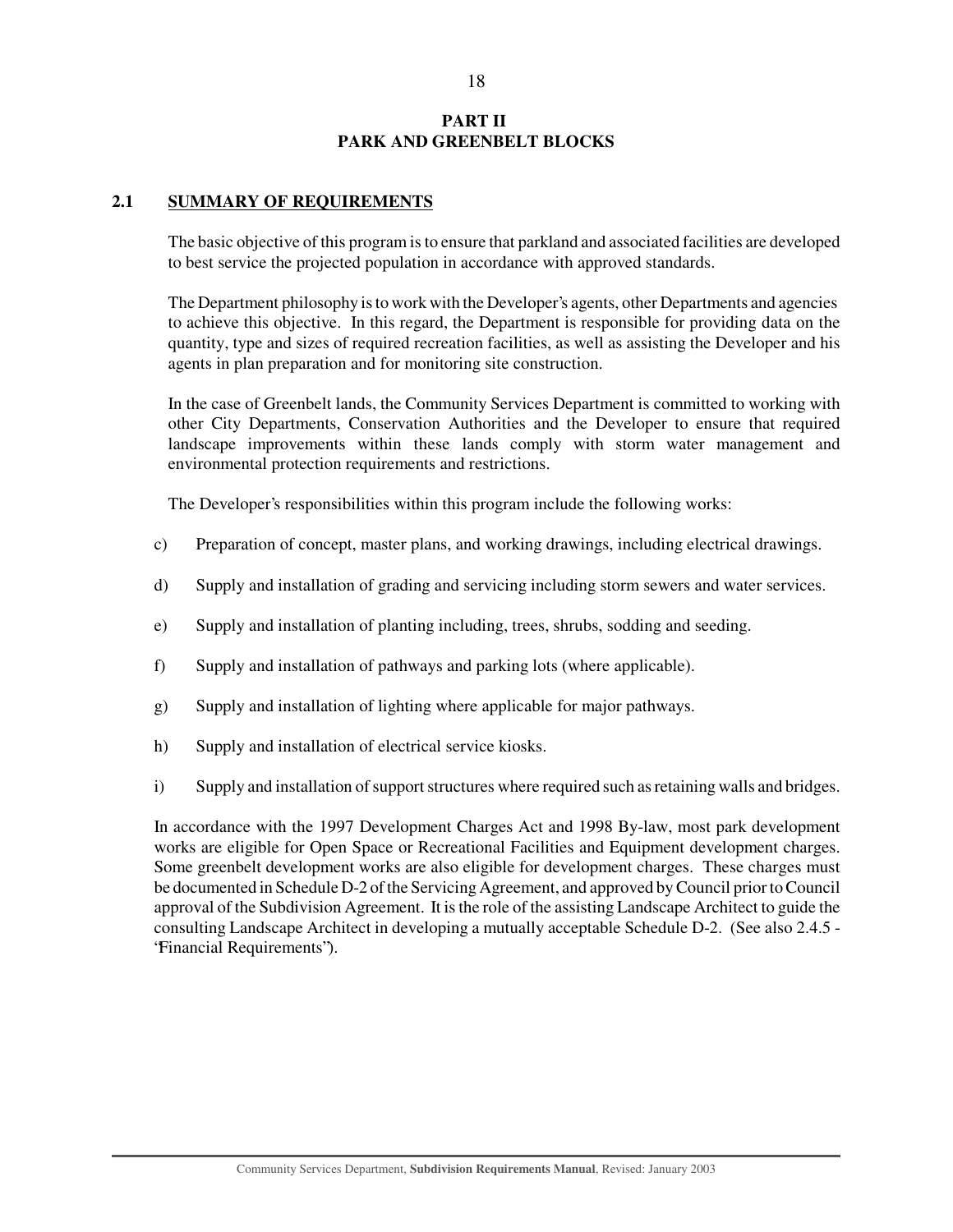#### **2.2 PLANNING AND DESIGN GUIDELINES**

#### **2.2.1 Facilities**

#### .1 Sport Facility Layout

Size: Refer to Standard Details (PART VI) for sizes of facilities.

Orientation: In general, all sports facilities are to be laid out with a northeast/southwest orientation along the playing axis. Refer to Standard Details (PART VI) for facility specific orientation.

Buffer Zones: Adequate buffer zones as shown on Standard Details (PART VI) are to be provided between residential areas and playing fields as well as between individual playing fields.

#### .2 Sport Facility Lighting

Sports facility lighting is provided in major community parks only. The supply and installation of the sports lighting is the responsibility of the City of Mississauga.

This lighting will be required to be indicated on the Park Master Plan if it constitutes part of the park design components.

#### .3 Pathways

Major Pedestrian Pathways: Major pathways serve as a link through the park or to facilities such as schools, community centres, transportation routes, and libraries. Pathways should be designed to accommodate maintenance vehicles. Where adequate radii cannot be achieved, increased path widths are required.

These pathways are to be a minimum of 2.4 m wide asphalt. Designated Multi-use Recreational Trails may require wider pathways.

The minimum buffer requirement between the property line or top of bank of a greenbelt and the pathway is 3.0 m.

## .4 Pathway Lighting

The basic objective of the Community Services Department Policy for lighting park walkways in subdivisions is to provide a safe, efficient level of lighting where residential areas are linked through parks to community centres, schools, libraries and public transit stops, major arms of paths, or in any other cases deemed necessary by the Community Services Department through the Master Plan Process.

Drawings are to be prepared by an Electrical Engineer for pathways requiring lighting as designated on the Master Plan and will be detailed as to layout, type and wiring size. Illumination levels are to be obtained by design calculations based on the pre-approved lighting fixtures stipulated in the Park Path Lighting Specifications using the Micro-Site-Light program. The design parameters will use a light loss factor of 0.7; a calculation grid of 3.0 m along the pathway and 0.8 m across. Design drawings and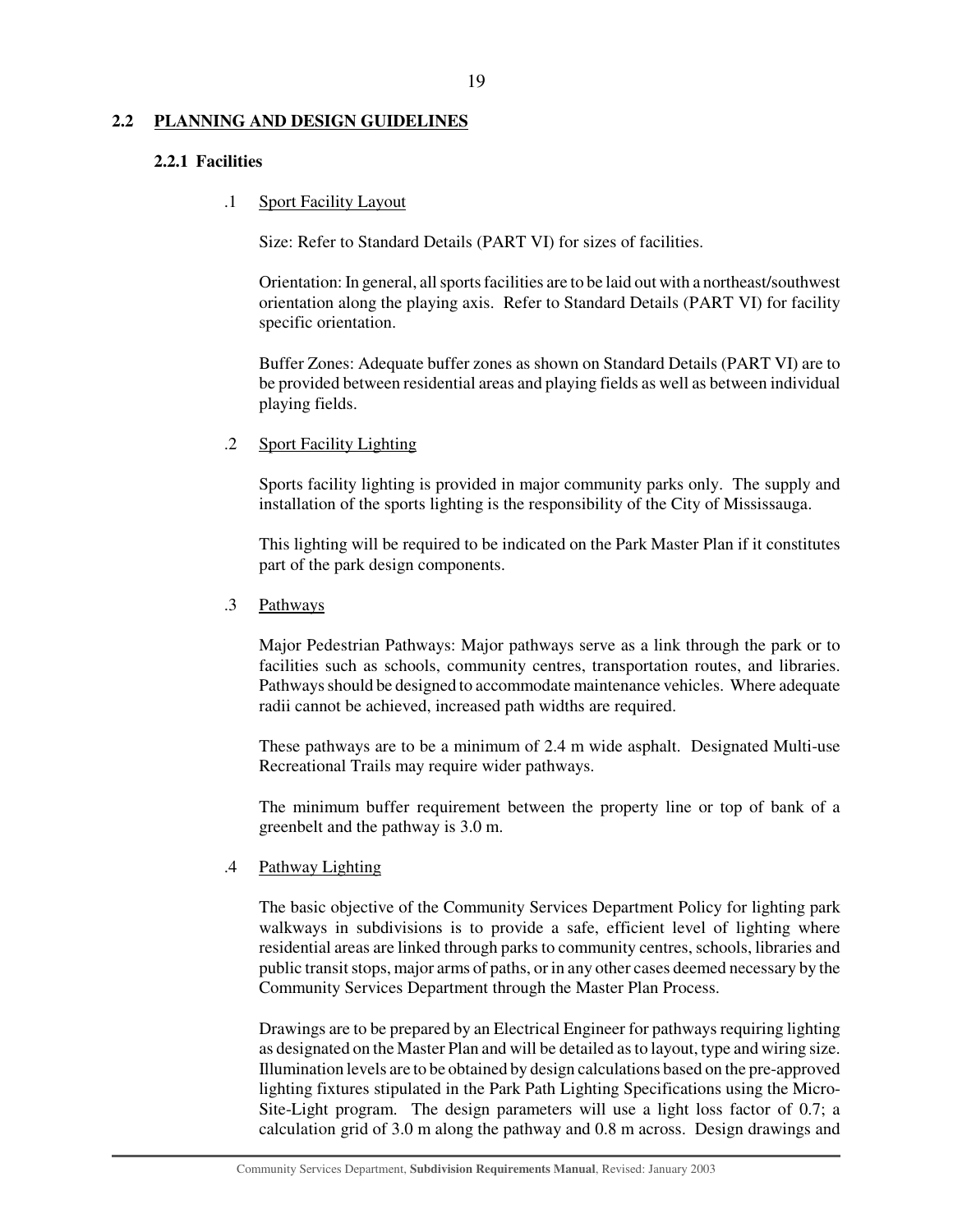program printouts are to be submitted with the working drawing package.

The Electrical Engineer must verify that the constructed path alignment has not deviated to compromise the lighting design. Should the path alignment change significantly the Engineer must recalculate the lighting design to ensure conformance with the photometric criteria.

Upon completion of the path light construction the Engineer must certify that the illumination levels meet the following photometric criteria:

IESNA Distribution: Type II

Type III and Type V will be permitted at City's discretion.

| Average Horizontal and Vertical Illumination on the path:      | $10 \text{ lux}$  |
|----------------------------------------------------------------|-------------------|
| Average Illumination adjacent to the path (3.0 m either side): | $3.3 \text{ lux}$ |
| <b>Maximum to Minimum Ratio:</b>                               | $10-1$            |
| Average to Minimum Ratio:                                      | $4 \cdot 1$       |
| Disability Glare                                               | 40%               |

Constructed sections of pathway lighting that do not conform to the photometric criteria will not be accepted until poles have been relocated and retested.

Electrical Power Pedestals are required where any Hydro Service enters a Park.

All other technical aspects of the lighting system must conform to the Specifications (PART VI), Division 16, Section 16500 - Electrical Pathway Lighting Systems and Section 16010 - Electrical Pathway Lighting Design Specification.

Engineered Walkway Lighting: Where an engineered walkway leads into a park, a standard park light shall be provided. Standard park lighting will continue along the pathway if required. Refer to Standard Detail # 16530-1 (PART VI).

Electrical Power Pedestal: An electrical power pedestal is required wherever pathway lighting is to be installed within the park as determined by the path lighting policy. The pedestal is to be installed where Hydro enters the park. Electrical drawings prepared by an electrical engineer are to be submitted with the working drawing package.

These pedestals are to be located 2.0 m from street line, and 2.0 m from an asphalt path. Refer to Standard Detail # 16530-5 (PART VI). They may be located in corners of parks to be less intrusive.

Refer to Specifications and Standard Details (PART VI) for more information regarding park lighting requirements.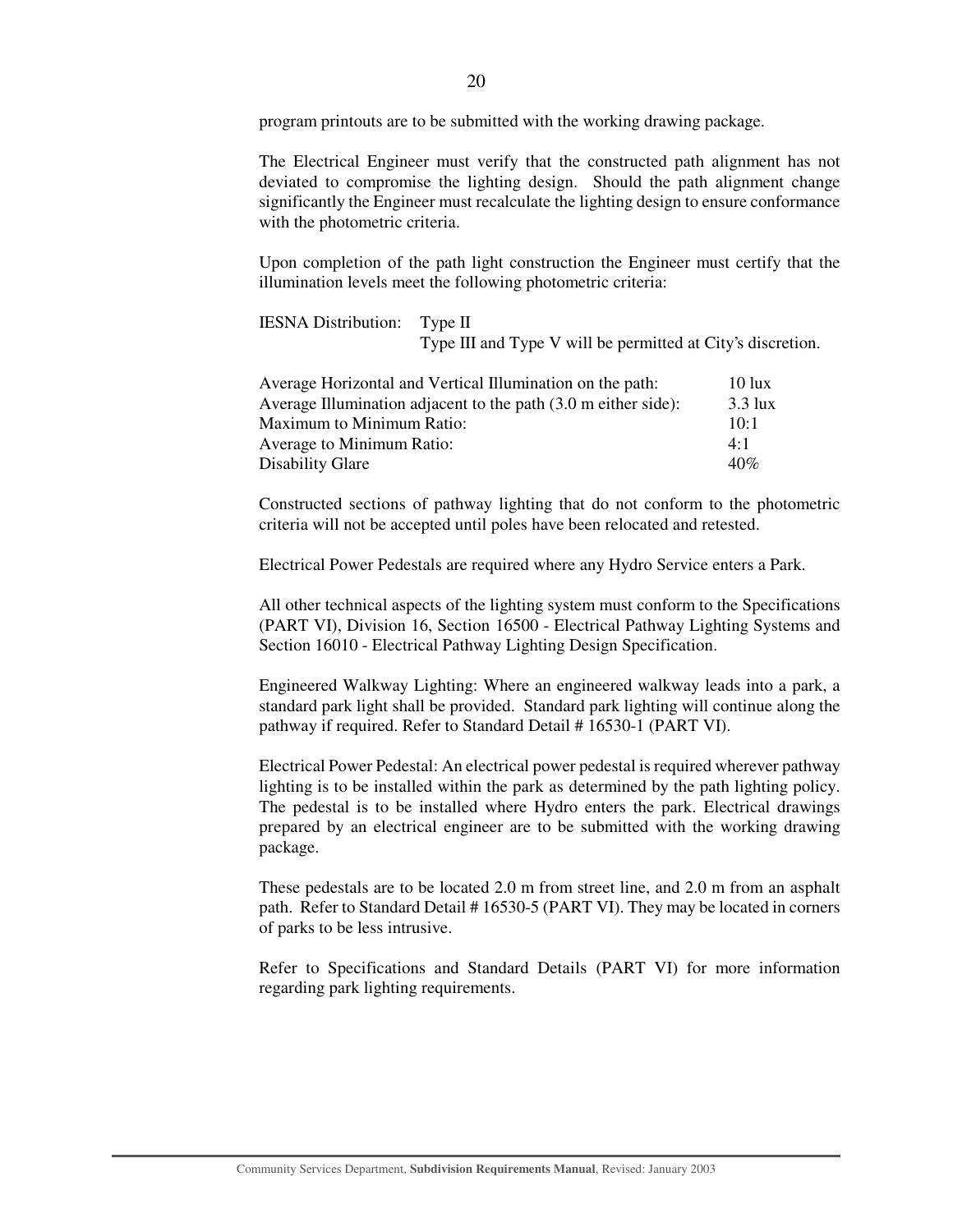#### .5 Play Areas

Where the developer includes playground installation as part of his park development responsibilities, this item will be eligible for Recreational Facilities and Equipment Development Charges Credits.

Play areas shall be shown on Master Plans and Working Drawings using the following criteria:

- Components of the play area are to conform to the Play Structure Specifications, Section 02863 (PART VI). It is the consultant's responsibility to ensure that all safety setbacks and non-encroachment zones conform to the most current CSA guidelines for playgrounds.
- The buffer between residential property lines and any outside edge of the playground area of protective surface is required to be a minimum of 20 m. Buffers from the play area to other property lines will be reviewed on a site by site basis. Refer to Playground Layout Schematic Detail #02861-4, (PART VI).
- Minimum of two park benches are to be shown in conjunction with each playground.

It is the consultant's responsibility to contact the Community Services Department, Planning & Development Section, to obtain the most current details and specifications for playgrounds prior to tendering for construction. The consultant can obtain the latest list (revised in 1999) of approved play equipment manufacturers and structures from the Community Services Department.

#### .6 Parking Lots

Provision for parking must be made for all sports facilities provided by the Community Services Department as follows:

| Softball                | 16        |
|-------------------------|-----------|
| <b>Lighted Softball</b> | 32        |
| <b>Lighted Baseball</b> | 32        |
| Soccer                  | 16        |
| <b>Lighted Soccer</b>   | 32        |
| Tennis                  | per court |

Each regular parking space must be a minimum of 2.75 m x 5.2 m. Each accessible parking space must be a minimum of 4.6 m x 5.2 m. The access road will be 7.0 m in width.

Where applicable, some of this parking may be accommodated "on street" only along the park frontage. The standard parking stall length for "on street" parking is 7.5 m.

The standard required buffer between a parking lot and residential lots is 10.5 m.

The minimum standard parking lot requirement is an asphalt surface with bumper block curbs as per Standard Detail 02510-2 (PART VI). Asphalt paving is required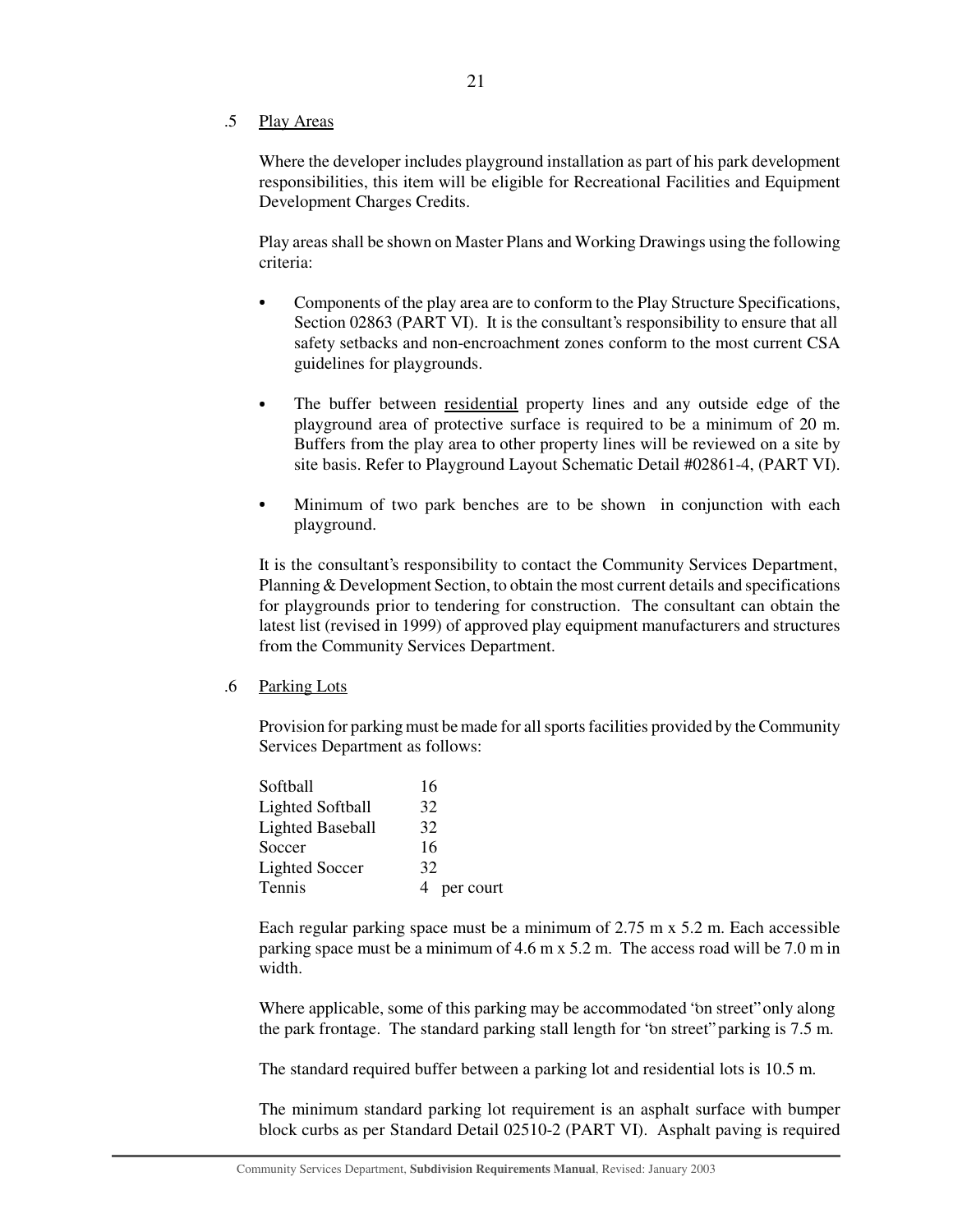from the street curb to the property line of the park at the parking lot entrance.

- .7 Signage
	- a) Park Designation Signs:

For park/greenbelt notification signs, refer to Standard Details 10400-1 and 10400-2 (PART VI). Park/greenbelt notification signs are required to be installed prior to Building Permit issuance on undeveloped greenbelts/parkland advising of the facilities and programs to be installed. Specific detailed information regarding the park/greenbelt will be included on the sign as provided by the Community Services staff upon review of the first submission.

Park/greenbelt notification signage is required to be installed and maintained at all park/greenbelt frontages. Where notification signage is required, the following clause is to be entered into Schedule "C" of the Servicing Agreement:

"Pri or to issuance of Building Permit, Park/Greenbelt Notification Signage is required to be erected and maintained by the Developer to the satisfaction of the Community Services Department" until the park/greenbelt construction is completed.

Designation signs must be removed at a date specified by the Community Services Department or at completion of the works. Post holes are to be reinstated after removal of the signs.

b) Permanent Park Signs:

Permanent park signs are to be located at all entrances to park blocks. Entry feature plantings are to be affiliated with the park sign.

Entry feature planting can consist of any landscape related materials that will enhance the park and community. The following materials may be considered for use:

- stones/boulders
- shrubs
- trees
- flowers
- ground cover

Signage and entry feature plantings shall be located and indicated on Master Plan and Working Drawings.

Installation of park signage is the responsibility of the City, however, space is to be allocated for this amenity. Entry feature plantings are the responsibility of the developer.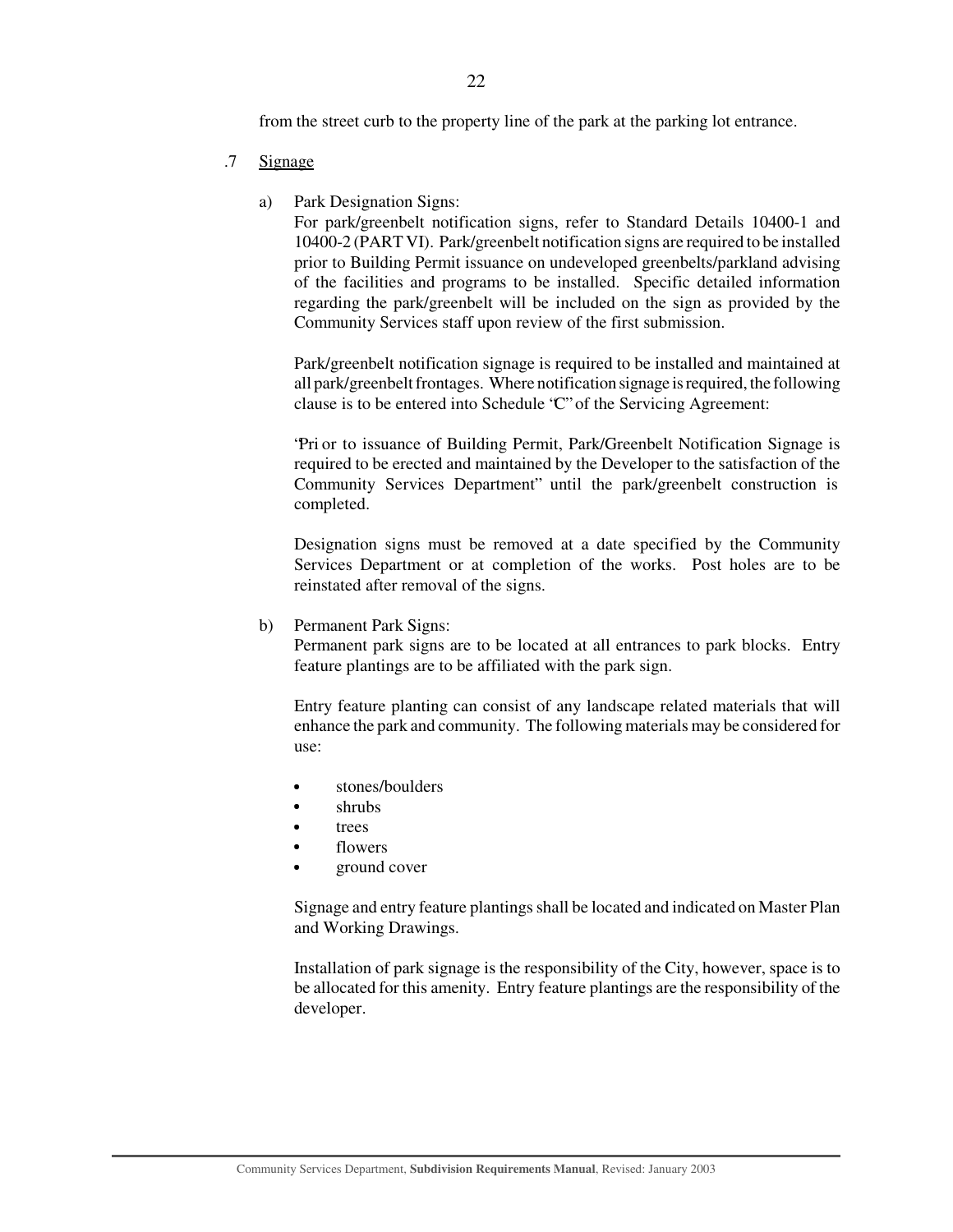#### .8 Park Benches

Space should be allocated for the placement of park benches within the landscaped areas. Such areas may include bus stops, park entrances, playgrounds areas, adjacent to sports facilities, look out points and passive areas of parkland.

When park benches are located adjacent to a path, the bench is to be set back from the path allowing ample space for snow removal equipment to pass. The pathway material is to extend under the bench for ease of maintenance, Please refer to Standard Detail 02871-1 (PART VI).

## .9 Water Services

A 50 mm water service is required for all parks, except for those parks designed to have underground irrigation systems. A 100 mm water service is required for all parks designed to have underground irrigation systems.

Ratnik Yard Hydrant(s) (refer to Standard Detail 15430-1) and lead(s) are to be installed when required by the Community Services Department. Locations shall be shown on the Master Plan and Working Drawings, and should be in proximity to the area most suited for flooding an ice skating surface (typically the softball infield).

See Specifications and Standard Details (PART VI) for further information and refer to current regional standards for water service.

#### **2.2.2 Grading Guidelines**

## .1 Surface Drainage

All surface drainage shall be collected internally to catch basins within the development boundaries unless specified otherwise. Drainage from surrounding properties will not be accepted on park property. Surface drainage should be directed towards catch basins using swales and culverts. Surface drainage should not be directed across pathways and sidewalks.

Acceptable surface runoff grades are as follows:

| $1.0\%$ slope                                |
|----------------------------------------------|
| min. $1.5\%$ slope, max. $2.0\%$ slope       |
| min. $2.0\%$ slope                           |
| max. 8.0% longitudinal slope, 2% cross slope |
| max. $25%$                                   |
| max. $33\%$ slope                            |
|                                              |
|                                              |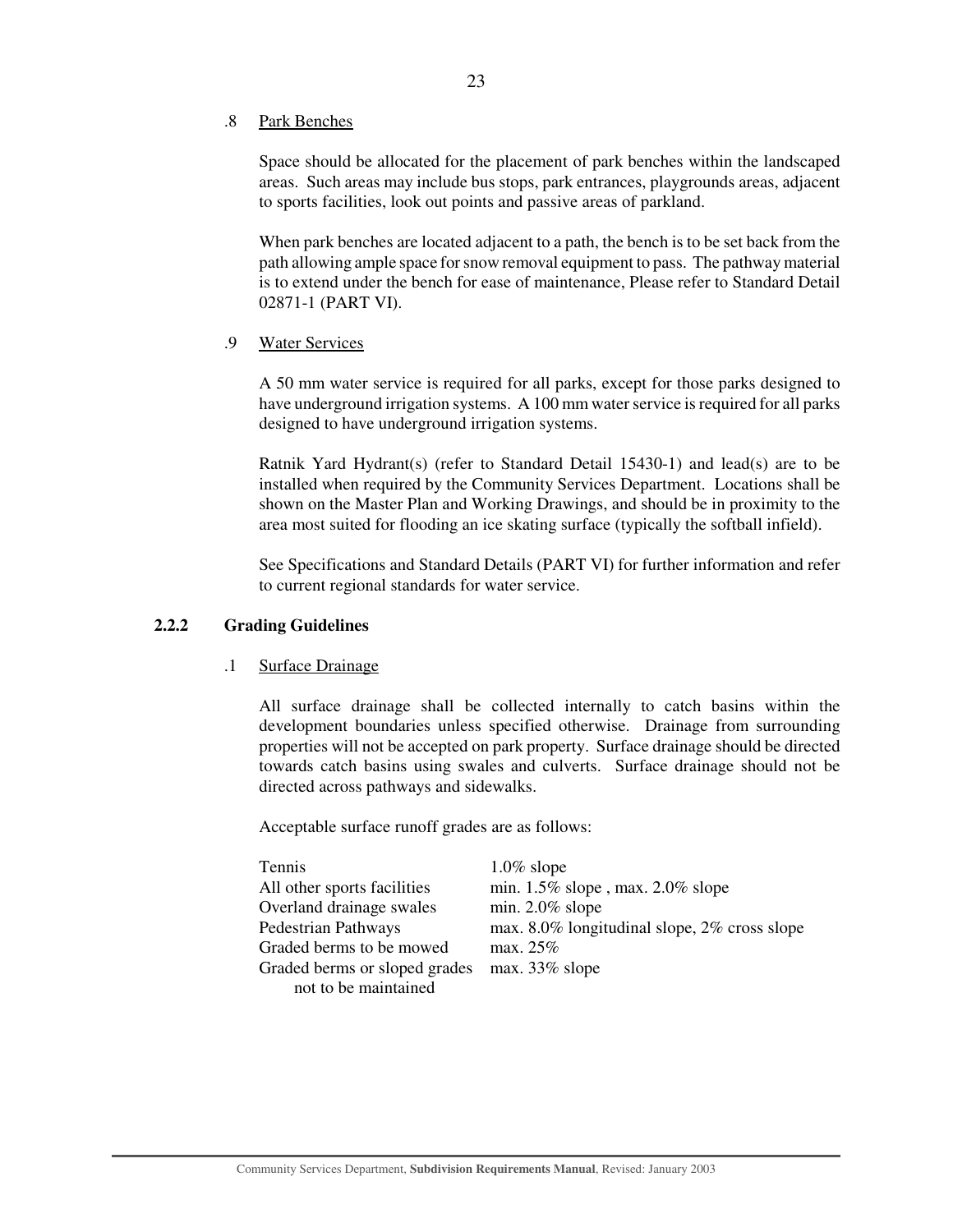#### .2 Drainage in Special Woodlot Parks

Where a preserved woodlot is part of or adjacent to a park the existing drainage pattern is to be indicated in the woodlot. Special surface drainage and structures may be required to ensure self contained drainage. This may include hand digging swales around the perimeter of the woodlot and the provision of catch basins.

## .3 Catch Basins and Manholes

Catch basins for parklands are to conform to the latest OPSD (Ontario Provincial Standard Details) Documents.

Catch basin frame and grate shall conform to the latest OPSD Documents.

Manhole tops are to be set flush with the finished grades.

Catch basins and manholes shall not be located on sports fields, or their associated buffers, pathways, or in planting beds unless otherwise specified.

.4 Culverts

Corrugated steel pipe (C.S.P.) and/or P.V.C. culverts, a minimum of 300 mm in diameter, are to be used where overland drainage crosses under a pathway. Size and type of culvert is required to be specified on the working drawings.

Culverts and culvert ends are to conform to the latest OPSD Document.

All steel edges are to be smooth.

#### .5 Retaining and Free Standing Walls

All walls shall be detailed on the working drawings and stamped by the Developer's Structural Engineering Consultant. Include dimensions, weather proof materials, colour, texture and pattern.

## .6 Hard Surface Areas

Materials used for hard surfaced areas will be approved by the Community Services Department.

Hard surface areas shall drain at a minimum of a 1.0% slope and towards an area drain or catch basin located within the same land surface area.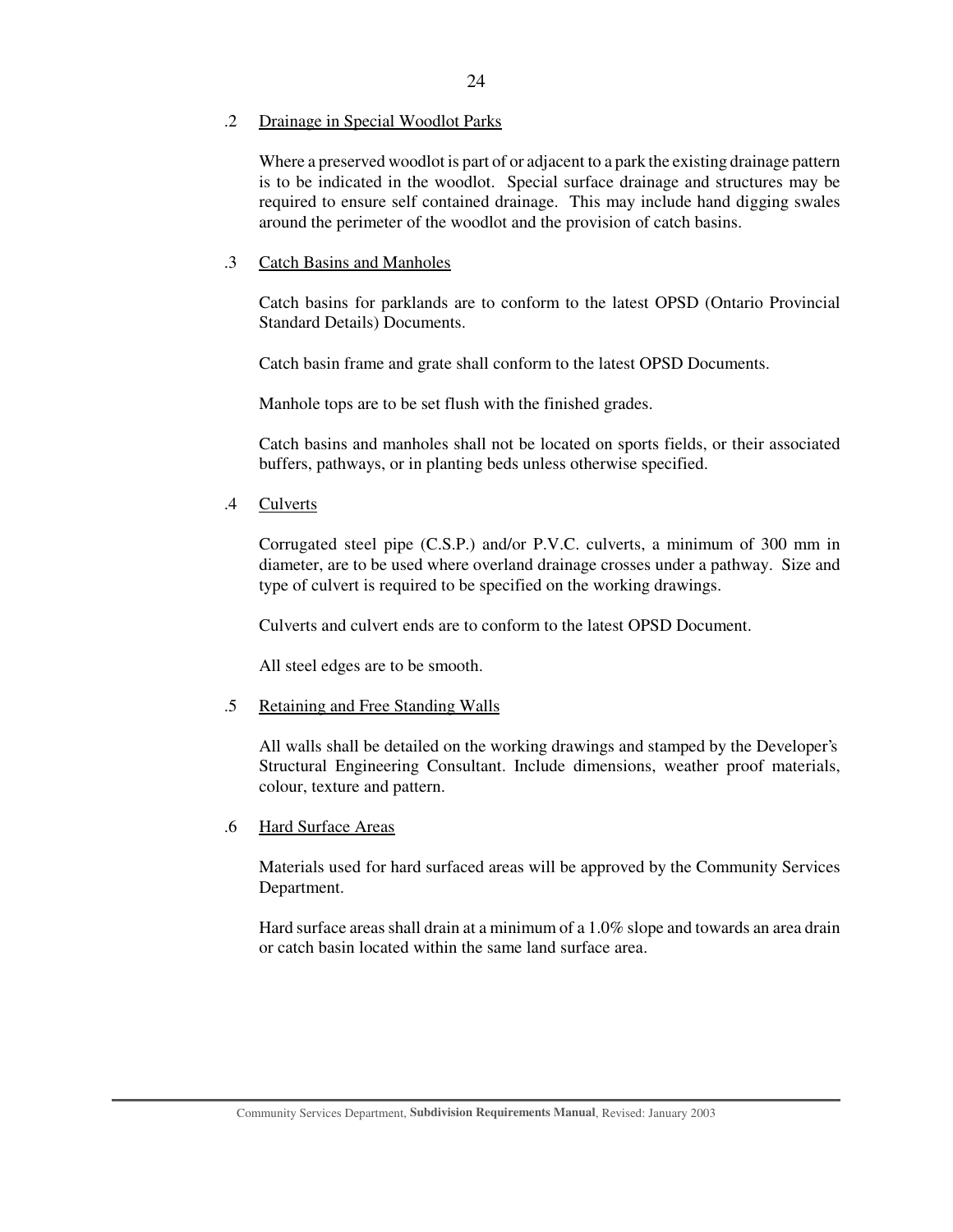## **2.2.3 Planting Guidelines**

#### .1 Preservation of Existing Vegetation

Refer to Part III - Tree Preservation for details.

.2 Tree Planting

Deciduous trees - the minimum size acceptable for parks and arterial roads shall be 60 mm (2 ½" cal). Refer to Specifications and Standard Details (PART VI) for installation procedures. Whips may be used in masses where appropriate in greenbelt or naturalized areas.

Coniferous trees - the minimum height acceptable shall be  $2.0 \text{ m} (6.6')$ . Refer to Specifications and Standard Details (PART VI) for installation procedures. Coniferous trees must be grouped and planted in a continuous planting bed.

.3 Shrub Planting

Acceptable size and placement shall be determined on plan depending upon the species and purposes of the planting. Spacing shall be specified on the plant list. All shrubs must be planted in a continuous shrub bed. Refer to Specifications and Standard Details (PART VI) for installation procedures.

#### .4 Ground Cover and Vine Planting

Ground cover and vine planting shall be indicated on working drawings. Spacing and species of the plant material shall be indicated on the plant list.

## .5 Planting on Slopes

All plantings on slopes greater than 15% grade should be contained in continuous planting beds.

.6 Sodding

All parkland is to be sodded. Some exceptions may be made by the Community Services landscape architect for naturalized areas where seeding is preferred.

## **2.2.4 Property Boundary Treatment**

#### .1 Fencing

All municipal open space will be fenced in accordance with Specifications and Standard Details (PART VI).

All required fencing around natural areas shall be situated wholly on municipal property, immediately adjacent to the boundary of the natural area. Gates will not be

Community Services Department, **Subdivision Requirements Manual**, Revised: January 2003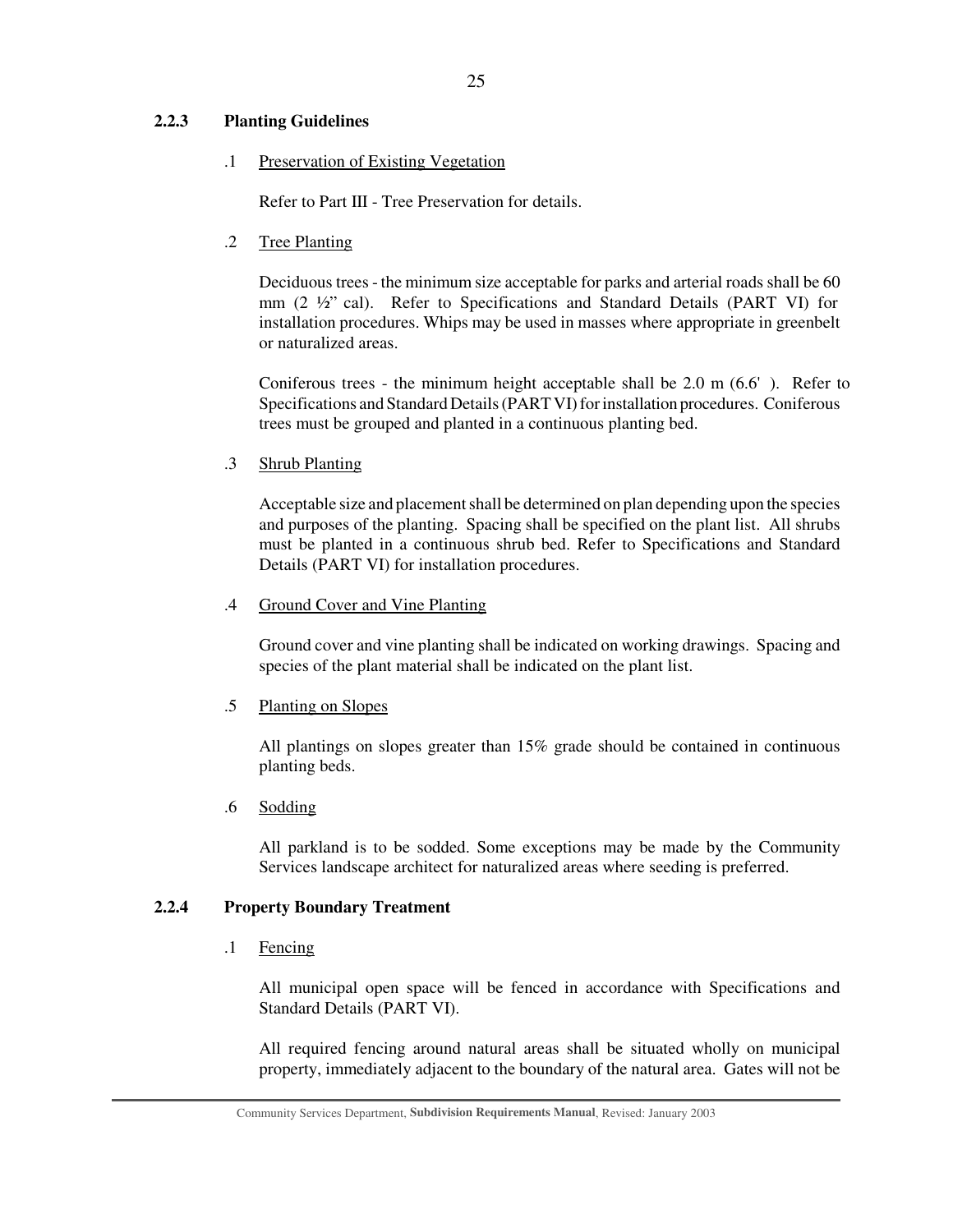permitted. Natural areas include Significant Natural Sites, Natural Sites, Natural Green Space, Special Management Areas and Linkages, as identified in the Official Plan.

All required fencing around parkland and engineered greenbelts shall be situated wholly on private property, immediately adjacent to the boundary of the open space. Parkland includes Community and City Parkland as identified in the Official Plan. Engineered greenbelts include storm water management facilities and engineered drainage channels.

Chain-link fabric will be installed on the municipal side of the fence in all cases.

For more information please refer to Corporate Policy and Procedure # 05-02-01.

## **2.2.5 Specific Greenbelt Requirements**

.1 Reinstatement

Securities will be taken to ensure reinstatement of any disturbed areas, within greenbelts or other natural areas, to the satisfaction of the Community Services Department. Where required, disturbed areas will be revegetated to the satisfaction of theCommunity Services Department and the appropriate conservation authority. Refer to Planting Guidelines, Section 2.2.3.

.2 Pathways

Greenbelts that require walkways in the form of a standard 2.4 m wide asphalt path or a limestone screening path will be secured for in the servicing agreement. Pathway lighting may also be required.

.3 Hoarding

Where development is proposed adjacent to a greenbelt or other natural area, Highway Fence Hoarding, as per OPSD detail 901.01 (PART VI) will be the minimum hoarding requirement and will be installed 3.0 m from the greenbelt or at the dripline, on private property. The hoarding will be installed prior to the Erosion and Sediment Control Permit issuance and will remain in good repair, by the developer, throughout the entire construction process. Approval to remove hoarding can be obtained from the Community Services Department at the time of site sodding or at an appropriate time as determined by the Community Services Department representative.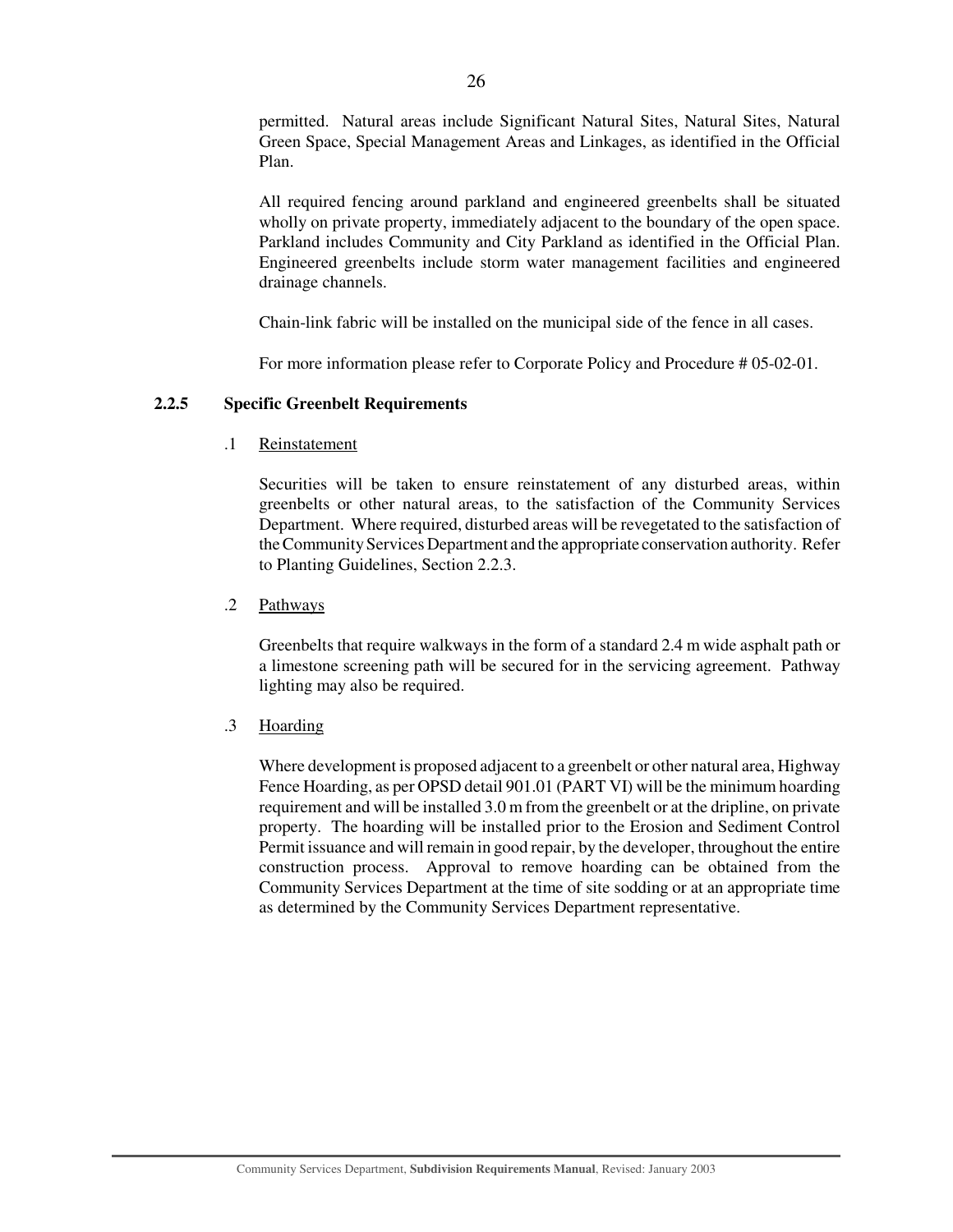.4 Greenbelt Clean-Up

The following clauses are required on the following drawings:

- Engineering Greenbelt Block or Lot Grading Plan
- Greenbelt Landscape Plan
- a) All foreign debris will be removed from this site, Block , prior to preliminary acceptance.
- b) Dead trees and limbs are to be felled to the ground and sectioned to the satisfaction of the Community Services Department.
- c) All noxious weeds are to be eradicated from the site prior to preliminary acceptance.

### **2.2.6 Unauthorized use of Park Blocks**

.1 Stockpiling of Topsoil

Stockpiling of topsoil, other than that which will be used for the park, is not permitted without the expressed written consent of the Commissioner of Community Services. Permitted stockpiled topsoil must be secured for under the Servicing Agreement Schedule D-2 or with a separate letter of credit with the Community Services Department.

#### .2 Unapproved Materials or Structures

The Community Services Department does not permit the location of unapproved materials or structures with park blocks, open space blocks, and greenbelt blocks, at any stage of development up to and including pre-servicing, servicing, registration and post registration stages of development, without the expressed written consent of the Commissioner of Community Services. Unapproved materials or structures include, but are not limited to, construction trailers, construction materials and debris, and promotional trailers.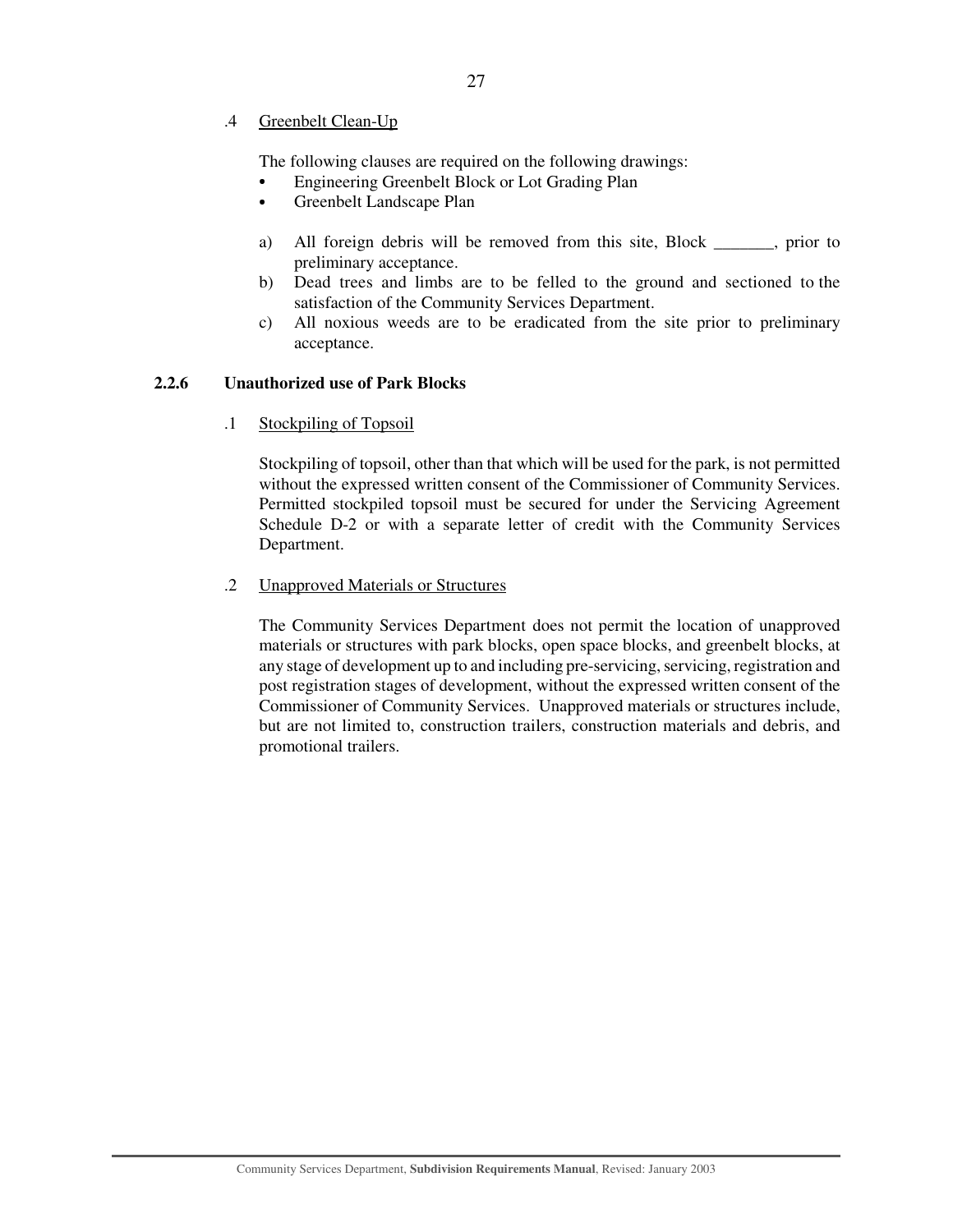## **2.3 STANDARD FORMAT SHEET REQUIREMENTS**

See PART I, 1.6.2

## **2.3.1 Park/Greenbelt Concept Plan**

The Park/Greenbelt Concept Plans must accurately demonstrate that the proposed facility program including facility buffers can be satisfactorily achieved. As well, space should be allotted for grading and drainage requirements, a passive open space component, and walkways.

## **2.3.2 Park/Greenbelt Master Plans**

.1 Scale

Park/Greenbelt Master Plans are to be submitted for approval at a scale of 1:500.

- .2 Content
	- existing features including grades, existing and proposed vegetation, watercourses, service locations, easements, etc.
	- location of proposed sport facilities including required buffers
	- passive recreation areas
	- playgrounds
	- proposed pathways and parking areas
	- sign locations
	- pathway lighting
	- lot or block numbers and street designation or names
	- planting areas
	- proposed grading
	- pathway lighting
	- pre-approved easements and utility services

## **2.3.3 Park/Greenbelt Working Drawings**

Submit after Park/Greenbelt Master Plan approval.

## .1 Grading and Layout Drawings

## Content:

- property line dimensions
- existing and proposed contours
- surface drainage
- cross slopes of facilities
- drainage swales indicating direction of flow and percentage of slope
- grading adjacent to property lines
- grading on easements
- existing vegetation
- existing and proposed spot elevations
- culverts and foot bridges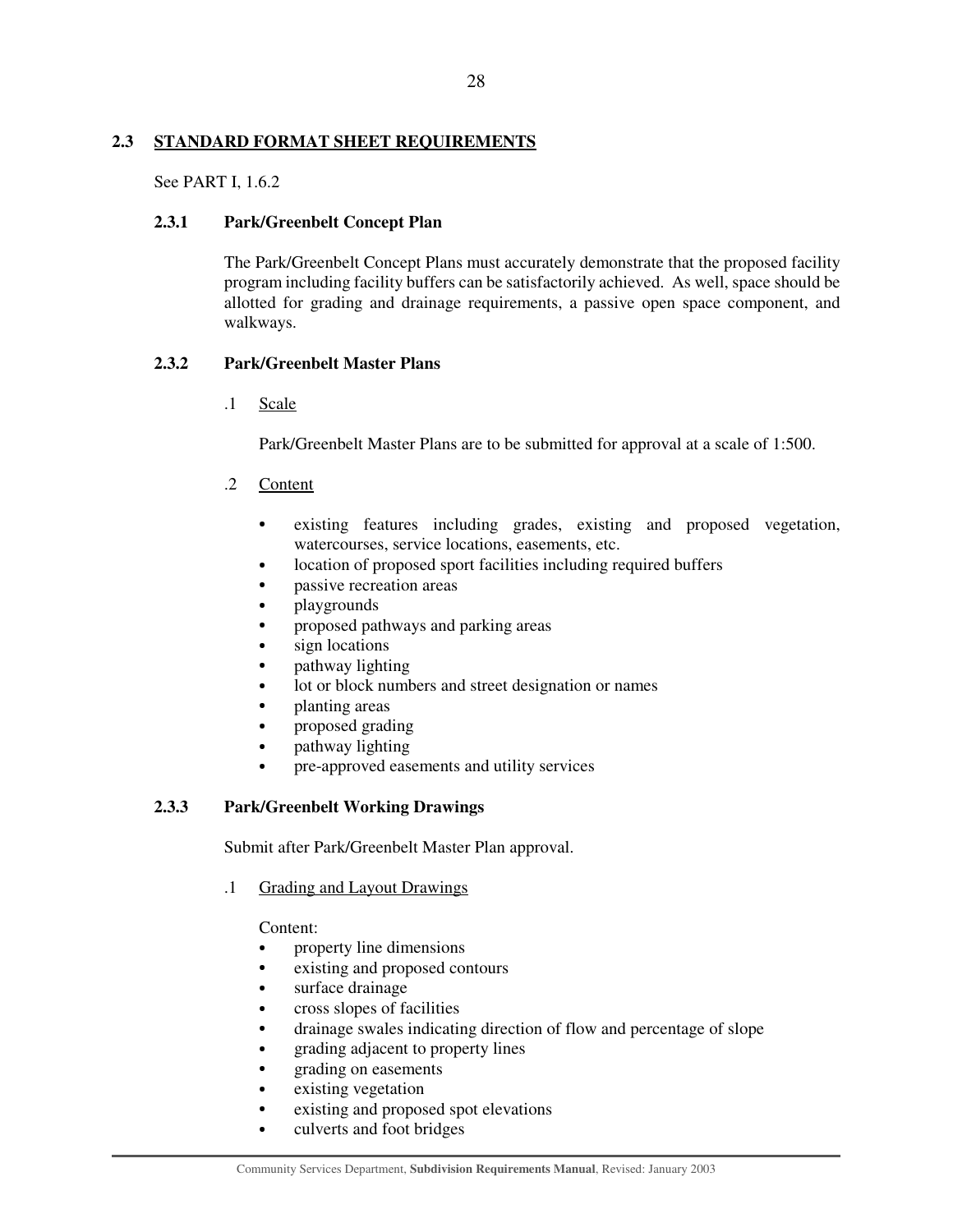- catch basins and manholes
- pathway systems
- pathway lighting
- sports facilities
- parking lot
- water services
- pedestrian vehicular under/over passes
- park signage
- play areas
- fencing heights and materials
- hard surface areas
- layout dimensions for sports facilities, including required buffer zones
- electrical power pedestals
- furniture and accessories
- retaining/free standing walls
- sight triangles
- pre-approved and existing easements and utility services
- traffic islands
- underground services not in easements
- path lighting
- road allowances

Existing Contours: All existing contours shall be shown as dashed or broken lines at 0.5 m intervals. Contour elevations shall be marked clearly along the perimeter of the development boundaries, at the edges of proposed sport facilities, along drainage swales and on berms.

Proposed Contours: All proposed contours shall be shown as a solid line at 0.5 m intervals. Contour elevations shall be clearly marked along drainage swales, on berms and on proposed sport facilities.

Spot Elevations: Existing and proposed spot elevations shall be indicated along property lines, at the top and bottom stairs, ramps, retaining walls, free standing walls, curbs, top and invert elevations of catch basins, top of manholes and culverts, existing trees to be preserved, and all corners of sport facilities.

Slopes: Indicate slope and direction on all hard surfaces, sodded areas, facilities, and swales.

#### .2 Planting Drawings

Content:

- plant list, including botanical and common names, height and/or spread, caliper, root condition, remarks and quantity
- deciduous tree planting locations
- coniferous tree planting locations
- shrub planting locations
- ground cover and vine planting locations
- $\bullet$ preservation of existing vegetation
- sodded areas
- traffic lights and centre medians within the road allowance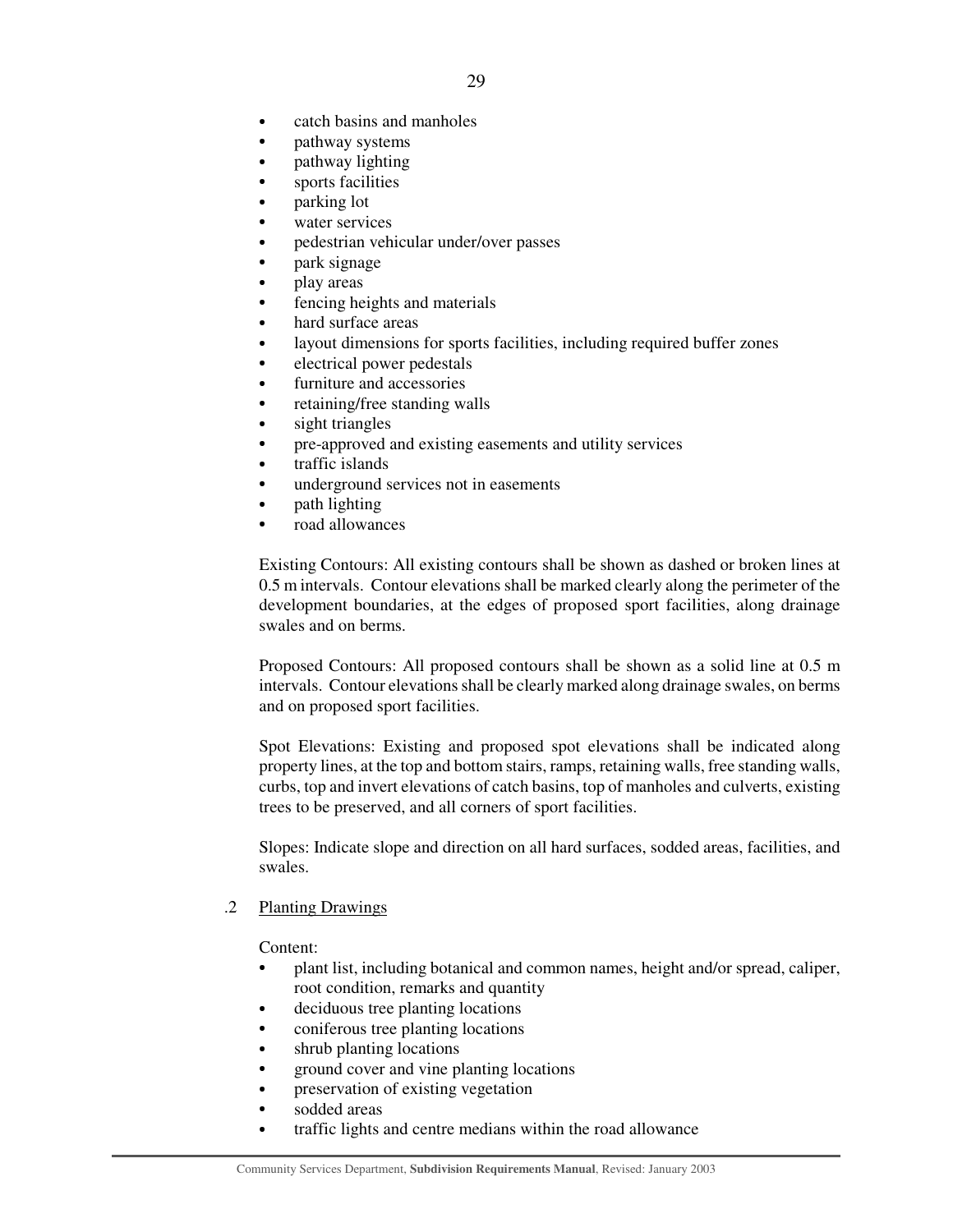- sight triangles
- pre-approved and existing easements and utility services
- underground services not in easements
- existing above-ground utility services
- .3 Electrical Drawings

Content:

- alignment of all paths and areas to be illuminated
- location of power pedestals and poles, pole intervals must be clearly dimensioned
- wiring alignment and size of conductors
- notes on the plans stating that:
	- A) All tree limbs must be pruned around light standards.

B) The Contractor is required to provide at least 48 hours notice to the Consulting Electrical Engineer to arrange for inspection.

C) The Contractor is responsible for ensuring the Engineer will be notified of any deviations to the design for verification by the Engineer.

*Note: Refer to Part VI Specifications and Standard Details for detailed information regarding technical requirements.*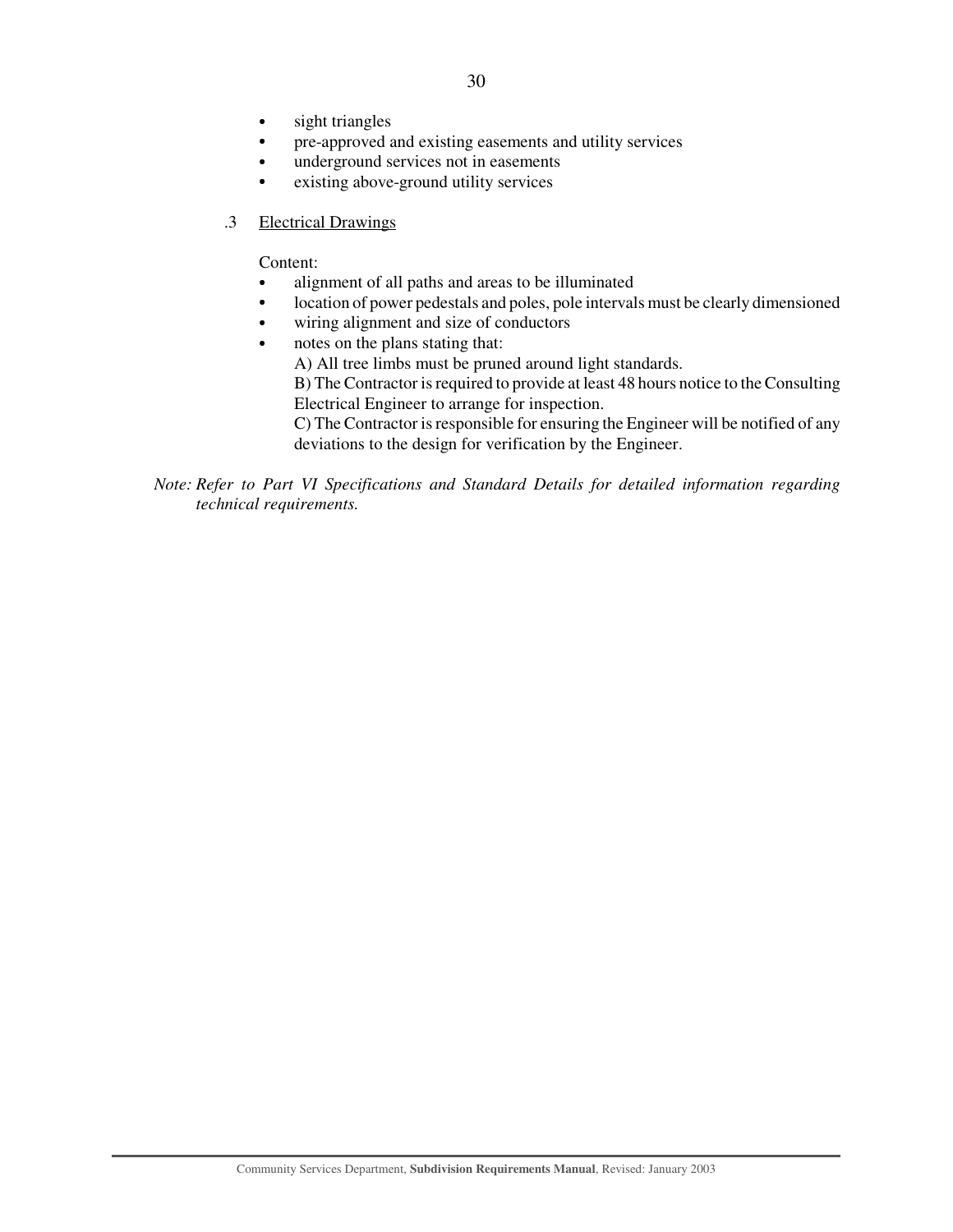#### **2.4 SUBMISSION AND APPROVAL PROCEDURES**

#### **2.4.1 Concept Plan**

#### .1 Submission Procedure

Submit three (3) copies of the Concept Plan directly to the Community Services Department prior to approval of the Draft Plan of Subdivision.

In cases where concepts have been developed at the Secondary or Tertiary Plan level, it will not be necessary to redevelop concept plans.

## .2 Approval

Upon completion of the Concept Plan to the satisfaction of the Community Services Department, written approval will be forwarded to the Developer.

## **2.4.2 Master Plan**

## .1 Submission Procedure

Submit three (3) copies of the Master Plan directly to the Community Services Department in conjunction with the first Servicing Agreement submission.

Master Plans will be reviewed by Community Services staff and returned with comments to the consultant for changes.

The Park/Greenbelt Master Plan will be presented to the Parks Review Committee by the assisting Landscape Architect. This Committee is an approving body comprised of representatives from various sections within the Community Services Department. The Plan will either receive approval to proceed with working drawings or it will require revisions and re-submission to the Parks Review Committee.

## .2 Approval

Upon completion of the Master Plan drawings to the satisfaction of the Community Services Department, written acceptance will be given with a request to proceed with Working Drawings on the basis of the approved Master Plan.

Upon written acceptance submit the following:

- one (1) Xerox reduction of the park Master Plan at 11 x 17"
- six (6) copies of the Master Plan for distribution purposes
- one (1) digital file (of the Master Plan) as per Section 1.6.2 Standard Sheet Format Requirements.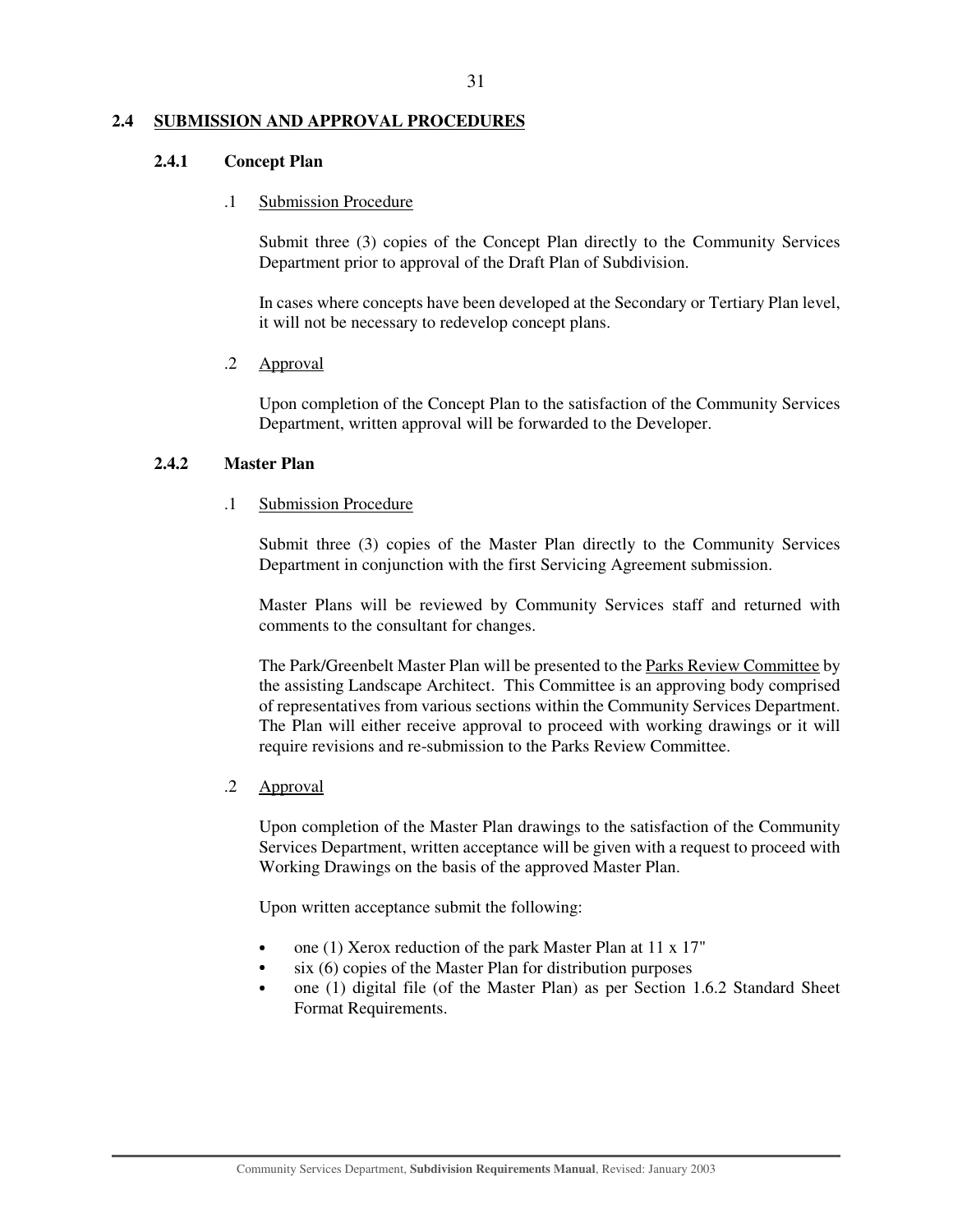## **2.4.3 Working Drawings**

## .1 Submission Procedure

Submit three (3) copies of the Working Drawing Package including the breakdown of Schedule D-2 in conjunction with the second Servicing Agreement submission.

Working Drawings will be reviewed by Community Services staff in various sections and returned with comments directly to the consultant for revisions. The Transportation and Works Department will be copied on this memo.

## .2 Approval

Upon completion of the Working Drawings to the satisfaction of the Community Services Department verbal acceptance will be given.

## **2.4.4 Final Submission**

At final submission submit thirteen (13) complete sets of approved Working Drawings, along with one (1) original digital file as per Section 1.6.2 Standard Sheet Format Requirements.

## **2.4.5 Financial Requirements**

## .1 Park Development Securities

Where a developer is responsible for park development, a Bank Letter of Credit in the sum of the total value of Schedule D-2 is required. This may differ from the total value of development charges credits. Some items not eligible for development charges credits(i.e. clearing and grubbing, rough grading) may be secured under Schedule D-1 through the Letter of Credit deposited with the Transportation and Works Department.

In the case of a major park which is to be developed by the City of Mississauga, securities for basic park development in the form of a Letter of Credit will be held until the earlier of: the awarding of the tender for park development or three (3) years after registration, at which point cash will be taken in the amount of the Bank Letter of Credit for park development.

Schedule D-2 will include an escalation clause whereby securities may be periodically increased to allow for inflation.

Example: Corporation acknowledges and agrees that an adequate amount of securities must be maintained throughout the period of this agreement, thus the value of the Letter of Credit is to be periodically increased after 20 (year of registration) to allow for inflation as determined by the Commissioner of Community **Services**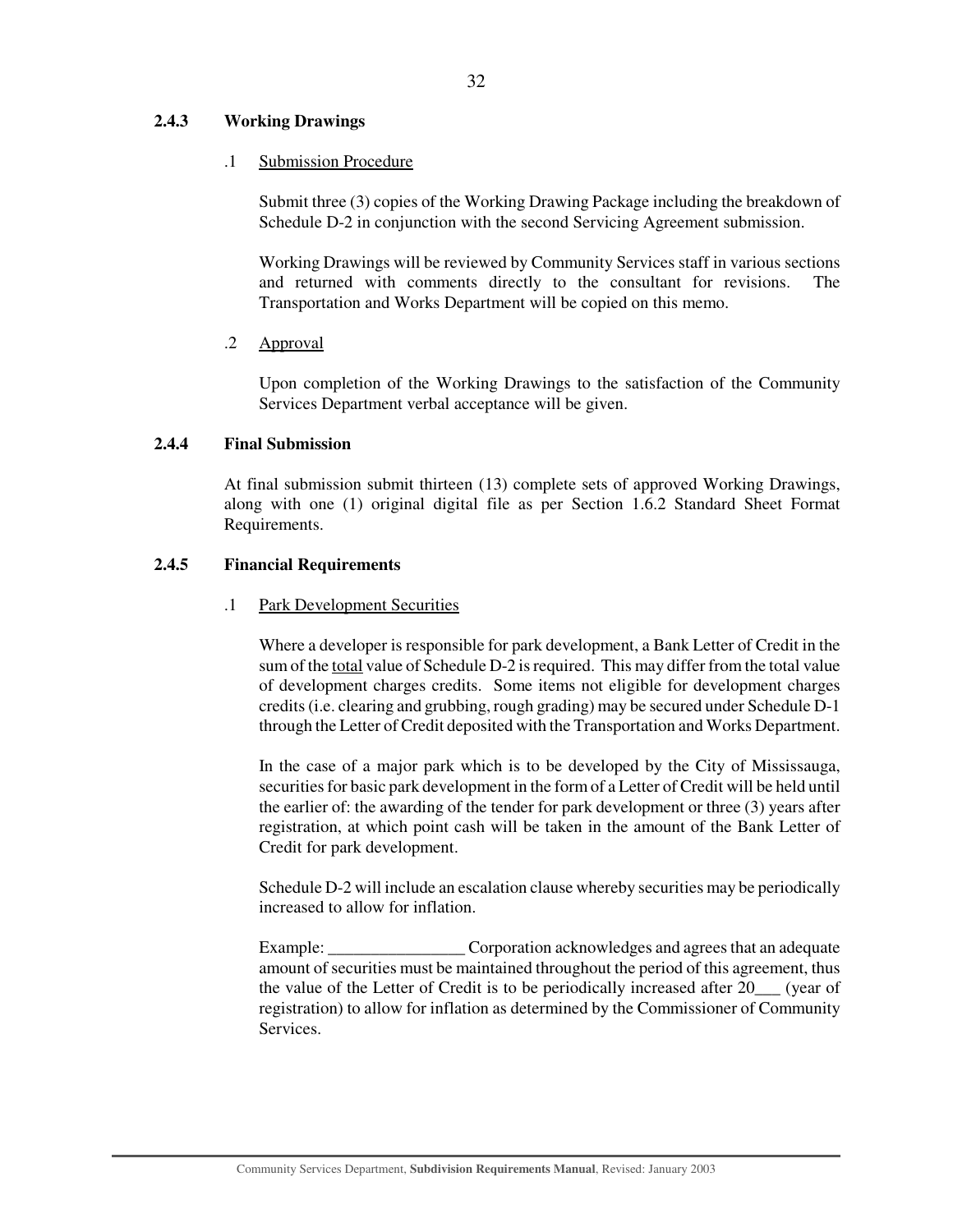#### .2 Open Space Development Charges Credits

The following descriptions indicate what items are the responsibility of the Developer (to install at his own cost) and what items are the responsibility of the City (to give Development Charges Credits to the Developer) in the design and construction of the open space component of the subdivision agreement.

The following assumes that an environmental audit of the parkland site, before DevelopmentCharges Credits are calculated, shows no undesirable characteristics such as contaminants, wetland conditions, etc., and that the site is ready to build upon. If this is not the case, and the City has still agreed to take this parcel as parkland, then the cost to rectify this situation is the Developer's cost, and no Development Charges Credits will be given for these types of remedial works.

The following list generally describes development of a typical park. Items listed under the heading "Basic Park Development" will be eligible for Development Charges Credits. All of the following types of work that are defined below are to be completed to the satisfaction of the Community Services Department as described in this manual.

Any items, not listed below, will be reviewed by the Community Services Department to determine its eligibility for Development Charges Credits.

Developers Responsibility (no Development Charges Credit):

- j) Clearing and Grubbing removal of all agreed upon vegetative material from site. Any plant material to be saved is to be protected, in the approved manner, before clearing and grubbing commences.
- k) Topsoil Stripping stripping of all reusable topsoil and stockpiling in an approved method on site. When required, the Developer may be requested to secure the topsoil against wind damage. Contaminated organics or excess fill is to be removed from site. Cleaning and sifting out contaminates from the topsoil may be required above and beyond that requested through the environmental audit. Additional topsoil required to meet specified depths and/or specified topsoil quality is to be supplied at the owner's cost.
- l) Rough Grade the basic subgrade configuration of the approved grading plan for the site. Surface drainage (if catch basins were in place) would be achieved at completion of the rough grade. If imported fill is required it is the Developer's responsibility to provide at his own expense.
- m) Design approved concept plans and conceptual grading plans for the park design. These conceptual grading drawings must provide sufficient information and detail to be approved by the Consulting Engineer for that specific Servicing Agreement.
- n) Parkland Fencing to City specifications (refer to 2.2.4, Property Boundaries Treatment).
- o) Park Notification signs to City specifications.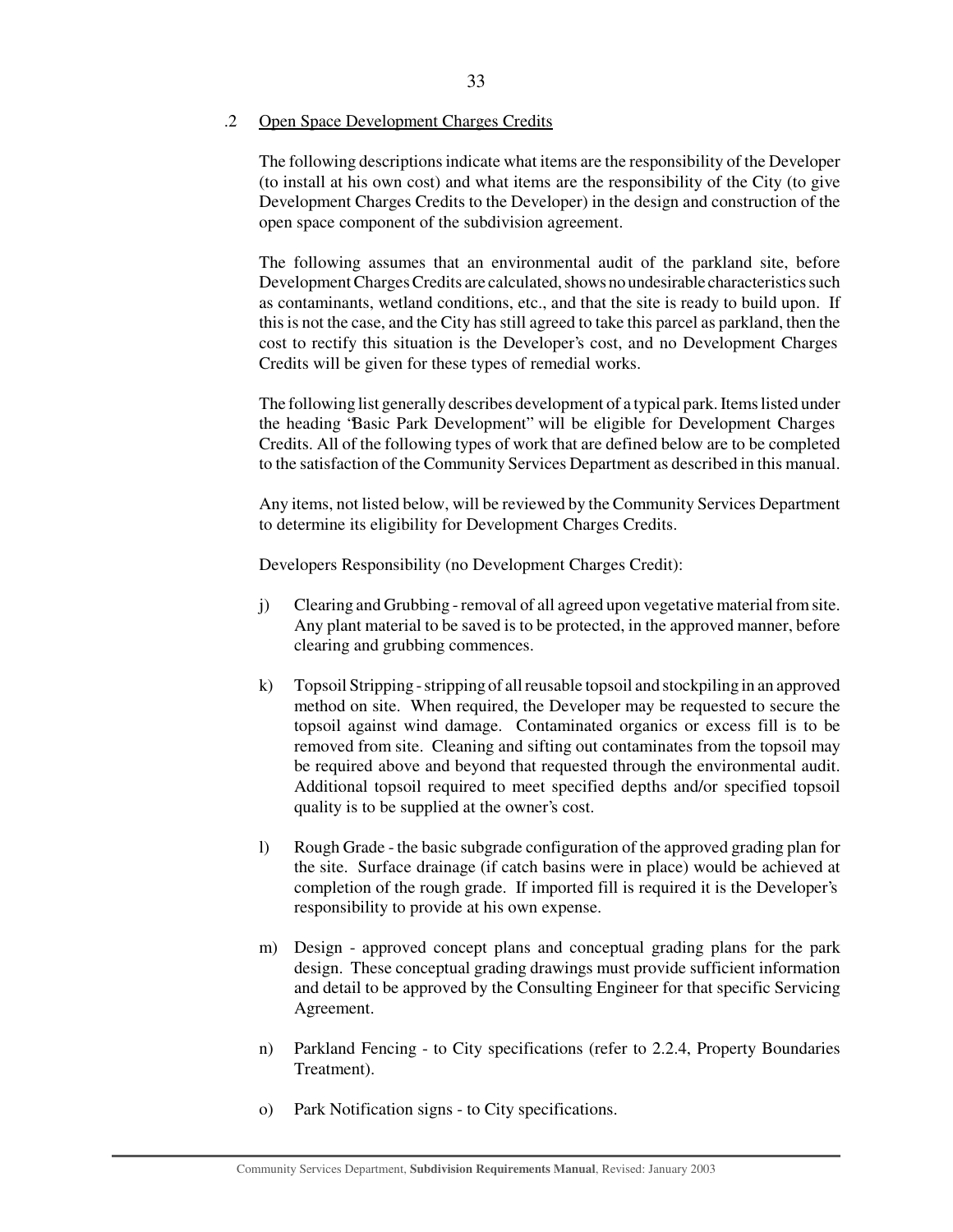- p) Utilities Connections from the street right-of-way to the park property line to make connections into the park for water service, electrical service for pathway lighting and storm sewers.
- q) Written confirmation by O.L.S. that finished site grades meet the approved proposed grades.

Basic Park Development (Eligible for Development Charges Credit):

- r) Fine grade all facilities and landscaped areas, as well as, decorative landscape features such as berms, smoothing out changes in grade, etc. At end of fine grading the site is ready to accept the topsoil to the required depth in order to meet the agreed upon final grades.
- s) Topsoil spreading topsoil is spread to the required depth and prepared to receive sod or seed.
- t) Sodding supply and install sod as per approved specifications. Two year warranty and maintenance assumed in the unit prices (on occasion, seeding may replace the requirement for sodding by City direction).
- u) Plant material (trees, shrubs, vines, perennials) supply and install plant material as per approved specifications. Two year warranty and maintenance assumed in the unit prices.
- v) Asphalt Pathways construction of asphalt pathways. Pathway construction includes all of the required path works such as extensions of pathways into the boulevard to meet the sidewalk or street, curb cuts, culverts, pathway bollards, etc. to make pathways safe and useable. (On occasion a granular pathway may be substituted for asphalt.)
- w) Lighting Pathway lights and all wiring and electrical pedestals, approvals, hookups, etc., to complete the installation and have them energized.
- x) Yard Hydrant includes hydrant, meter chamber, leads, approvals, hook-ups, etc.
- y) Catch Basins and Storm Sewers all required catch basins and storm sewers within the park block as required to service the park block only.
- z) Design and Administration master plan, contract documents, tendering, contract administration, site inspections, approvals, etc.
- aa) Furnishings park benches.
- bb) Woodlots works covered under the woodlot management plan.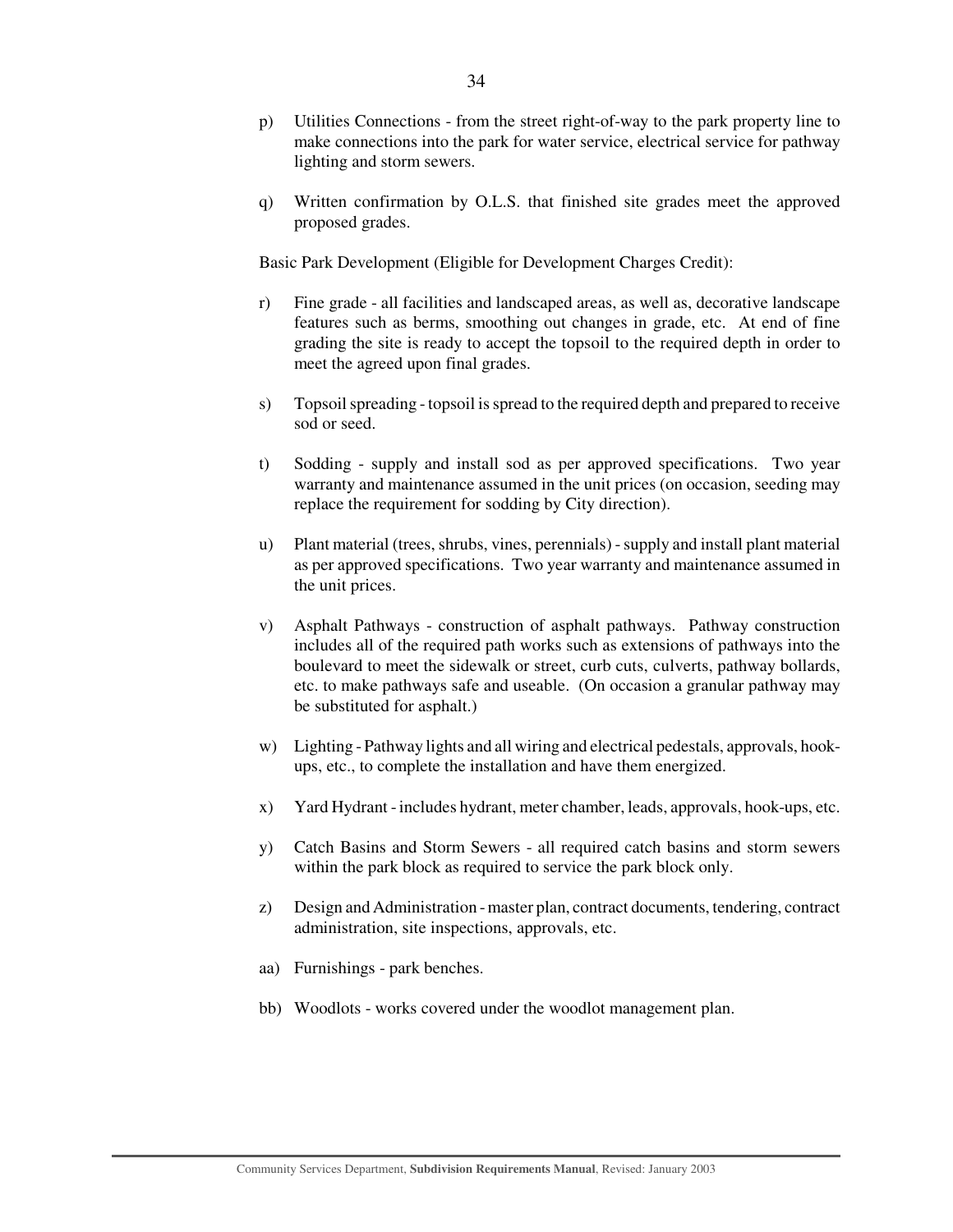cc) Parking Lots - construction of asphalt parking lots, asphalt boulevard entrances, curb cuts, wheel stops, driveways, etc. for those parks where there is no available parking on adjacent properties.

Park Works that can be asked of Developers to provide and credited from the 'Recreational Facilities and Equipment' Development Charges Credits:

- dd) Backstops, infields, goal posts, etc. supply and install the items to complete the athletic field construction.
- ee) Playgrounds supply and install the playground equipment, safety surface edge, sand, and drainage to a completed stage ready for use.
- .3 Park Processing Fees

Calculation of Fees: Fees for services provided by the City of Mississauga, Community Services Department and the Transportation and Works Department are to be calculated as a percentage of the total estimated gross value of works (Schedules D-1 and D-2) including consultants' fees.

#### **Park Landscape Works**

Community Services Department fees are assessed as a percentage (e.g., 4 %) of Landscape Works only (Schedule D-2 of the Servicing Agreement). Again, the percentage is derived from the total estimated value of all works.

Less than \$100,000.00 at 4 ½ % to a maximum of \$4,000.00 \$100,000.00 to \$500,000.00 at 4% to a maximum of \$17,000.00 Over \$500,000.00 at 3 ½ %

| E.g. | Park Landscape Works (including consultants' fees) = \$300,000.00 |  |
|------|-------------------------------------------------------------------|--|
|      | $4\% \times \$300,000.00 = \$12,000.00$                           |  |

Therefore the park processing fee required is \$12,000.00.

#### **Greenbelt and Streetscape Landscape Works**

This fee is charged by Community Services as a percentage of the gross Greenbelt and Streetscape Landscape Works costs, aslisted under Schedule "D-1" or "D2" of the Servicing Agreement:

Less than \$100,000.00 at 2¼ % \$100,000.00 to \$500,000.00 at 2% Over \$500,000.00 at 1¾ %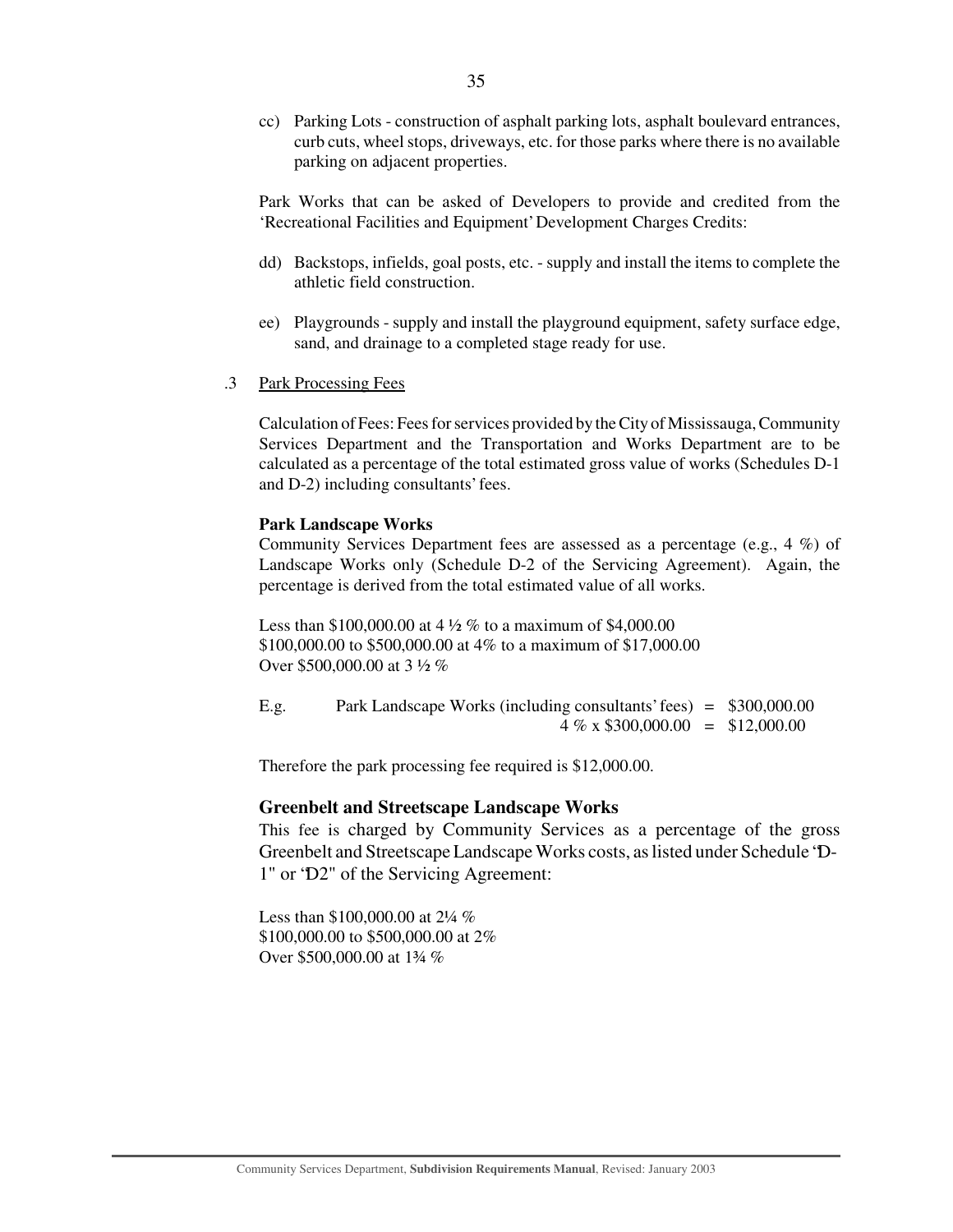## .4 Payment Procedure

The following payments will be forwarded to the attention of the Community Services Department prior to the execution of the Servicing Agreement:

- .1 100% of the total Community Services processing fee charges shall be deposited with the City, as approved by the City Treasurer, in the form of a certified cheque.
- .2 The securities for the D-2 Schedule are to be in accordance with this section, 2.4.5 Financial Requirements.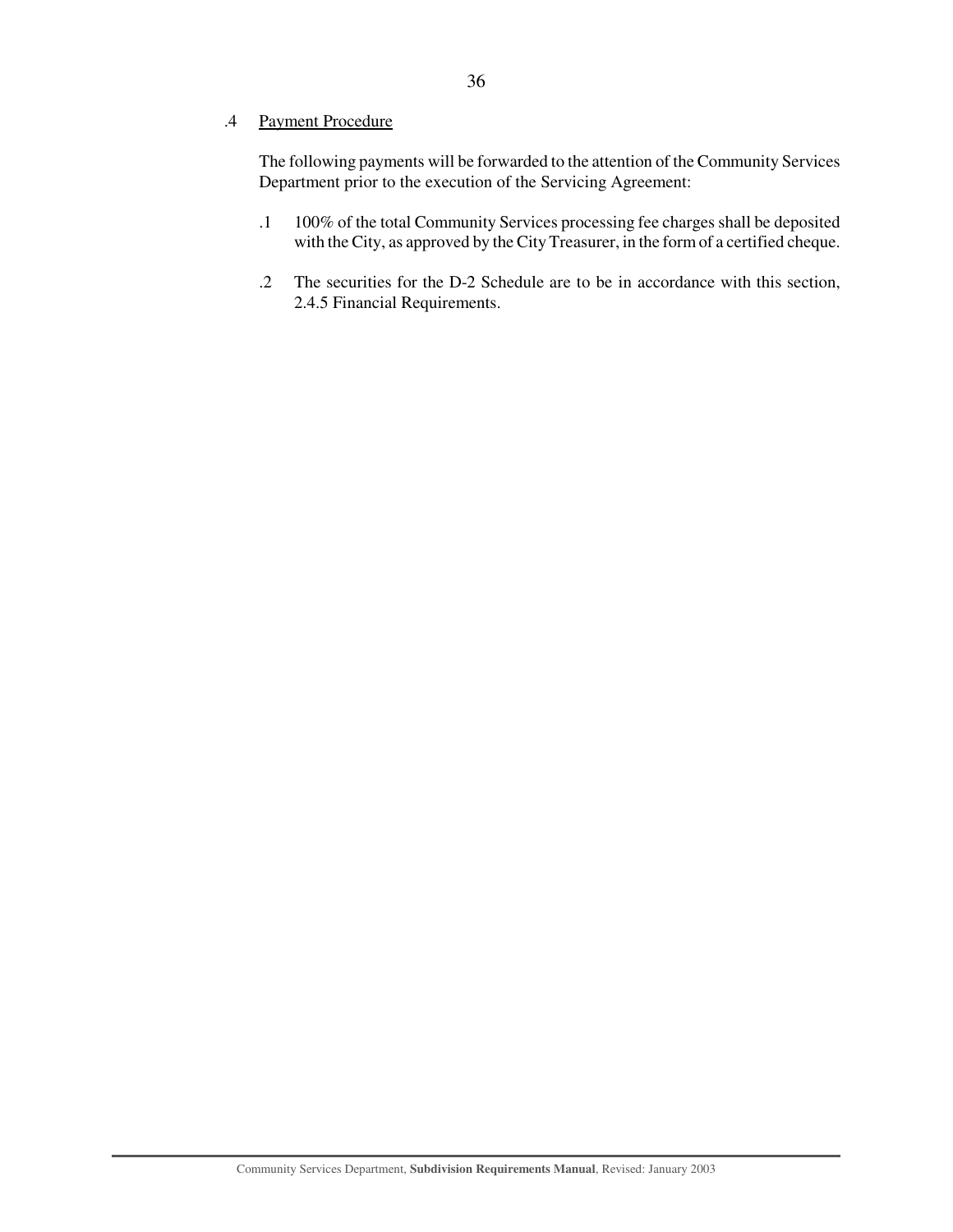## **PART III TREE PRESERVATION**

## **3.1 SUMMARY OF REQUIREMENTS**

The basic objective of the City's tree preservation initiative is to preserve as many quality trees as possible.

This Department's philosophy is to work with the Developer, his agents and other Departments to achieve this objective. In this regard, the Community Services Department is responsible for monitoring, reviewing and assisting the Developer and his agents in the preparation of plans that reflect site specific attainable goals.

The Developer, when required, will be responsible for the preparation of documents, plans and implementation of the following works. Tree preservation plans and documents will be prepared by a registered landscape architect or a certified arborist as determined by the Community Services Department.

## **3.2 PRELIMINARY TREE PRESERVATION PLAN** (Required Prior to Draft Plan Approval)

This plan indicates existing vegetation on the site and trees to be preserved. The plan must be submitted to the Community Services Department for review and comment prior to the Planning and Development Committee meeting when draft plan approval is requested. The Preliminary Tree Preservation Plan will indicate where Tree Preservation Zones are required in addition to individual trees to be preserved.

The Preliminary Tree Preservation Plan will be stamped by a certified landscape architect or arborist.

## **3.3 TREE PRESERVATION PLAN** (Required Prior to Plan Registration)

The Tree Preservation Plan is a refinement of the Preliminary Tree Preservation Plan as developed through the engineering submission process and reflects comments made by Community Services staff regarding the Preliminary Tree Preservation Plan. The Tree Preservation Plan must accurately locate and identify all existing vegetation on the subject property, and must indicate which trees are to be preserved and which are to be removed.

Where a Preservation Zone is identified in Schedule 'T' in the zoning by-law, the Preservation Zone must be shown and dimensioned on the drawing.

## Refer to item 3.5.1, **Tree Preservation Plan Requirements**

The Tree Preservation Plan will be stamped by a certified landscape architect or arborist.

## **3.4 INDIVIDUAL LOT/BLOCK PRESERVATION PLAN** (Required Prior to Issuance of Building Permit)

Where there are individual specimens to be preserved within a building lot/block, Individual Lot Preservation Plans will be required on a lot by lot basis as indicated in Schedule "C" of the Servicing Agreement. Where a lot contains a Tree Preservation Zone a list of trees by species and size in the Zone shall be attached to the plan. The Tree Preservation Plan must accurately locate and identify all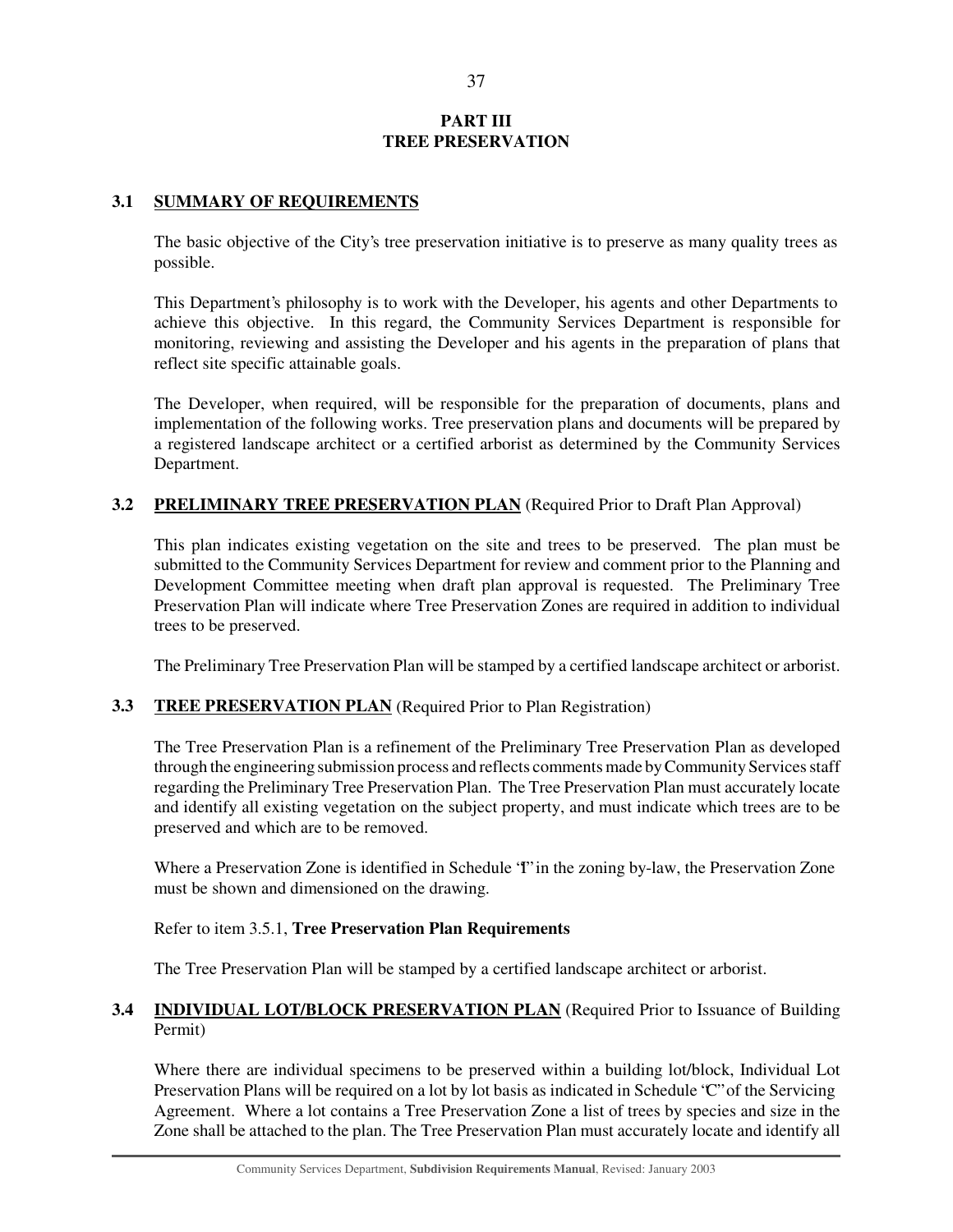existing vegetation on the subject lot, and must indicate which trees are to be preserved and which are to be removed. This individual plan shall also indicate the location of any protective hoarding required.

## **3.5 PLAN REQUIREMENTS**

## **3.5.1 Tree Preservation Plan Requirements**

The following information is the minimum required on the Tree Preservation Plan. The Tree Preservation Plan will be developed in accordance with the Tree Permit Bylaw, Section 3.7.

.1 Vegetation Information

Individual Trees:

- location and identification of each tree exceeding 100 mm diameter measured 1.4 m from the ground
- existing grade at base of trunk
- botanical and common names
- diameter of each tree
- limit of canopy and existing grade at that point
- condition (state of health)
- ff) INDICATE WHETHER THE TREE IS TO BE RETAINED OR REMOVED. (STATE REASONS IF THE TREE IS TO BE REMOVED).

Groupings or Woodlot (Tree Preservation Zone):

- location of the outermost trees and existing grade at the base of the trunks
- limit of canopy and the existing grade at that point
- species within the zone to be preserved (botanical and common names)
- average diameter size of trees within the zone measured 1.4 m from the ground
- general condition within the zone
- location and limits of rare or uncommon species, including under storey and ground flora

.2 Site Development Information

- identify and locate existing buildings, structures, fence lines, survey bars
- detailed layout of the proposed development showing lot and block layout, building locations and envelopes, driveways, road patterns, parking areas, walkways, fences, walls
- existing and proposed grades (contours and spot elevations, drainage swales)
- identify and locate existing and proposed services and utilities
- identify and locate existing and proposed easements
- location of proposed protective hoarding

All existing trees should be properly inventoried and identified with tags, in accordance with the Tree Preservation Plan. Trees within a Tree Preservation Zone need not be individually inventoried and tagged. All existing trees to be preserved must be protected with hoarding as per detail no. 02950-8 (PART VI) beyond their drip line prior to issuance of the Erosion and Sediment Control Permit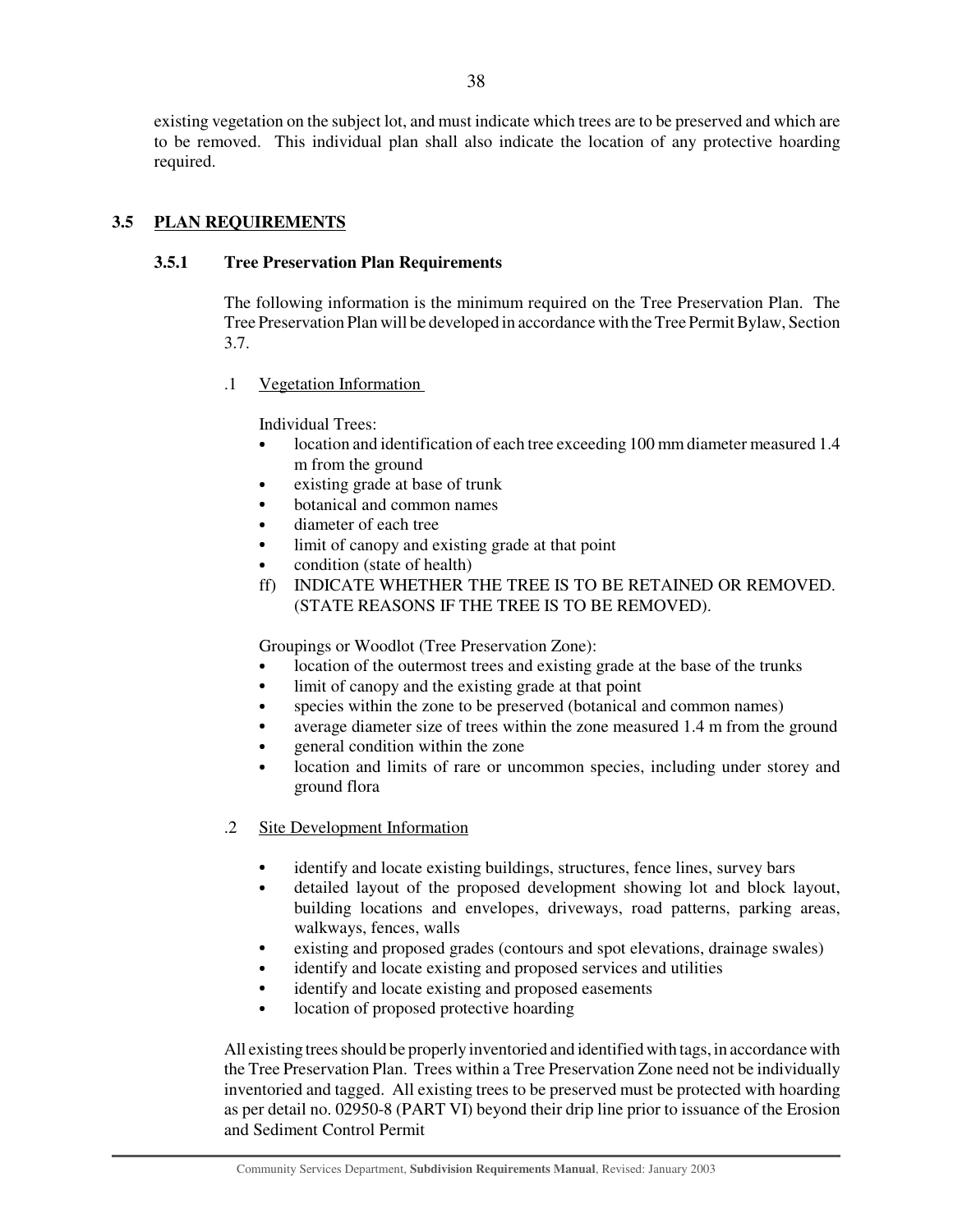## **3.5.2 Specifications for the Protection and Preservation of Existing Vegetation**

The following notes are to be included on all tree preservation plans:

- .1 All existing trees, which are to remain, shall be fully protected with hoarding to City standards, erected beyond their "drip line" prior to the issuance of the Erosion and Sediment Control Permit, to the satisfaction of the Community Services Department. Groups of trees and other existing plantings to be protected, shall be treated in a like manner with hoarding around the entire clump(s). Areas within the protective fencing shall remain undisturbed and shall not be used for the storage of building materials or equipment.
- .2 No rigging cables shall be wrapped around or installed in trees. Surplus soil, equipment, debris or materials shall not be placed over root systems of the trees within the protective fencing. No contaminants will be dumped or flushed where feeder roots of trees exist.
- .3 The developer or his/her agents shall take every precaution necessary to prevent damage to trees or shrubs to be retained.
- .4 Where limbs or portions of trees are removed to accommodate construction work, they will be removed carefully in accordance with accepted arboricultural practices.
- .5 Where root systems of trees are exposed directly adjacent to or damaged by construction work, they shall be trimmed neatly and the area backfilled with appropriate material to prevent desiccation.
- .6 Where necessary, the trees will be given an overall pruning to restore the balance between roots and top growth or to restore the appearance of the trees.
- .7 Trees that have died or have been damaged beyond repair, shall be removed and replaced by the owner at the developer's own expense with trees of a size and species as approved by the Community Services Department.
- .8 If grades around trees to be protected are likely to change, the owner shall be required to take such precautions as dry welling, retaining walls and root feeding, to the satisfaction of the Community Services Department.

#### **3.5.3 Standard Note "B"**

Standard Note "B" shall be placed on all Grading Drawings and Tree Preservation Drawings:

"I hereby certify that this Landscape Grading and Tree Preservation Plan is compatible with the proposed grading and municipal works for this development as submitted by the Consulting Engineers". Refer to section 1.5.2.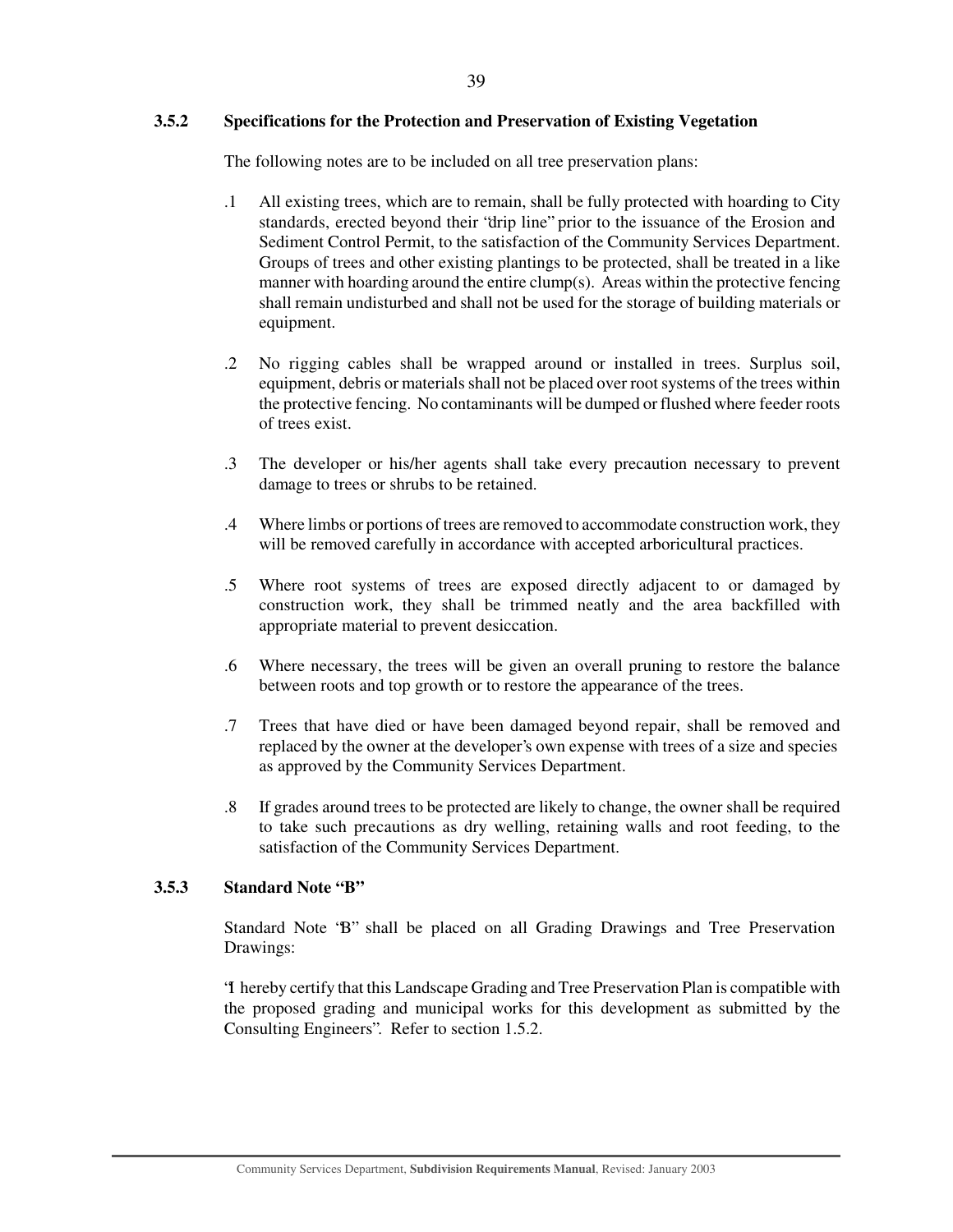## **3.5.4 Tree Preservation Clause**

Where tree preservation is required one or both of the following clauses will be inserted in Schedule "C" of the Servicing Agreement as required.

.1 "Prior to the issuance of Erosion and Sediment Control Permits for Blocks/Lots , individual tree preservation plans for these Blocks/Lots will be prepared for approval by the Community Services Department in regard to the preservation of trees.

After construction is complete, confirmation must be submitted to the Community Services Department indicating that no trees designated for preservation were either damaged or removed without the approval of the Community Services Department."

.2 "Prior to the issuance of Erosion and Sediment Control Permits for Blocks/Lots , trees to be preserved must be protected with hoarding under the drip line.

After construction is complete, confirmation must be submitted to the Community Services Department indicating that no trees designated for preservation were either damaged or removed without the approval of the Community Services Department."

## **3.6 ENVIRONMENTAL IMPACT STUDY**

Refer to the most recent copy of the City of Mississauga, Planning and Building Department Terms of Reference for Environmental Impact Studies. When an Environmental Impact Study is required, a Preliminary Tree Preservation Plan shall be completed in conjunction with the E.I.S.

## **3.7 TREE PERMIT BYLAW**

The applicant is advised that the City has enacted By-law #0624-2001 (Tree Permit By-law) which requires owners to obtain a Permit to injure or remove trees on private property depending on the size and number of trees and the location of the property. Prior to the Supplementary Report, the applicant is to submit a Tree Permit application for the proposed injury and removal of tree(s) on site. The Tree Permit application will be reviewed in conjunction with the subdivision/rezoning/site plan application. The approval of the Tree Permit application is required prior to the issuance of an erosion and sediment control permit/ site plan approval/ a building permit. The approval will not be issued until the subdivision is draft approved or the zoning By-law enacted. Tree Permit applications are to be submitted to the Forestry Section, 3235 Mavis Road. For further information please contact Forestry at (905)615-4569.

## **3.8 WOODLOT MANAGEMENT PLAN**

A Woodlot Management Plan may be required to be submitted to the Community Services Department - Urban Forestry section for review and approval. The Woodlot Management Plan requirements can be obtained from the Community Services Department - Urban Forestry section.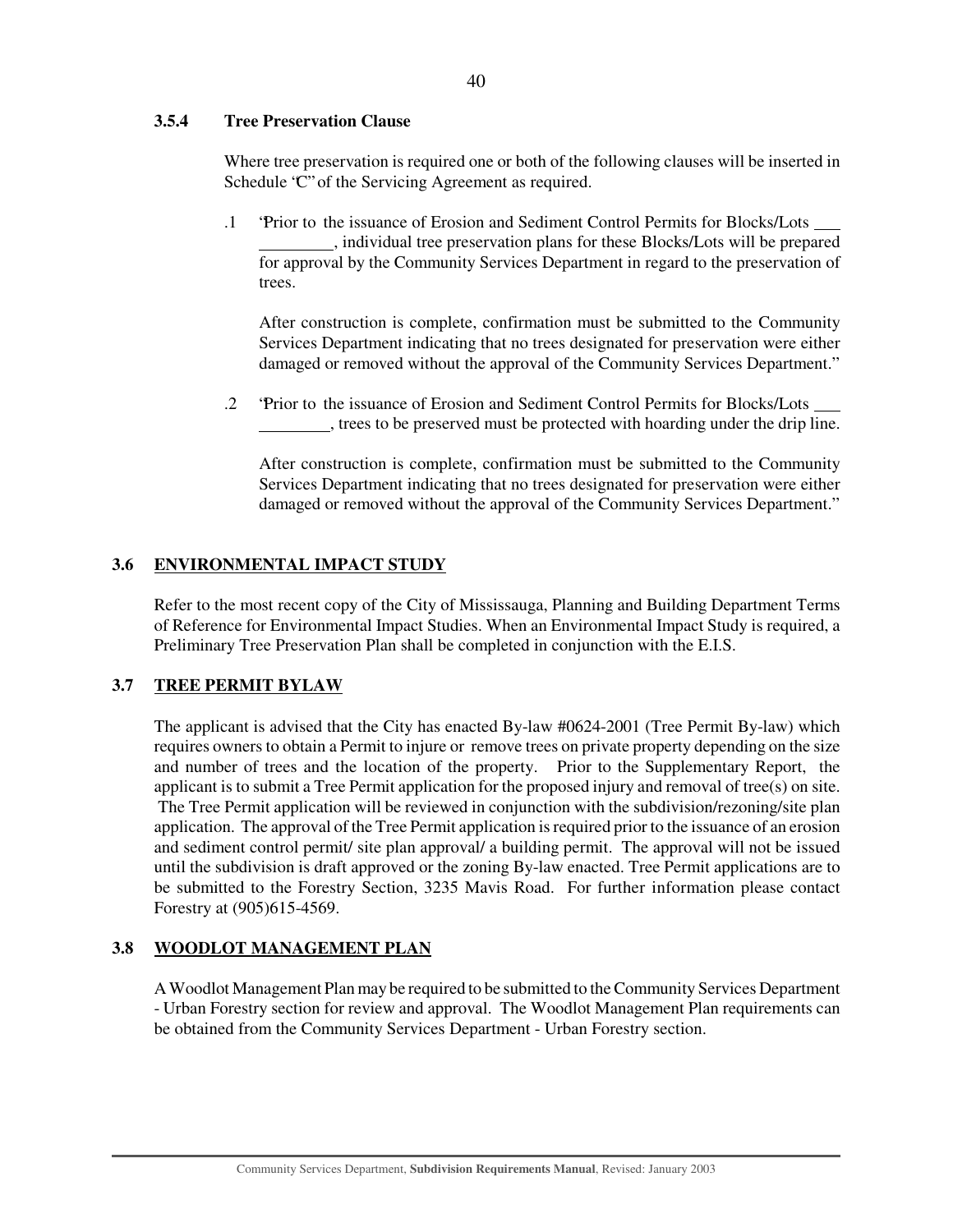#### 41

#### **3.9 SUBMISSION AND APPROVAL PROCEDURES**

Submit three (3) copies of all plans and documents to the Community Services Department, Planning and Development Section at First Engineering Submission. One set will be circulated to the Community Services Department - Urban Forestry section for review and approvals. Refer to the Tree Permit Bylaw, Section 3.7.

## **3.10 FINANCIAL REQUIREMENTS**

When there are existing trees within a development, securities in the form of an Irrevocable Commercial Letter of Credit will be required to secure for trees to be preserved and/or removal of dangerous trees. The amounts will be determined by the Community Services Department. The security amounts are to be entered as separate items into Schedule "D" where there is not a park involved, and into Schedule "D-1" when a park is involved.

The security for trees to be preserved will be used to ensure tree preservation protection measures are taken and to replace those trees which have not been preserved in accordance with the plans.

The security for removal of dangerous trees will be used to ensure any trees within the development are removed prior to assumption of the subdivision.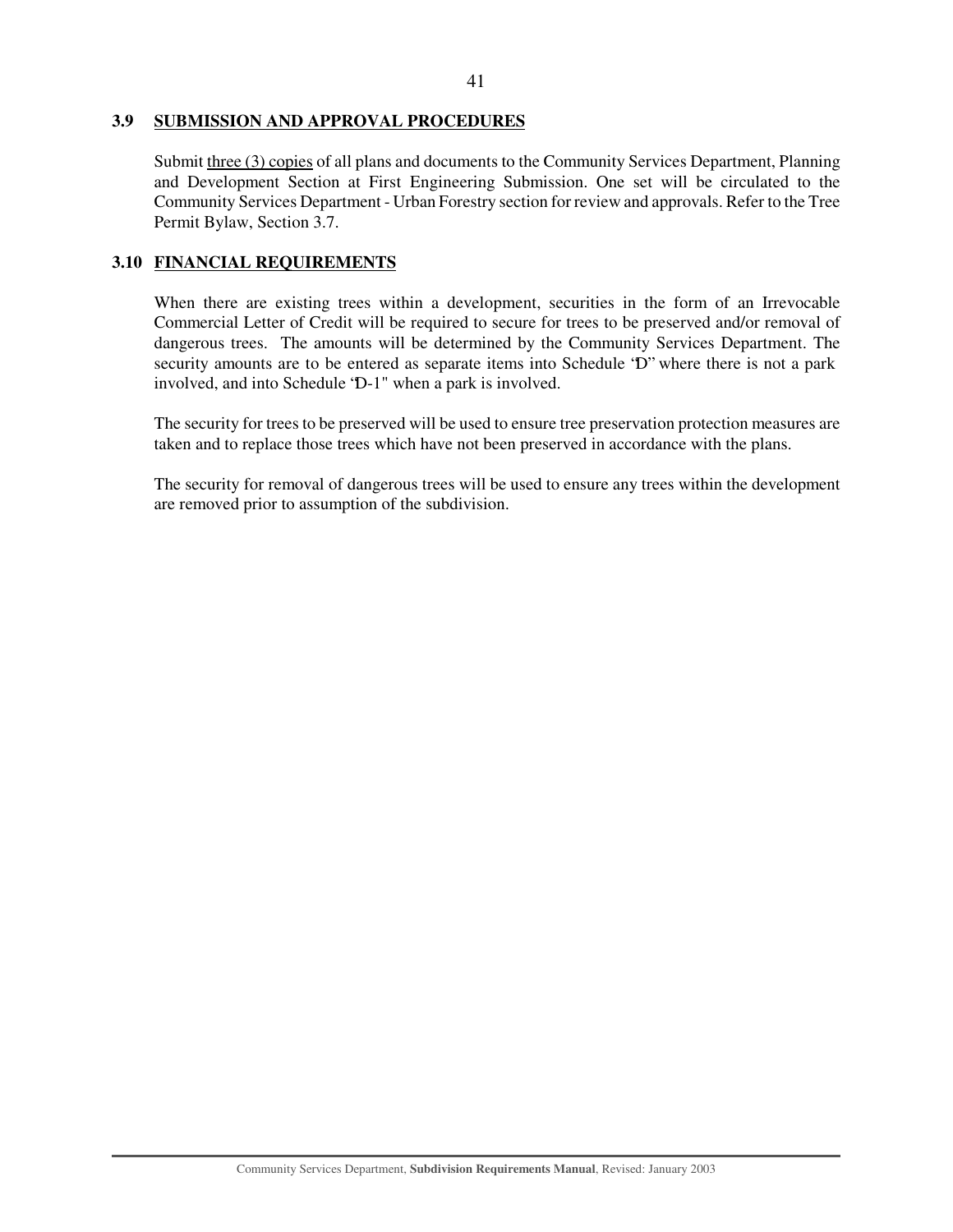## **PART IV BOULEVARD TREATMENTS**

#### **4.1 SUMMARY OF REQUIREMENTS**

Boulevard treatments include street tree planting, multi-use recreational trail signage, and special streetscapes.

#### **4.1.1 Street Tree and Buffer Planting Program**

This program involves the supply and installation of street trees on all streets within the plan of subdivision and buffer planting where required.

The Developer is responsible for the preparation of all street tree and buffer planting plans. The Developer has the following options as approved by the Community Services Department.

a) The Developer will make a cash contribution for street tree and/or buffer plantings in accordance with the planting plans.

#### **OR**

b) The Developer will be responsible for the installation of street tree and/or buffer plantings in accordance with the approved planting plans and City specifications. All plantings must be warrantied for two years from the time of preliminary acceptance by the City.

#### **4.1.2 Streetscape**

Streetscape is a term used to refer to the overall landscape appearance of the street. Streetscape requirements involve the provision of intensive landscaping of the boulevard. Streetscape can range from mass tree planting to an urban treatment consisting of planters, street furniture, special paving and substantial planting.

In summary, the Department encourages the developer and his agents to discuss the this program with the Development & Design Division, Planning and Building Department and Community Services Department - Urban Forestry section, prior to the submission of any plans or documents.

## **4.1.3 Multi-use Recreational Trail Signage**

The basic objective of this program is to collect funds for the future signage of a Multi-use Recreational Trail to be implemented throughout the City.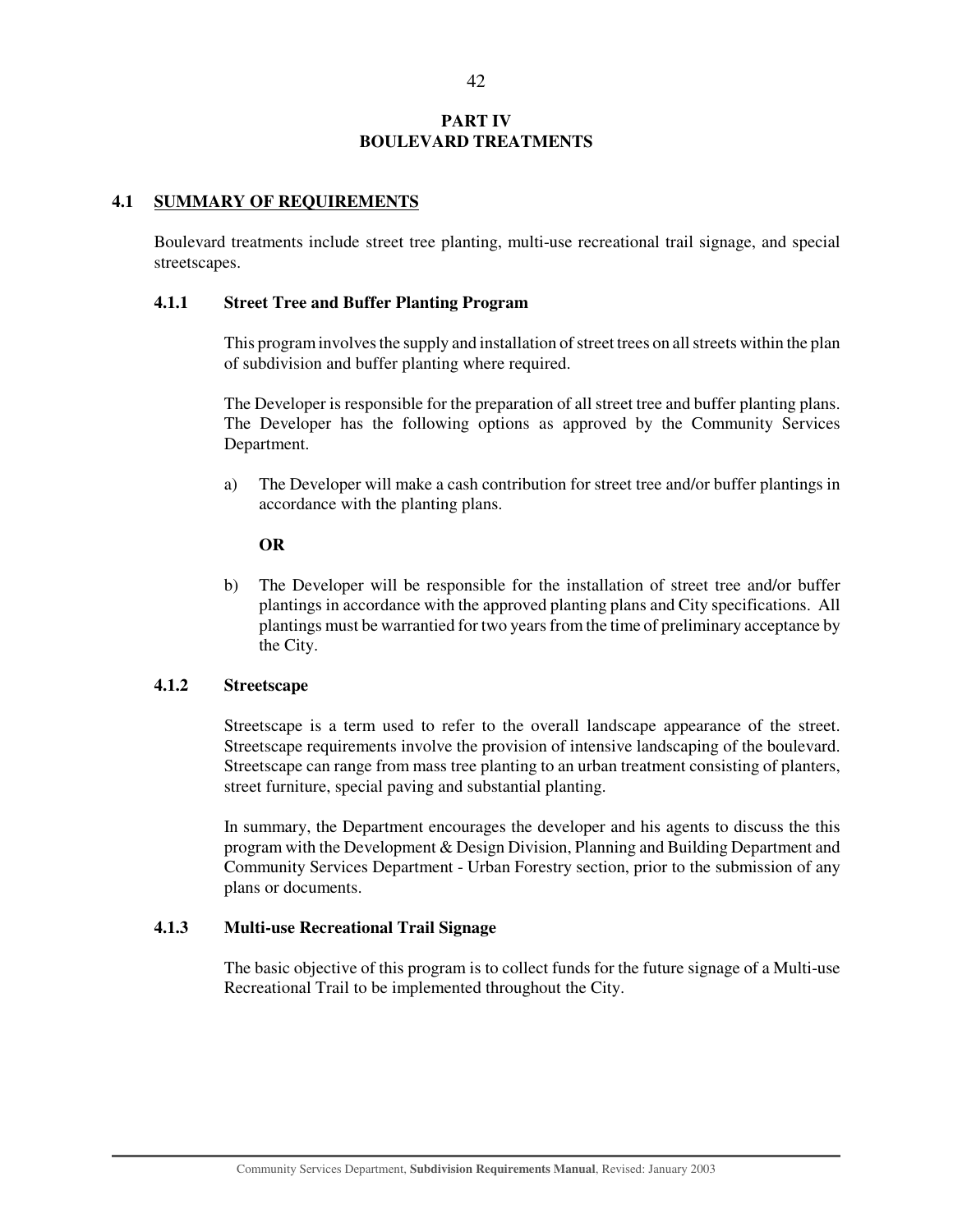## **4.2 PLANNING AND DESIGN GUIDELINES**

#### **4.2.1 Street Tree and Buffer Planting Program**

.1 Timing

Trees shall be planted only after:

- Buildings on pertinent lots or blocks are completed, and lots or blocks are graded and sodded
- curbs are complete and boulevards have been sodded
- Utility location stake-outs have been completed

## .2 Tree Sizes

- 50 mm cal. Standard
- 60 mm cal. Upgraded
- $70 \text{ mm}$  cal. Shared (to be used between two lots when space is limited)
- $\bullet$  200 cm height Coniferous (To be used in buffer and window planting only)

## .3 Tree Types

- Large shade trees (i.e. Pin Oak)
- Columnar trees (i.e. Columnar Maple)
- Ornamental (small crown) trees (i.e. Bradford Pear)
- Coniferous trees (i.e. Colorado Spruce ) To be used in buffer and window planting only

## .4 Spacing and Location

Trees are to be planted:

- Within the public right-of-way
- Having regard for all utilities, services and easements
- One tree per lot (with some exceptions ie corner lots), to the satisfaction of the Planning and Development landscape architect
- 1. 5m minimum from transformer pads, Bell boxes, cable TV boxes, fire hydrants or water shut-off valves

## **4.2.2 Streetscape**

Design requirements for streetscape will be determined by the Development and Design Division of the Planning and Building Department. Streetscape drawings will be submitted to the Development and Design Division of the Planning and Building Department and the Planning and Development Section of the Community Services Department.

The following areas have been designated by the Development and Design Division of the Planning and Building Department for streetscape treatment: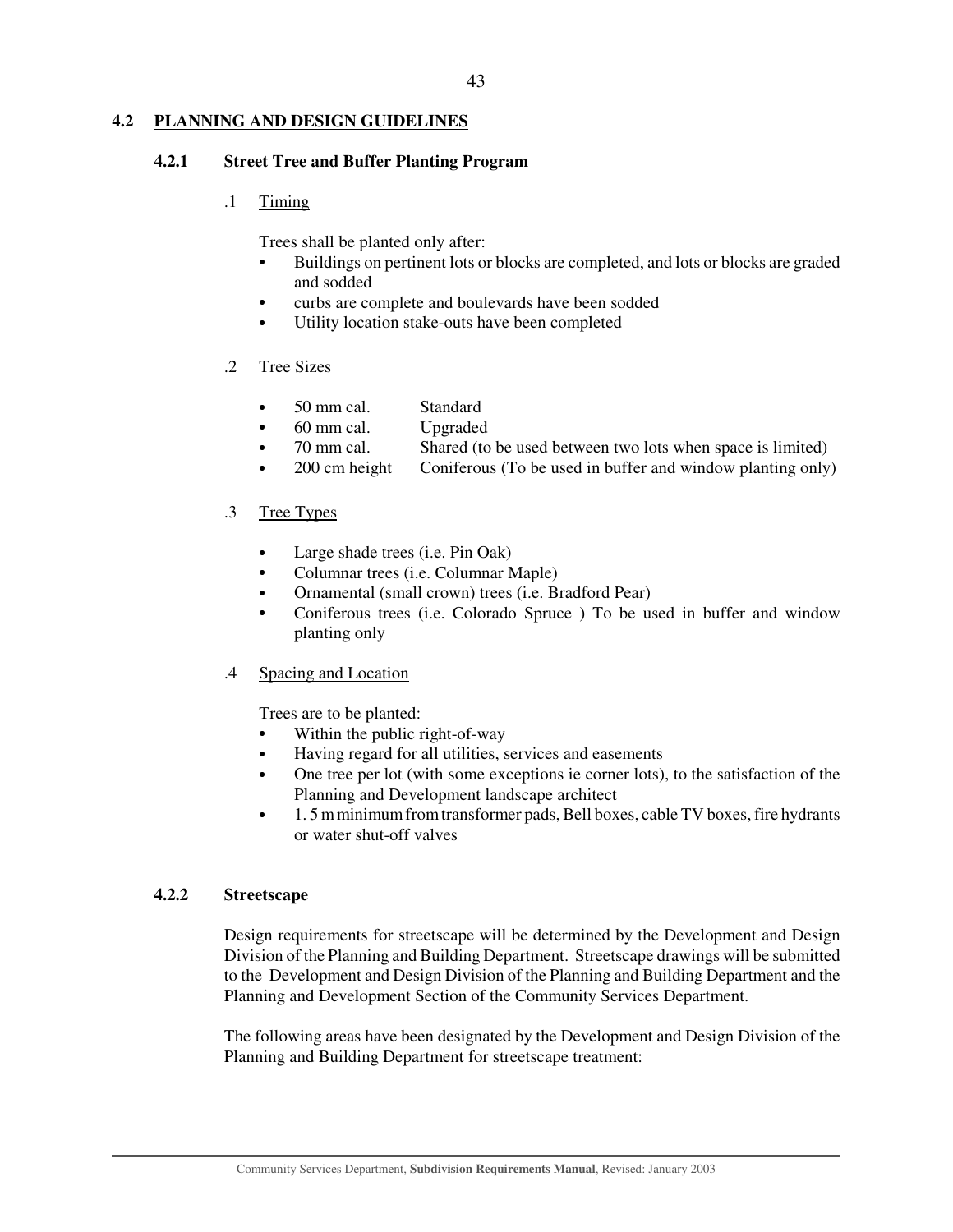- all established and proposed Business Improvement Areas (BIA's) Clarkson, Port Credit, Streetsville, Cooksville
- City Centre Secondary Plan
- Hurontario Street (Burnhamthorpe to Hwy 401, Hwy 401 to the City Limits, QEW to the Queensway)
- McLaughlin Road Eglinton Avenue W to Britannia Road W
- Erin Mills Town Centre
- Major intersections along: Dixie Road, Dundas Street, Lakeshore Road, Burnhamthorpe Road, Eglinton Avenue, Mississauga Road

## **4.2.3 Multi-use Recreational Trail Signage**

The number of multi-use recreational trail signs required within the subdivision is determined by the Community Services Department.

The criteria for determining the number of signs is based on the following:

- Studies outlining potential routes within the City
- Site specific conditions

## **4.3 PLANS AND DOCUMENTS**

## **4.3.1 Street Tree and Buffer Planting Plans (when the developer does the planting)**

When a boulevard treatment consists of street tree and buffer planting, the following plans are required by the Community Services Department.

Street Tree and Buffer Planting Plans (1:500 scale) To Include:

- existing above ground and below ground utilities
- existing grades, elevations, vegetation, easements, etc.
- proposed lot lines, services, grades, road and boulevard widths, swales, and street lights
- planting locations and planting plan including:
	- botanical and common name
	- height
	- spread
	- caliper
	- root condition
	- quantity
	- planting beds where required for buffer plantings
- paving and surface treatments
- locations of sidewalks and driveways
- fence locations and type of fence
- special features, seating areas, furniture, etc.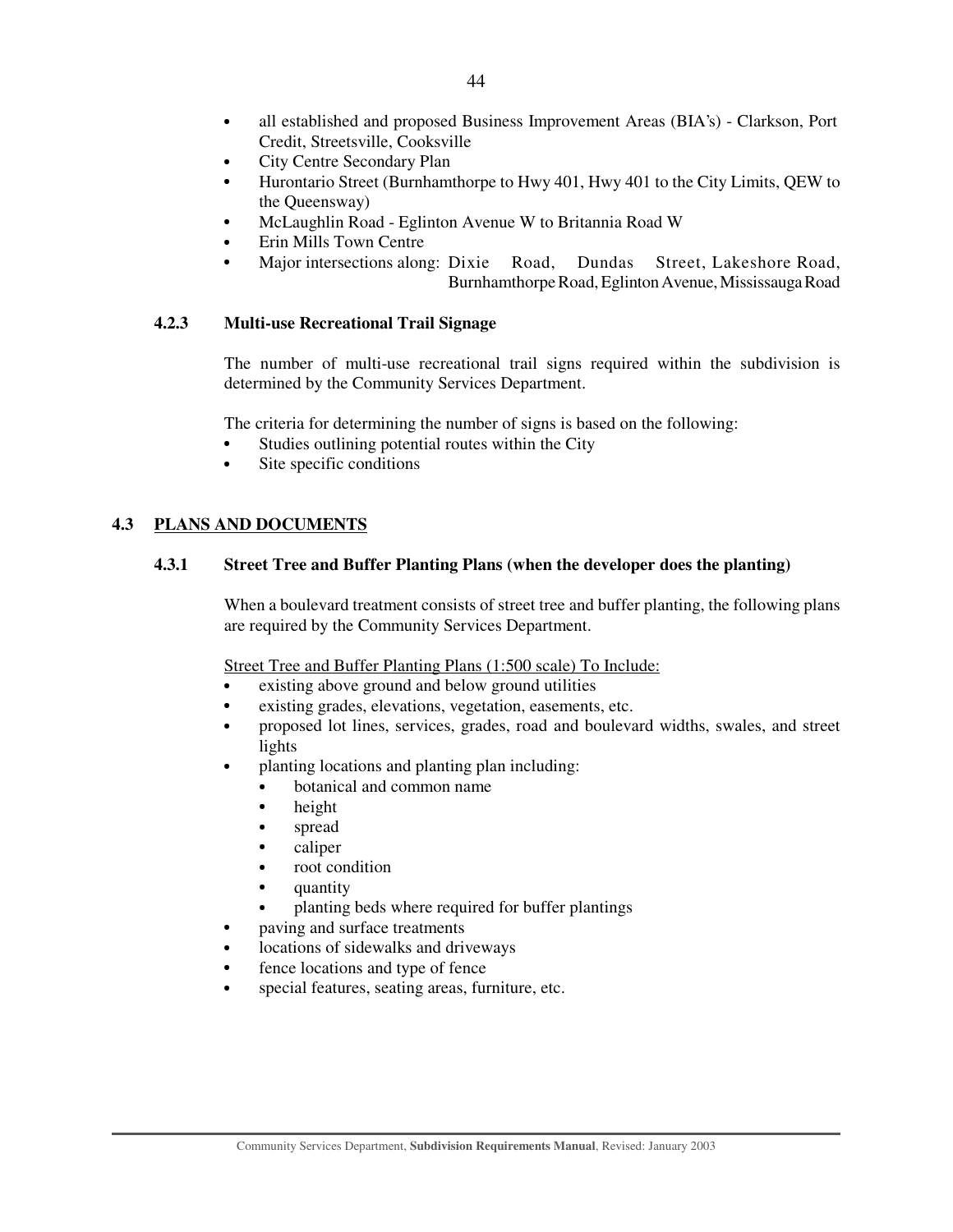## **4.3.2 Street Tree and Buffer Planting Plans (when the City does the planting)**

When a boulevard treatment consists of street tree and buffer planting, the following plans are required by the Community Services Department.

Street Tree and Buffer Planting Plans (1:500 scale) To Include:

- existing above ground and below ground utilities
- existing grades, elevations, vegetation, easements, etc.
- proposed lot lines, services, grades, road and boulevard widths, swales, and street lights
- planting locations and plant types (form, deciduous, coniferous, tree, shrub)
- planting beds where required for buffer planting
- paving and surface treatments
- locations of sidewalks and driveways
- fence locations and type of fence
- special features, seating areas, furniture, etc.

## **4.4 SUBMISSION/APPROVALS AND FINANCIAL REQUIREMENTS**

## **4.4.1 Street Tree Planting and Buffer Planting Program**

Submit the following drawings and documents to the Transportation and Works Department who then forward them to the Community Services Department:

- .1 First Submission
	- 3 sets of street tree planting plans (when required)
	- 3 sets of M-plan for registration
	- 1 set of Aboveground Servicing drawings covering any proposed non-standard width pavement roads
- .2 Second Submission
	- <sup>3</sup> sets of revised street tree planting plans (when required)
- .3 Final Submission
	- 3 sets of street tree planting plans (when required)
- .4 Form of Security Required

Where street tree planting plans are required - a security for 100% of the works in the form of a Letter of Credit is required.

Where City staff have determined the quantity of trees based on plan of subdivision frontages onto streets - a cash contribution in the form of a certified cheque is required.

.5 Servicing Agreement Entry

Either securities or a cash contribution for the full amount of the street tree planting are required to be entered into Schedule D or D-1 of the Servicing Agreement.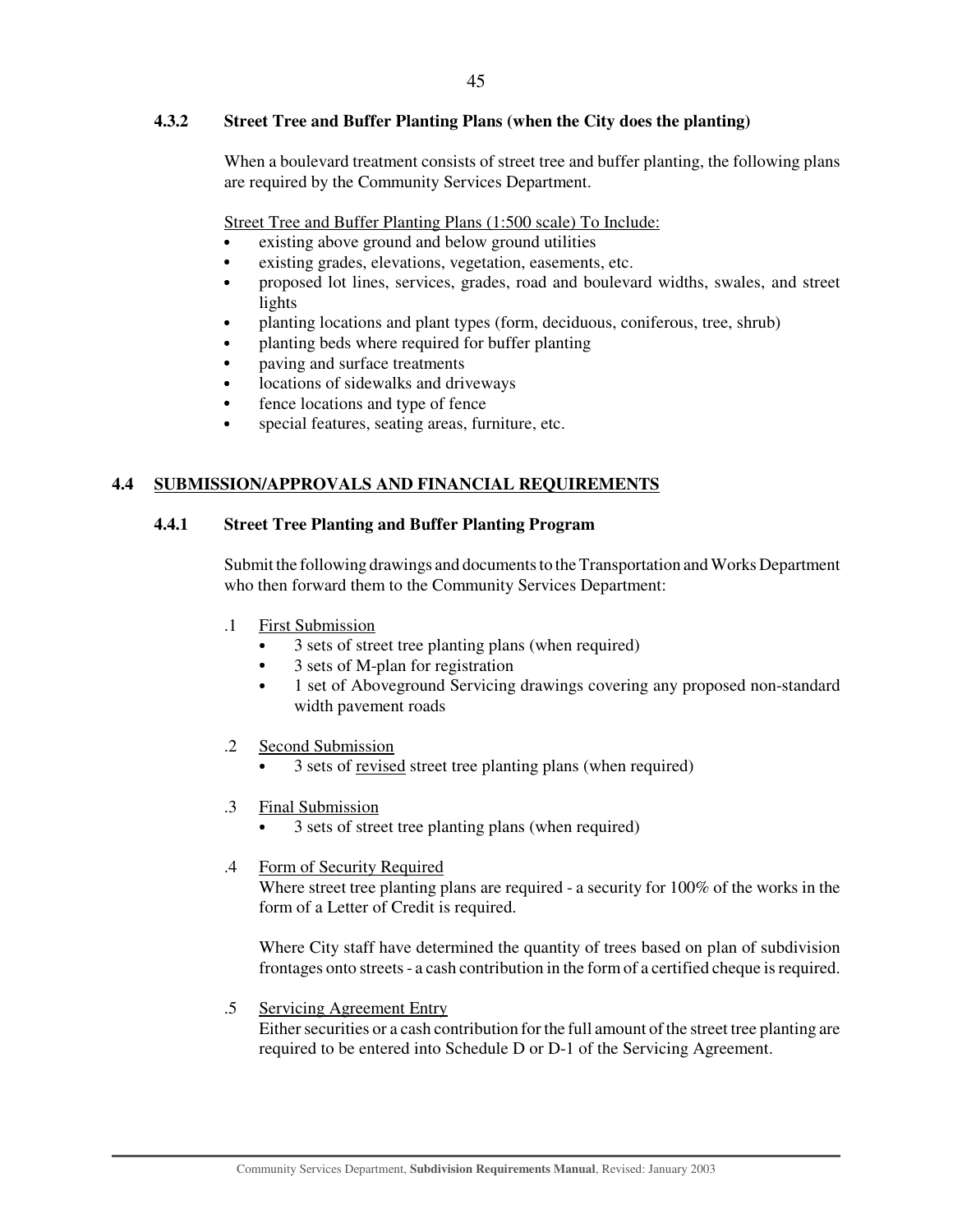## **4.4.2 Streetscape**

The following items are to be submitted through the Transportation and Works Department to the Community Services Department unless otherwise noted.

- .1 Servicing Agreement First and Second Submissions Submit:
	- Three (3) prints of the Master Plan directly to the Community Services Department. The plans will be circulated to the Development and Design Division of the Planning and Building Department for their review and approval.
- .2 Servicing Agreement Final Submission Submit:
	- Three (3) sets of prints of working drawings for approval and distribution.
	- Master Plan
	- Digital files of all drawings are to be submitted with the final submission. Digital files must conform to "Digital Requirements for Drawings" (refer to section 1.5.2.)
- .3 Form of Payment Required

Streetscape securities in the form of a Bank Letter of Credit are required to be submitted to the Transportation and Works Department at final submission.

.4 Servicing Agreement Entry

Securities for the full amount of the streetscape are required to be entered into Schedule D or D-1 of the Servicing Agreement.

.5 Streetscape Processing Fees

The Streetscape Processing Fee will be determined as per the Park Processing Fee. This figure will be divided equally between the Community Services and Transportation and Works Departments.

## **4.4.3 Multi-use Recreational Trail Signage**

The Community Services Department will determine the number of signs required. Refer to Planning and Design Guidelines for the procedure.

.1 Form of Payment Required

Multi-use Recreational Trail Signage cash contribution in the form of a certified cheque is required to be submitted to either the Community Services Department or the Transportation and Works Department at final submission.

The cash contribution will be determined based on the following figure - \$100.00 per sign. (1989)

.2 Servicing Agreement Entry This cash contribution for the full amount is required to be entered into Schedule D, D-1 of the Servicing Agreement.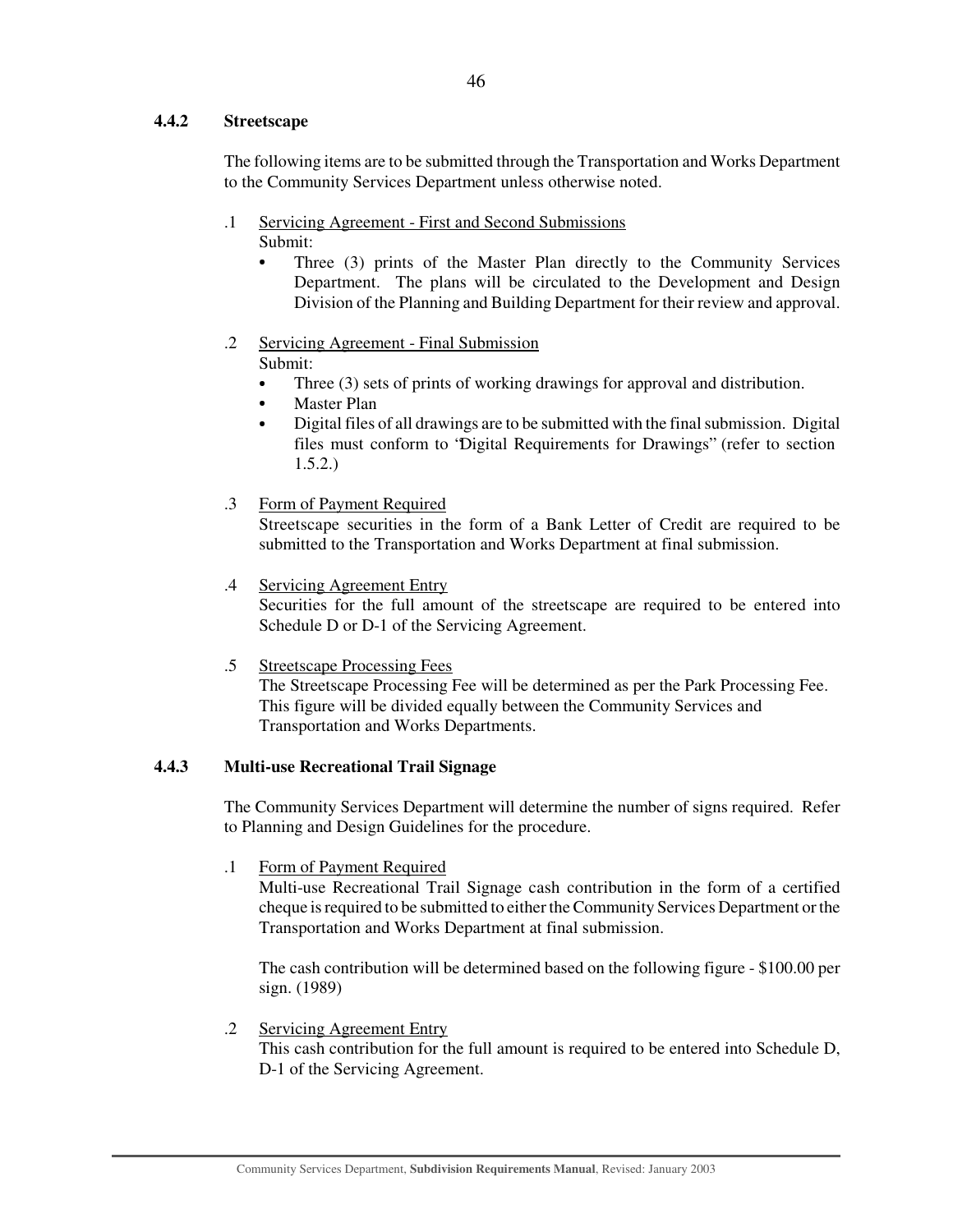## **PART V STANDARD FORMS AND DOCUMENTS**

*This section includes examples of Schedules and Clauses which pertain to Community Services requirements.*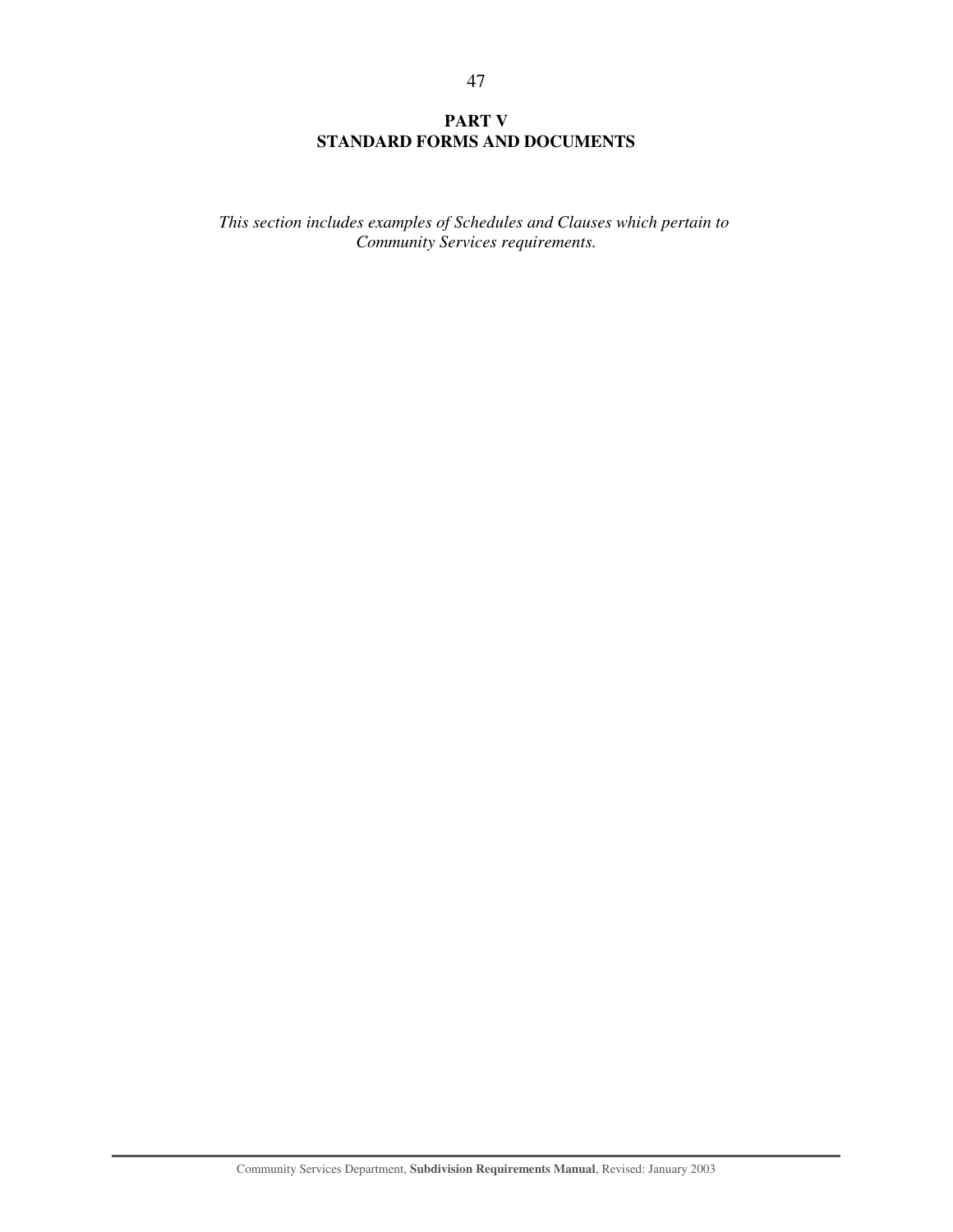## **SERVICING AGREEMENT SCHEDULE 'A-2'**

SUBDIVISION:

DEVELOPER:

LANDSCAPE ARCHITECT:

T- NUMBER:

| <b>DRAWING NUMBER</b> | <b>DESCRIPTION</b>                               |
|-----------------------|--------------------------------------------------|
| HRD 010 LA1           | PARK BLOCK 213 - LAYOUT & GRADING                |
| HRD010LA2             | PARK BLOCK 213 - PLANT LIST                      |
| HRD 010 PLA 1         | PARK BLOCK 213 - LAYOUT AND GRADING AND PLANTING |

## **DETAIL NO. DESCRIPTION**

- D-2-L7-12 Baseball Layout
- D-2-K11-30 Asphalt Pathway Detail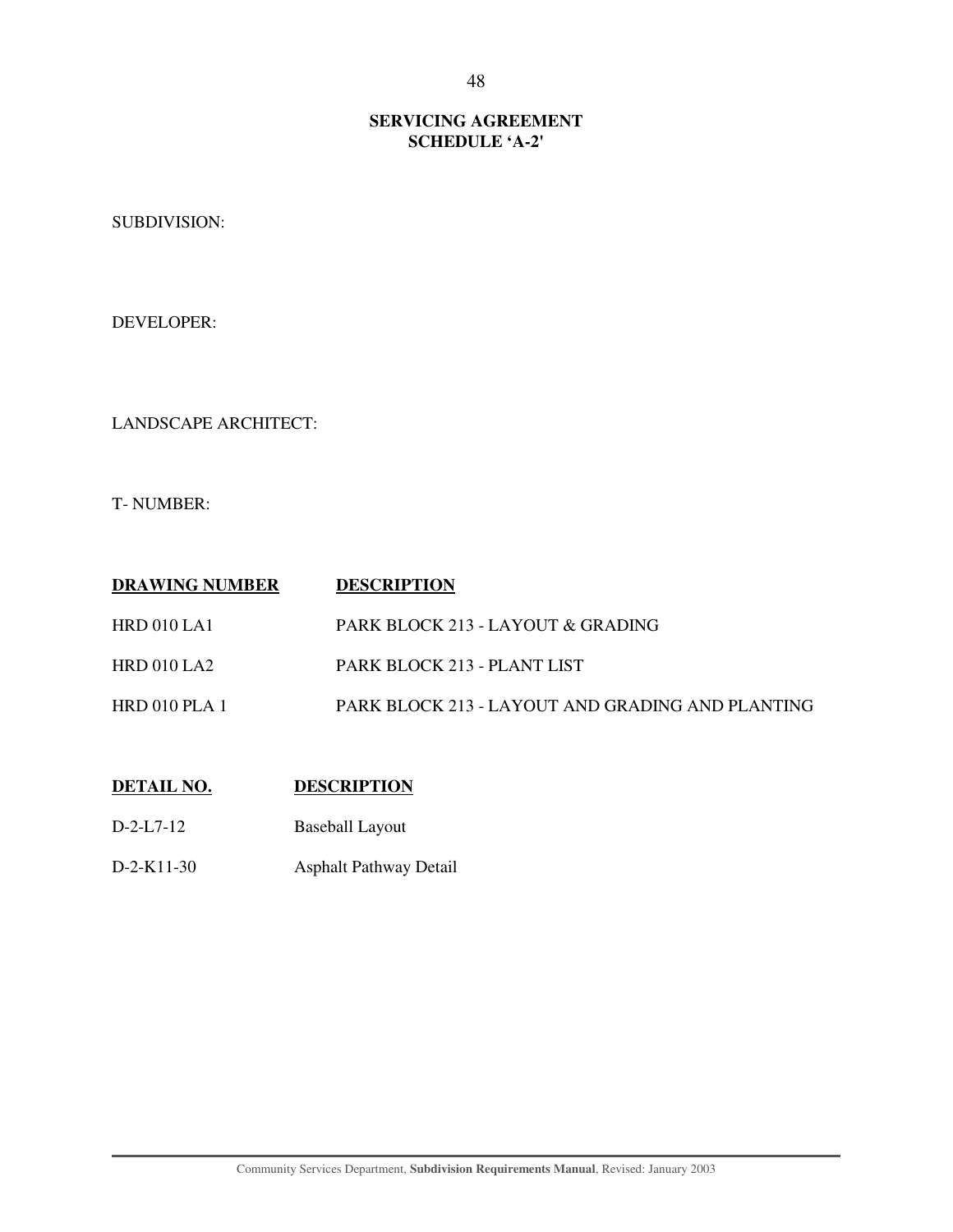## **SERVICING AGREEMENT SCHEDULE 'C'**

SUBDIVISION:

DEVELOPER:

CONSULTING ENGINEER:

T-NUMBER:

## **RESTRICTIONS AND CONDITIONS REGARDING THE ISSUANCE OF EROSION AND SEDIMENT CONTROL PERMITS**

Community Services Department -

- 1. Prior to the issuance of Erosion and Sediment Control Permits for Blocks/Lots , individual tree preservation plans for these Blocks/Lots will be prepared for approval by the Community Services Department - Urban Forestry Section in regard to the preservation of trees. These plans must indicate all trees to be preserved, trees to be removed, existing and proposed grades, house and driveway locations and utility connections. In addition, the applicant may be required to obtain a tree permit.
- 2. Prior to the issuance of Erosion and Sediment Control Permits for Blocks/Lots , trees to be preserved must be protected with hoarding along or beyond the drip line.

After construction is complete, confirmation must be submitted indicating that no trees designated for preservation were either damaged or removed without approval.

3. Prior to the issuance of Erosion and Sediment Control Permits for Blocks/Lots , the adjoining municipal parkland must be protected with hoarding, to City standards, along the common property line.

## **RESTRICTIONS AND CONDITIONS REGARDING THE ISSUANCE OF BUILDING PERMITS**

Community Services Department -

- 1. Prior to the issuance of building permits for Blocks/Lots (A) satisfactory arrangements shall have been made with the Community Services Department for the installation of future land use signs on Blocks (B)
	- (A) Insert all lots and blocks adjacent to a park block or greenbelt lands.
	- (B) Insert park or greenbelt block number.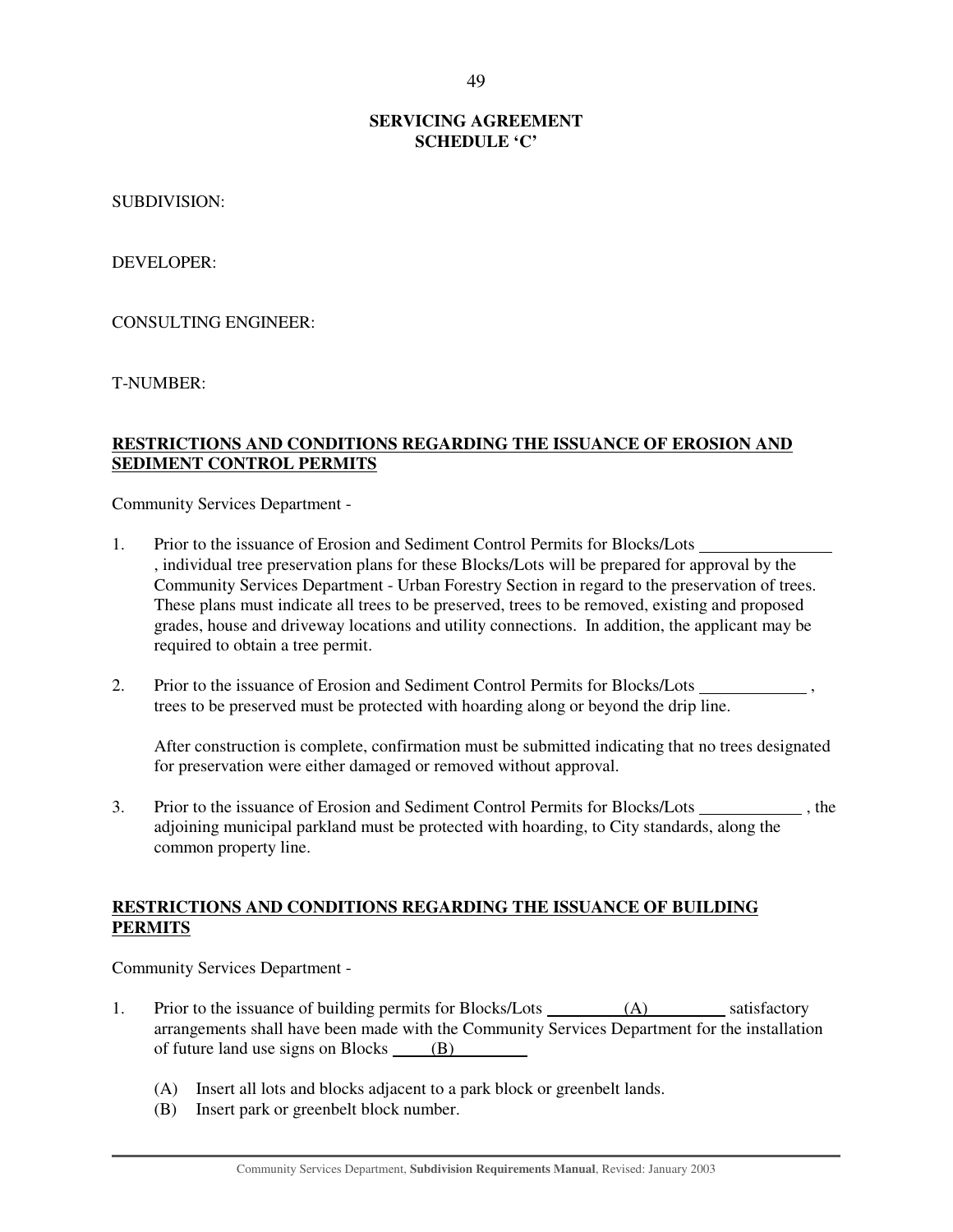2. Prior to the issuance of building permits for all lots and blocks within the plan of subdivision, satisfactory arrangements shall have been made with the Community Services Department and Corporate Services Department - Realty Services Section with respect to the payment of cash-inlieu of parkland. The Owner is advised that the City will require the payment of cash-in-lieu of parkland as a condition of development prior to the issuance of building permits, and valued as of the day before the day of building permit issuance pursuant to Section 42(6) of the Planning Act and City of Mississauga by-laws and policies.

Note: The above clause is to be used where the Community Services Department has determined that full cash-in-lieu of parkland is required.

## 3. **Servicing Agreement - Schedule 'C'**

Community Services Department -

Prior to the issuance of building permits for all lots and blocks within the plan of subdivision, satisfactory arrangements shall have been made with the Planning and Developments Section and the Realty Services Section of the Corporate Services Department with respect to the payment of cash-in-lieu of parkland. The owner is advised that the City will require the payment of cash-inlieu of parkland as a condition of development prior to the issuance of building permits, and valued as of the day before the day of building permit issuance pursuant to Section 42(6) of the Planning Act and City of Mississauga by-laws and policies.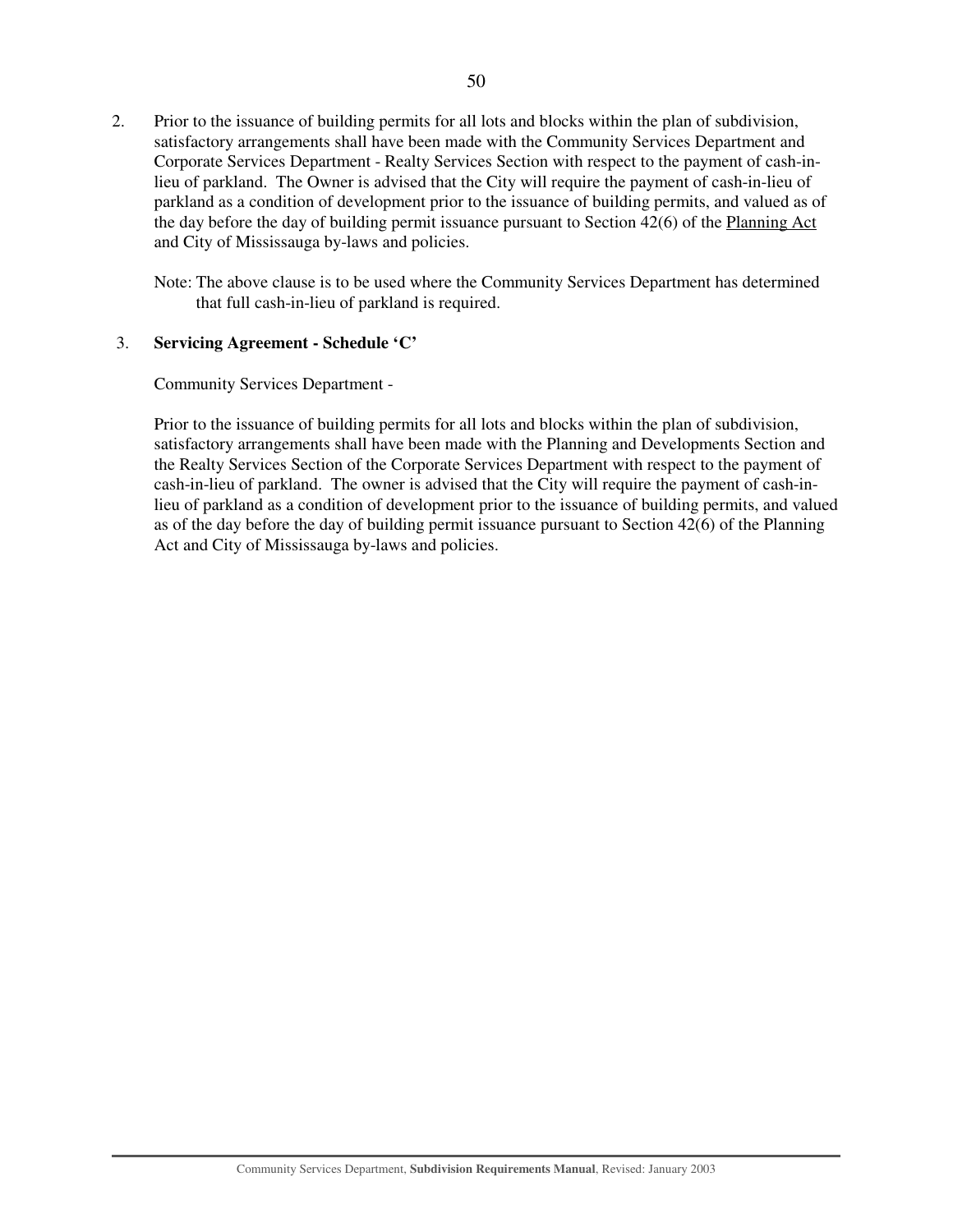## **SERVICING AGREEMENT SCHEDULE 'D-2' SUMMARY**

SUBDIVISION:

OWNER:

LANDSCAPE ARCHITECT:

T-NUMBER:

**ITEM DESCRIPTION ESTIMATED COST** 01 **Park Block 213** \$270,919.00 **TOTAL: \$270,919.00**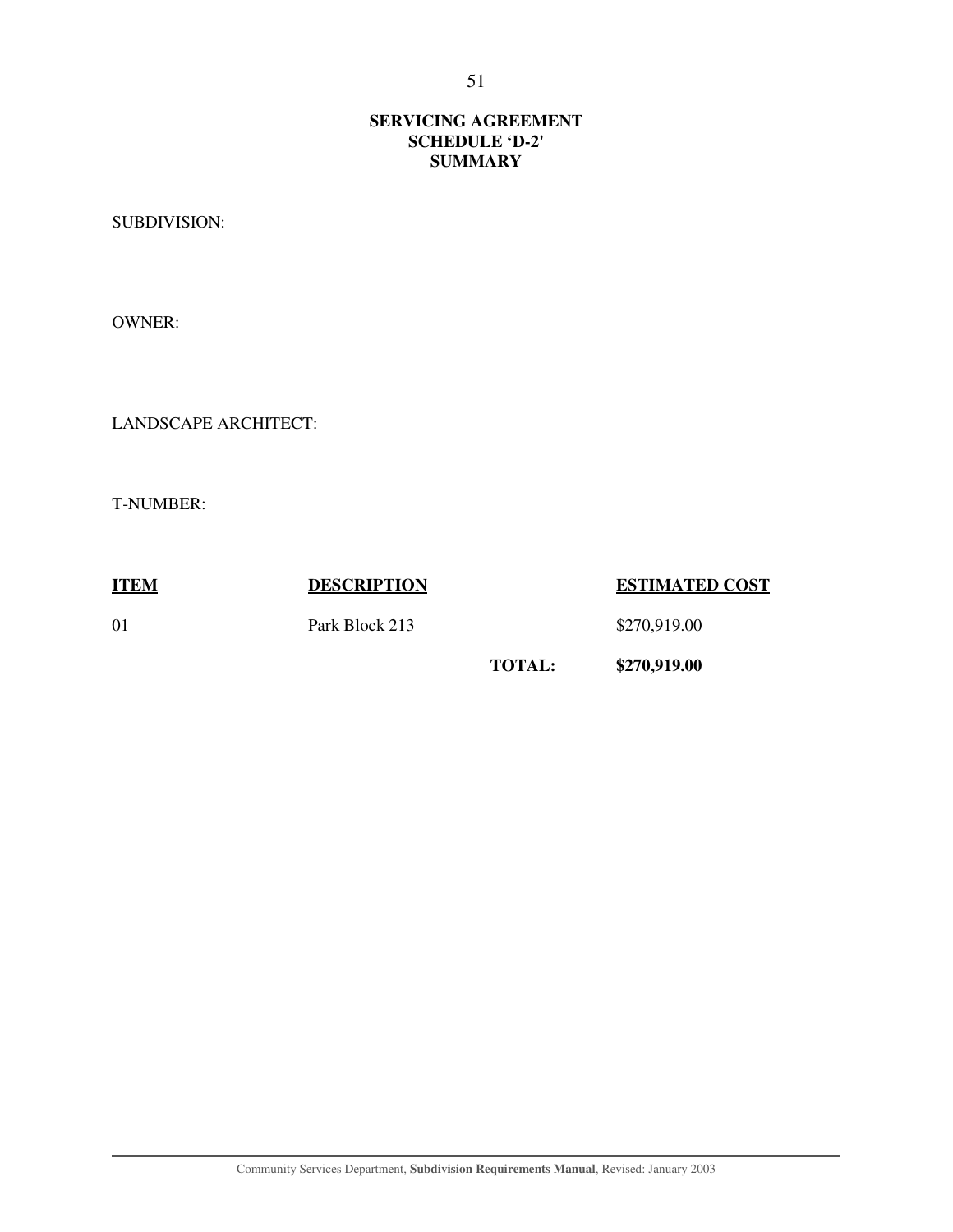## **SERVICING AGREEMENT SCHEDULE 'D-2'**

## SUBDIVISION:

CONSULTING ENGINEER:

## CONSULTING LANDSCAPE ARCHITECT:

T-NUMBER:

## **01-PARK BLOCK 268**

| <b>Item</b> | <b>Description</b>                                           | Est. Qty.    | <b>Unit Price</b><br>Unit | <b>Total</b> |
|-------------|--------------------------------------------------------------|--------------|---------------------------|--------------|
|             | NON-DEVELOPMENT CHARGES CREDIT                               |              |                           |              |
| 1.          | Topsoil Stripping & Rough Grading                            |              | See Engineering Schedule  |              |
| 2.          | Finish Rough Grading                                         |              | See Engineering Schedule  |              |
|             | OPEN SPACE DEVELOPMENT CHARGES CREDIT                        |              |                           |              |
| 3.          | Topsoil/Fine Grade                                           | 25,915       | m <sup>2</sup>            |              |
| 4.          | Sodding                                                      | 25,915       | m <sup>2</sup>            |              |
| 5.          | Deciduous Trees                                              | 67           | each                      |              |
| 6.          | <b>Coniferous Trees</b>                                      | 62           | each                      |              |
| 7.          | Deciduous Shrubs                                             | 49           | each                      |              |
| 8.          | Asphalt Walkway                                              | 1,128        | m <sup>2</sup>            |              |
| 9.          | <b>Storm Sewers:</b>                                         |              |                           |              |
|             | 250mm dia.                                                   | 142          | 1.m.                      |              |
| 10.         | Catchbasins & Manholes:                                      |              |                           |              |
|             | Catchbasins                                                  | 3            | each                      |              |
| 11.         | <b>Light Standard</b>                                        | 9            | each                      |              |
| 12.         | <b>Electrical Pedestal</b>                                   | $\mathbf{1}$ | each                      |              |
| 13.         | <b>Curb Cuts</b>                                             | 3            | 1.m.                      |              |
| 14.         | Yard Hydrant, Metre                                          |              |                           |              |
|             | Chamber & Leads                                              | $\mathbf{1}$ | each                      |              |
| 15.         | <b>Culvert and Aprons</b>                                    | 8            | 1.m.                      |              |
| 16.         | 1.5m Black Vinyl Chain Link Fencing<br>c/w concrete footings | 200          | 1.m.                      |              |

## SUB-TOTAL OPEN SPACE DEVELOPMENT CHARGES CREDIT

10% DESIGN & ADMINISTRATION

## **TOTAL OPEN SPACE DEVELOPMENT CHARGES CREDIT**

Community Services Department, **Subdivision Requirements Manual**, Revised: January 2003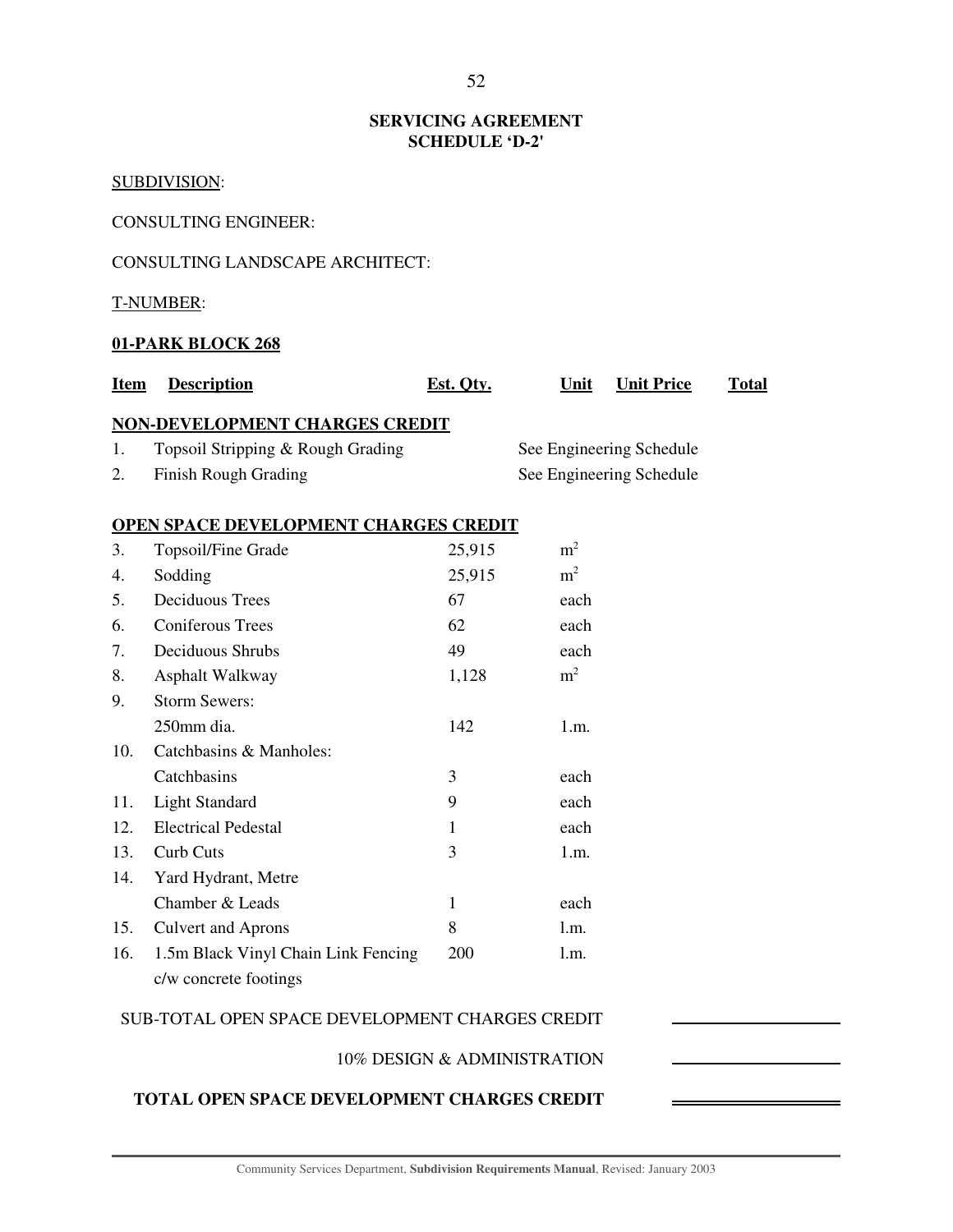## **SERVICING AGREEMENT SCHEDULE 'D-2'**

## SUBDIVISION:

## CONSULTING ENGINEER:

## CONSULTING LANDSCAPE ARCHITECT:

#### T-NUMBER:

## **RECREATION FACILITIES AND EQUIPMENT DEVELOPMENT CHARGES CREDIT**

| <b>Item</b>                                                             | <b>Description</b>                                                                                                                                                              | Est. Qty.                     | Unit                                       | <b>Unit Price</b>                            | <b>Total</b> |  |  |  |  |
|-------------------------------------------------------------------------|---------------------------------------------------------------------------------------------------------------------------------------------------------------------------------|-------------------------------|--------------------------------------------|----------------------------------------------|--------------|--|--|--|--|
| 1.<br>2.<br>3.<br>4.<br>5.<br>6.<br>7.                                  | Senior Play Equipment<br>Junior Play Equipment<br>Swing Set (Belt)<br>Swing Set (Tot)<br>Sand<br>Drainage Pipe<br>1.5m Black Vinyl Chain Link Fence 60<br>c/w concrete footings | 1<br>1<br>1<br>1<br>44<br>103 | c.m.<br>1.m.<br>1.m.                       | Lump Sum<br>Lump sum<br>Lump Sum<br>Lump Sum |              |  |  |  |  |
|                                                                         | EQUIPMENT DEVELOPMENT CHARGES CREDIT                                                                                                                                            |                               | <b>SUB-TOTAL RECREATION FACILITIES AND</b> |                                              |              |  |  |  |  |
|                                                                         |                                                                                                                                                                                 |                               | 10% DESIGN & ADMINISTRATION                |                                              |              |  |  |  |  |
| TOTAL RECREATION FACILITIES AND<br>EQUIPMENT DEVELOPMENT CHARGES CREDIT |                                                                                                                                                                                 |                               |                                            |                                              |              |  |  |  |  |
|                                                                         | TOTAL DEVELOPMENT CHARGES CREDIT AMOUNT                                                                                                                                         |                               |                                            |                                              |              |  |  |  |  |
|                                                                         | 01 PARK BLOCK 268                                                                                                                                                               |                               |                                            |                                              |              |  |  |  |  |
| <b>Item</b>                                                             | <b>Description</b>                                                                                                                                                              | Est. Qty.                     | Unit                                       | <b>Unit Price</b>                            | <b>Total</b> |  |  |  |  |
|                                                                         | NON- DEVELOPMENT CHARGES CREDIT                                                                                                                                                 |                               |                                            |                                              |              |  |  |  |  |
| 1.                                                                      | <b>Future Park</b><br><b>Notification Signs</b>                                                                                                                                 | 2                             | each                                       |                                              |              |  |  |  |  |
|                                                                         | SUB-TOTAL NON-DEVELOPMENT CHARGES CREDIT                                                                                                                                        |                               |                                            |                                              |              |  |  |  |  |
| <b>LETTER-OF-CREDIT TOTAL</b>                                           |                                                                                                                                                                                 |                               |                                            |                                              |              |  |  |  |  |
|                                                                         |                                                                                                                                                                                 |                               |                                            |                                              |              |  |  |  |  |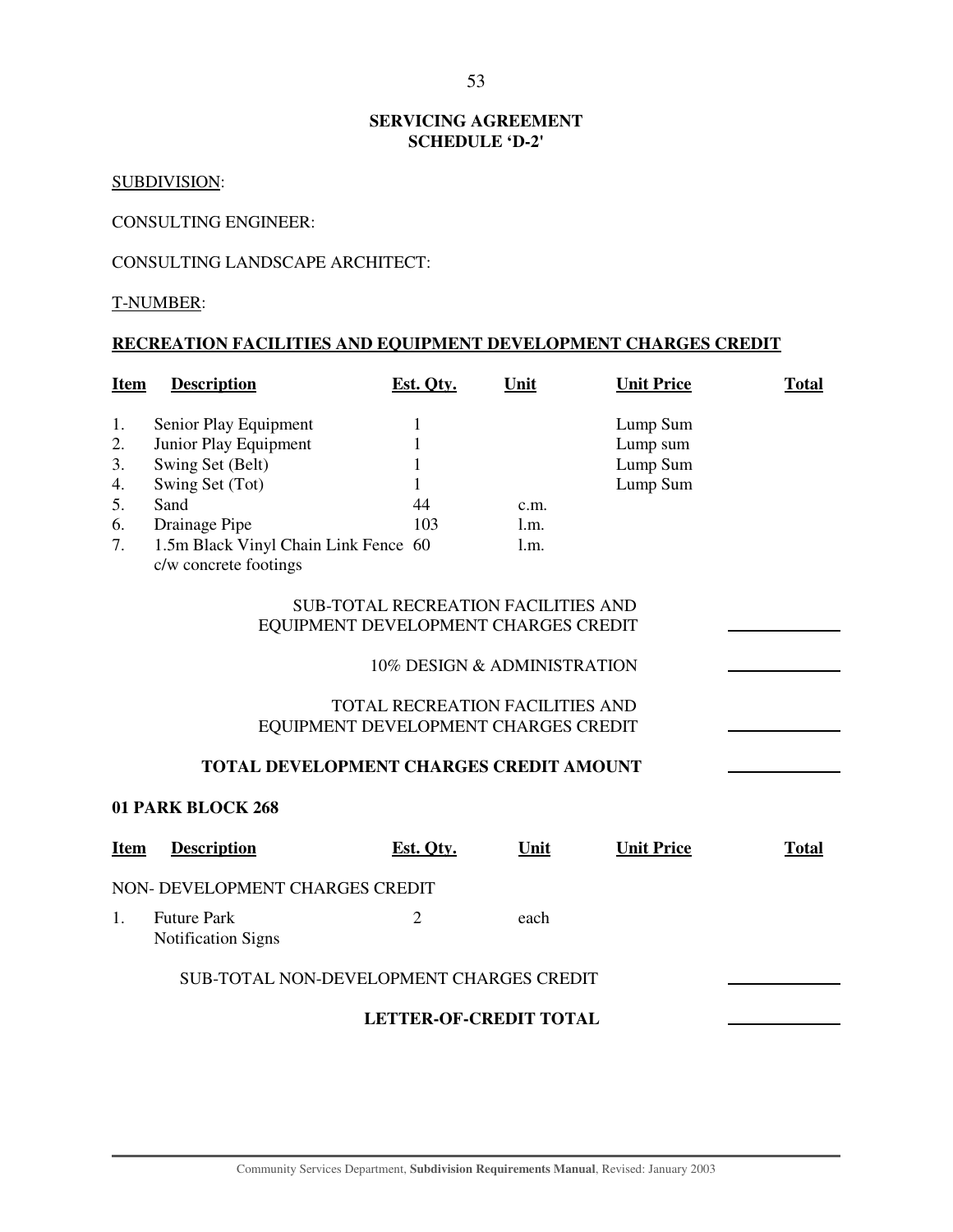## **SERVICING AGREEMENT SCHEDULE 'F-2'**

SUBDIVISION:

DEVELOPER:

LANDSCAPE CONSULTANTS:

**ITEM DESCRIPTION COMPLETION DATE** 

01 Park Block 213 September 30, 2000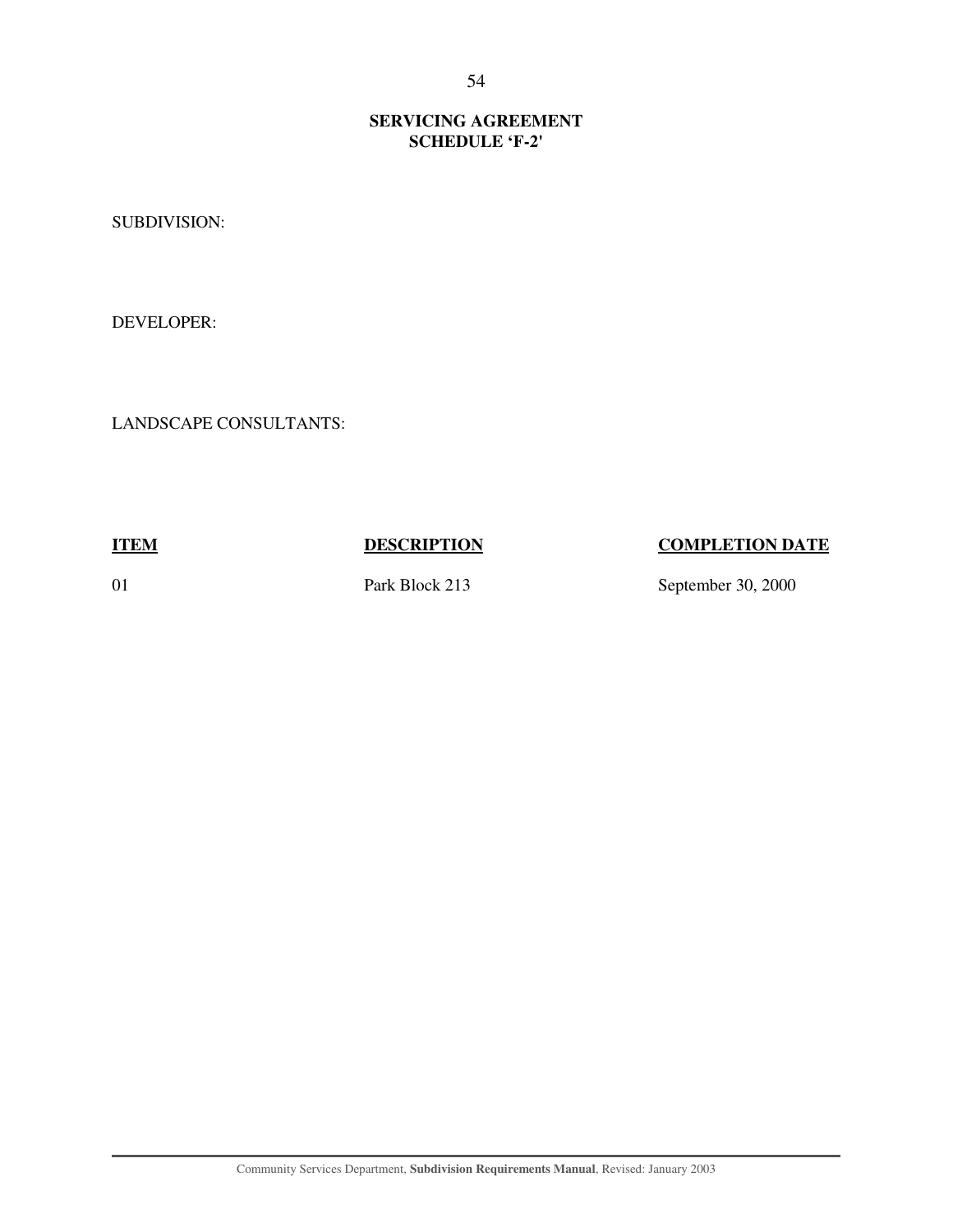## **DRAFT ONLY - USE BANK LETTERHEAD** No.

Date:

## IRREVOCABLE COMMERCIAL LETTER OF CREDIT

TO: Corporation of the City of Mississauga 300 City Centre Drive Mississauga, Ontario L5B 3C1

We hereby authorize you to draw on (NAME OF BANK, ADDRESS, POSTAL CODE) for account of (NAME OF DEVELOPER) up to an aggregate amount of (AMOUNT WRITTEN OUT IN FULL) Dollars (\$AMOUNT) available on demand as follows:

Pursuant to the request of our customers, the said (NAME OF DEVELOPER), We (NAME OF BANK), hereby establish and give to you an Irrevocable Letter of Credit in your favour in the total amount of (\$AMOUNT OF SECURITY) which may be drawn on by you at any time and from time to time upon written demand for payment made upon us by you which demand we shall honour without inquiring whether you have rights as between yourself and our said customers to make such demand and without recognizing any claim of our said customers.

Provided, however, that you are to deliver to us at such time as a written demand for payment is made upon us a certificate signed by you agreeing and/or confirming that monies drawn pursuant to this Letter of Credit are to be retained and used to meet obligations in connection with (DESCRIPTION OF SECURITY COVERAGE).

The amount of this Letter of Credit shall be reduced from time to time as advised by notice in writing given to us from time to time by you.

This Letter of Credit will continue to the (EXPIRY DATE) and will expire on that date and you may call for payment of the full amount outstanding under this Letter of Credit at any time up to the close of business on that date. It is a condition of this Letter of Credit that it shall be deemed to be automatically extended for one year from the present or any future expiration date hereof, unless thirty days prior to any such date, we shall notify you in writing by Registered Mail that we elect not to consider this Letter of Credit renewed for any such additional period. Upon receipt by you of such notice, you may draw by means of your demand accompanied by your above written certificate.

Partial drawings are permitted.

The drawings under this credit are to state that they are drawn under the (NAME OF BANK, ADDRESS, Letter of Credit (NUMBER).

For (BANK)

 $\overline{a}$ 

Authorized Signature **Authorized Signature** Authorized Signature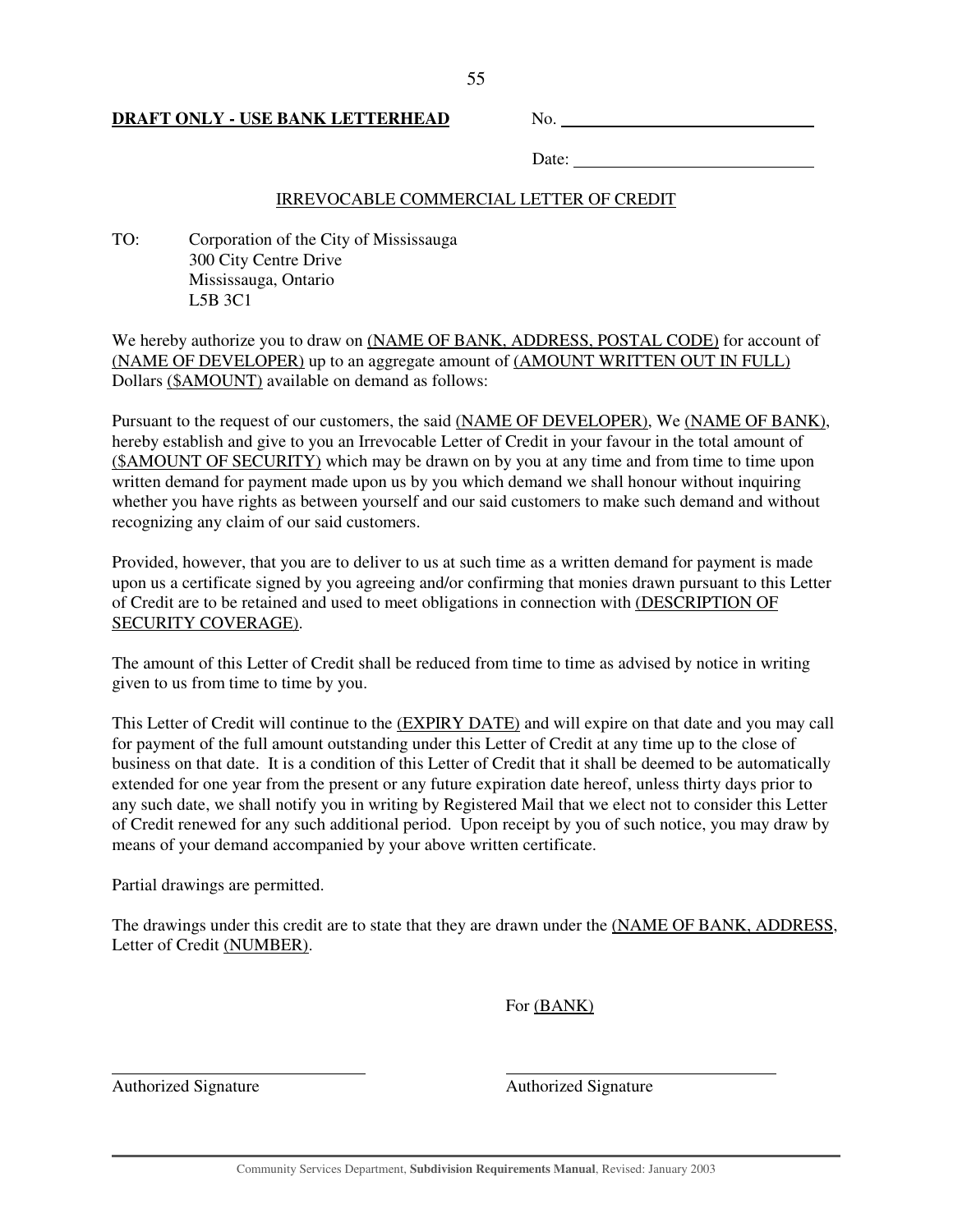## LETTER OF INTENT FOR THE USE OF CITY-OWNED OPEN SPACE DIGITAL INFORMATION

## **[Company Letterhead]**

Date: File:

City of Mississauga Community Services Department 300 City Centre Drive Mississauga, Ontario L5B 3C1

Attention:

Subject:

Dear:

As discussed, we are undertaking the [**Project Name**] with [**Department Name(s**)] of the City of Mississauga. We understand that open space digital information, as identified on the City's cadastral and topographic mapping, will be made available to us for use on this project.

We understand that the digital file is considered to be copyright information and is made available on the condition that it is to be used for this specific job. We agree that it will not be used, without authorization, for other work within the City.

Yours truly,

[**Company Name**]

cc: Richard Pearce, LRIS Analyst Community Services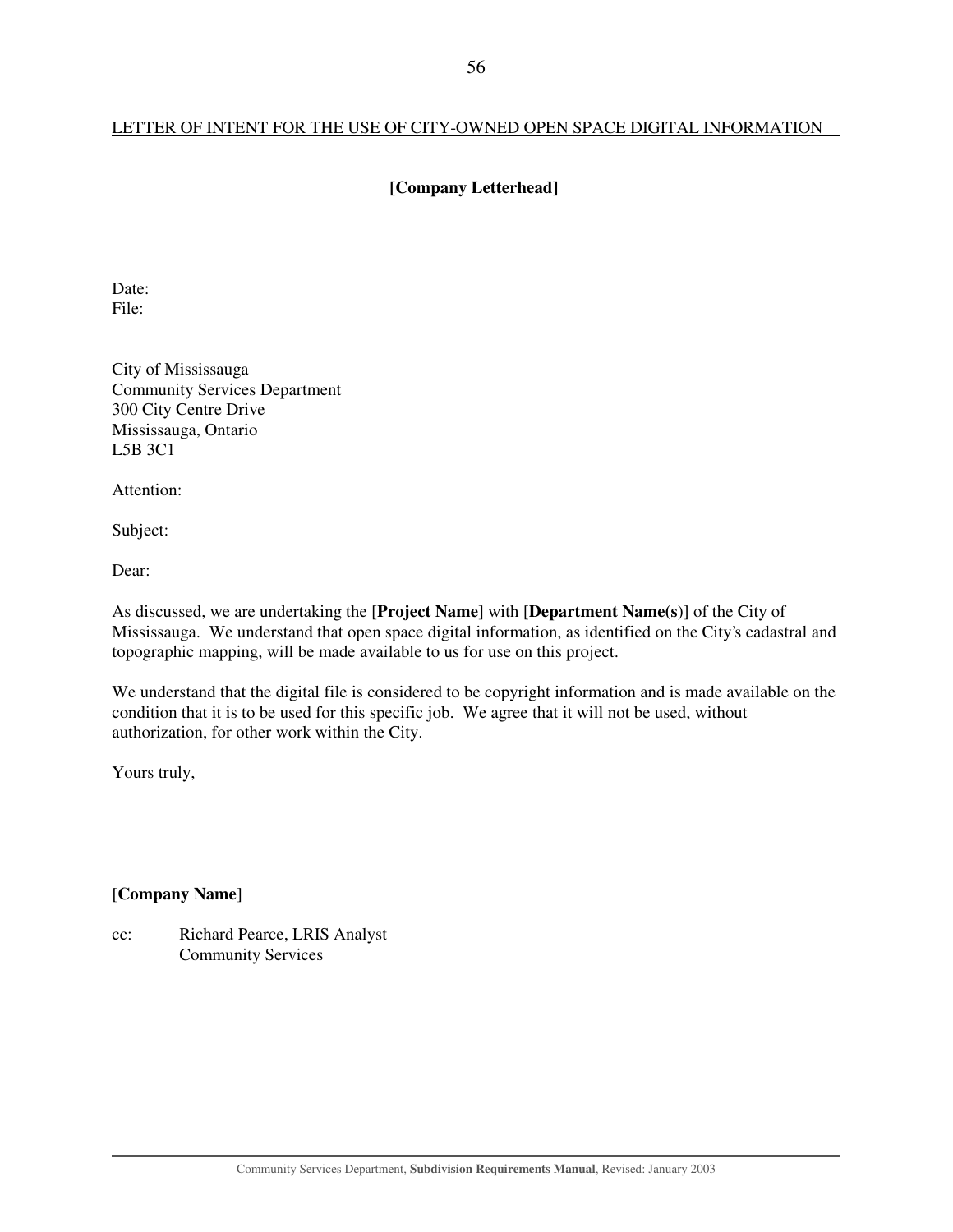# **Request For Inspection**



| Description/<br><b>Project Name:</b><br><b>File:</b><br>Subdivision #:<br>Reg. Plan #:<br><b>Location:</b> |                                                | <b>City Contact:</b><br>Date:<br><b>Requested</b><br><u> 1989 - Johann Barbara, martin amerikan basal dan berasal dalam basal dalam basal dalam basal dalam basal dala</u><br>by:<br><b>Representing:</b><br>Park #: $\qquad \qquad$<br>(company) |
|------------------------------------------------------------------------------------------------------------|------------------------------------------------|---------------------------------------------------------------------------------------------------------------------------------------------------------------------------------------------------------------------------------------------------|
| (i.e. major cross streets)                                                                                 |                                                | <b>Telephone:</b><br><u> 1980 - Johann Barn, mars an t-Amerikaansk politiker (</u>                                                                                                                                                                |
| Approved drawings on                                                                                       |                                                | Fax:                                                                                                                                                                                                                                              |
| file to be referenced:                                                                                     |                                                |                                                                                                                                                                                                                                                   |
| <b>Purpose of Inspection:</b><br>(check all that apply)                                                    | $\Box$<br>$\Box$<br>$\Box$<br>$\Box$<br>$\Box$ | Tree Preservation Hoarding (Section 02104, Detail 02950-8)<br>Highway Fence Hoarding (OPSD-971.101)<br>Park/Greenbelt Notification Sign (Details 10400-1 and 10400-2)<br>Park Reinstatement / Consideration for release of securities<br>Other    |

*Note: The receipt of this form will initiate an on-site inspection by a representative of the Community Services Planning Unit. Inspections are usually conducted within two working days of receipt, weather permitting. Notification of inspection will be provided shortly thereafter.* 

*Photos are required as proof to show that inspection is warranted. Photos may be e-mailed.*

*Please be advised that subsequent re-inspections for items that were indicated as being completed at the time of this request will be subject to a charge.*

**I request the inspection of the items indicated above, having personally ensured that all work has been constructed and maintained as per the City of Mississauga Community Services standards.**

| Date: |                                                                                                                                                                                                                                        |
|-------|----------------------------------------------------------------------------------------------------------------------------------------------------------------------------------------------------------------------------------------|
| Page: | 0t                                                                                                                                                                                                                                     |
|       |                                                                                                                                                                                                                                        |
|       | FORM TO BE USED IN CONJUNCTION WITH THE "INSPECTION RESPONSE REPORT" FORM<br>(K:\RECOM\RESEARCH\GROUP\Planning LA\Inspection Forms\Inspection Response Report.wpd)<br>AND COPIED TO LORI-ANNE BONHAM FOR TRACKING PURPOSES. Thank you. |